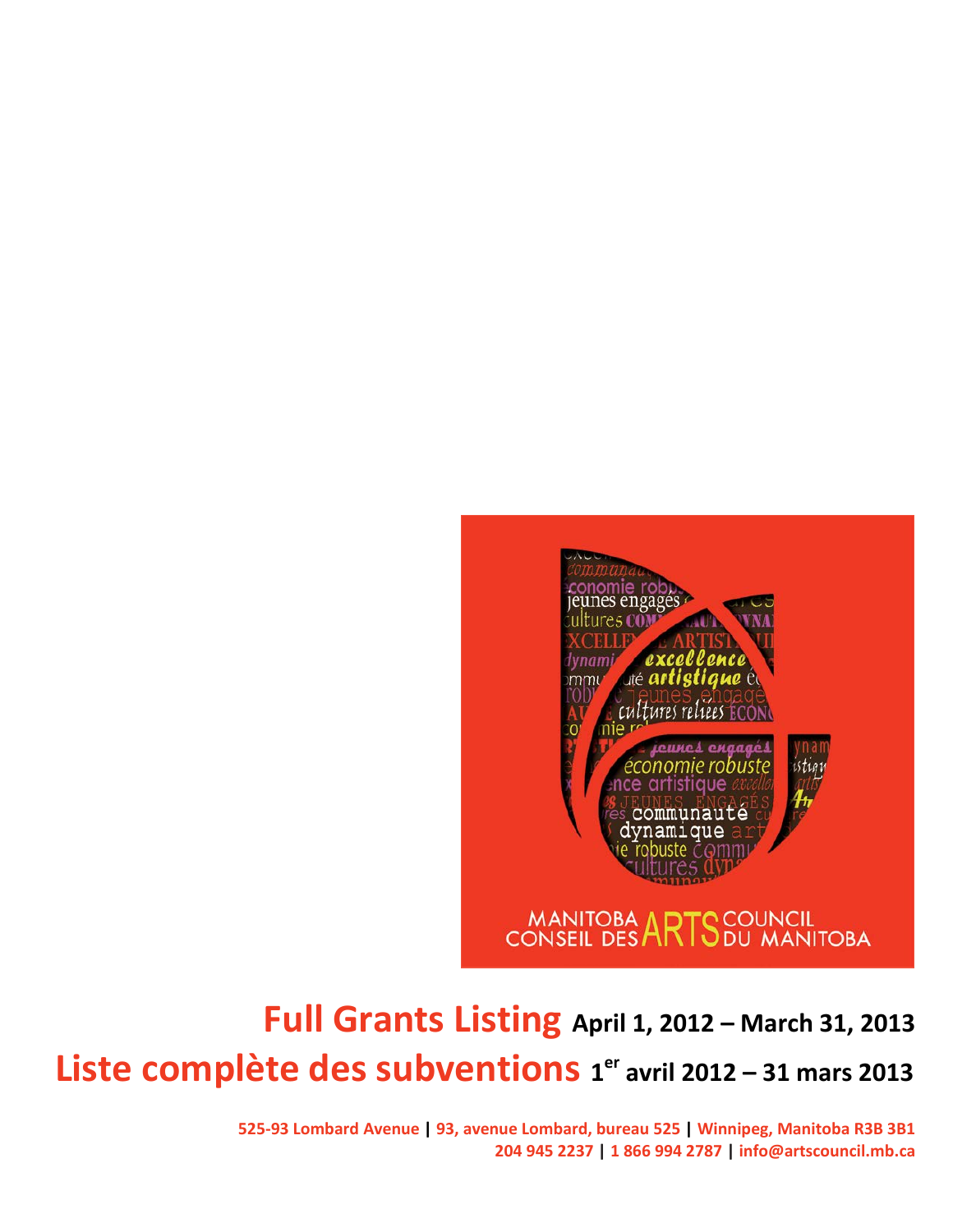|                                            | <b>GRANTS LISTING</b><br><b>LISTE DES SUBVENTIONS</b>                                     |                                      |                                          |                                   | \$8,054,394                           |
|--------------------------------------------|-------------------------------------------------------------------------------------------|--------------------------------------|------------------------------------------|-----------------------------------|---------------------------------------|
|                                            | <b>Grants to Organizations</b><br><b>Subventions aux organismes</b>                       |                                      |                                          |                                   | \$6,113,754                           |
|                                            | <b>Annual &amp; Operating Grants</b><br><b>Subventions annuelles et de fonctionnement</b> |                                      |                                          |                                   | \$5,441,725                           |
| Program:<br><b>Programme:</b>              | <b>Arts Service Organizations</b><br>Organismes de services pour les artistes             |                                      |                                          |                                   |                                       |
| Deadline:<br>Date limite:                  | December 1, 2012<br>1 décembre 2012                                                       |                                      |                                          |                                   |                                       |
| <b>Discipline:</b><br><b>Discipline:</b>   | Writing & Publishing<br>Lettres et édition                                                | Applications<br><b>Demandes</b><br>1 | Requested<br>Montant demandé<br>\$49,000 | Awards<br><b>Subventions</b><br>1 | Awarded<br><b>Montant</b><br>\$49,000 |
|                                            | <b>RECIPIENT(S)</b><br><b>RÉCIPIENDAIRE(S)</b>                                            |                                      | AWARDED<br><b>MONTANT</b>                |                                   |                                       |
|                                            | Association of Manitoba Book Publishers Inc.                                              |                                      | 49,000                                   |                                   |                                       |
| Deadline:<br>Date limite:                  | May 15, 2012<br>15 mai 2012                                                               |                                      |                                          |                                   |                                       |
| <b>ASSESSOR(S)</b><br><b>ÉVALUATEUR(S)</b> |                                                                                           |                                      |                                          |                                   |                                       |
| <b>Carol Holmes</b>                        | Edmonton                                                                                  |                                      |                                          |                                   |                                       |
| <b>Discipline:</b><br><b>Discipline:</b>   | Writing & Publishing<br>Lettres et édition                                                | Applications<br><b>Demandes</b><br>1 | Requested<br>Montant demandé<br>\$50,000 | Awards<br><b>Subventions</b><br>1 | Awarded<br><b>Montant</b><br>\$46,000 |
|                                            | <b>RECIPIENT(S)</b><br><b>RÉCIPIENDAIRE(S)</b>                                            |                                      | AWARDED<br><b>MONTANT</b>                |                                   |                                       |
|                                            | Manitoba Writers' Guild Inc.                                                              |                                      | 46,000                                   |                                   |                                       |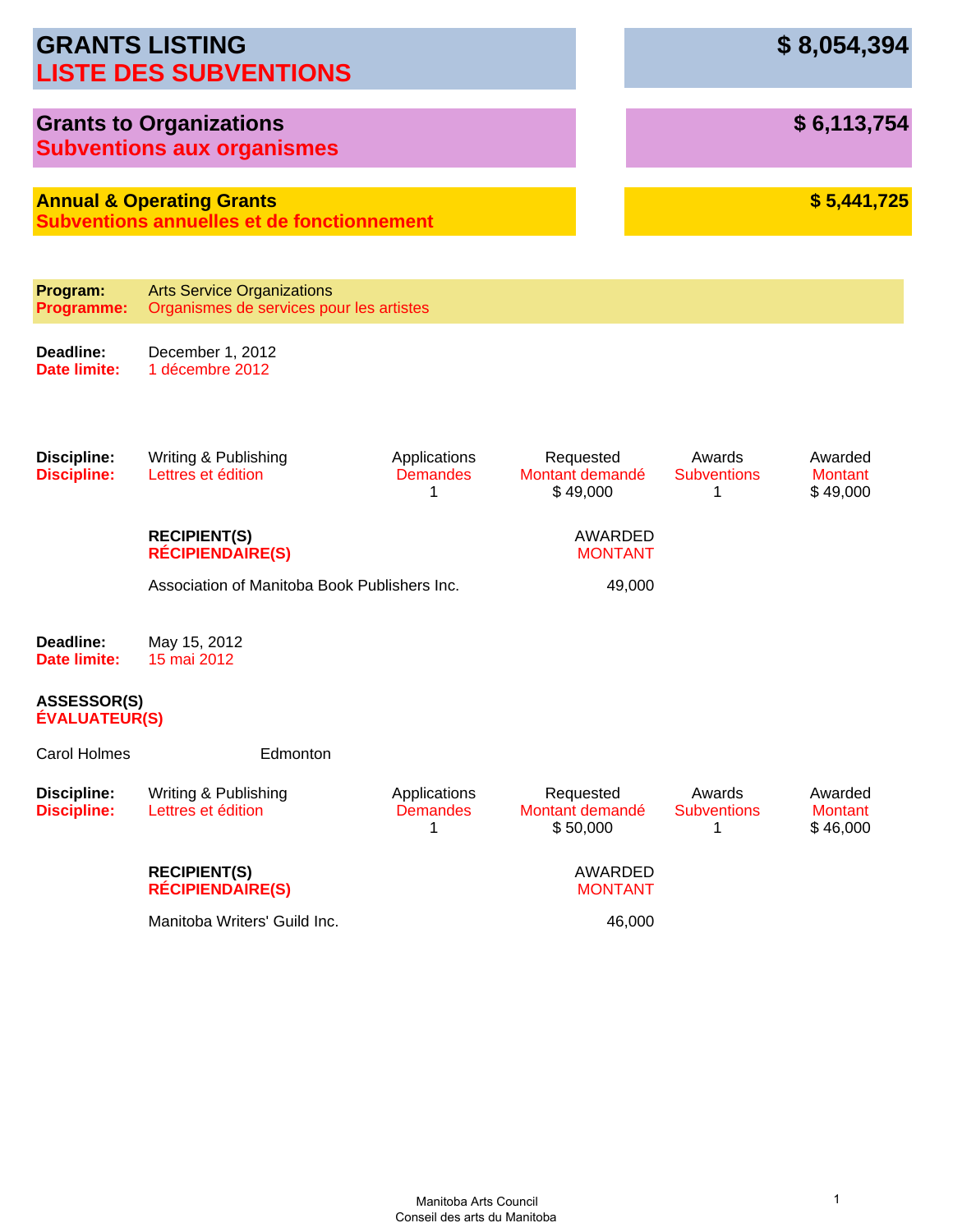| Program:                                 | <b>Book Publishers Operating</b>               |                                      |                                             |                                   |                                        |
|------------------------------------------|------------------------------------------------|--------------------------------------|---------------------------------------------|-----------------------------------|----------------------------------------|
| <b>Programme:</b>                        | Fonctionnement pour éditeurs de livres         |                                      |                                             |                                   |                                        |
| Deadline:<br><b>Date limite:</b>         | December 1, 2012<br>1 décembre 2012            |                                      |                                             |                                   |                                        |
|                                          |                                                |                                      |                                             |                                   |                                        |
| <b>Discipline:</b><br><b>Discipline:</b> | Writing & Publishing<br>Lettres et édition     | Applications<br><b>Demandes</b><br>9 | Requested<br>Montant demandé<br>\$271,000   | Awards<br><b>Subventions</b><br>9 | Awarded<br><b>Montant</b><br>\$271,000 |
|                                          | <b>RECIPIENT(S)</b><br><b>RÉCIPIENDAIRE(S)</b> |                                      | AWARDED<br><b>MONTANT</b>                   |                                   |                                        |
|                                          | Arbeiter Ring Publishing                       |                                      | 23,500                                      |                                   |                                        |
|                                          | <b>Great Plains Publications Ltd.</b>          |                                      | 35,500                                      |                                   |                                        |
|                                          | J. Gordon Shillingford Publishing Inc.         |                                      | 36,000                                      |                                   |                                        |
|                                          | Les Éditions des Plaines                       |                                      | 25,000                                      |                                   |                                        |
|                                          | Les Éditions du Blé inc.                       |                                      | 29,000                                      |                                   |                                        |
|                                          | Pemmican Publications Inc.                     |                                      | 18,500                                      |                                   |                                        |
|                                          | <b>Signature Editions</b>                      |                                      | 33,000                                      |                                   |                                        |
|                                          | Turnstone Press Ltd.                           |                                      | 37,500                                      |                                   |                                        |
|                                          | University of Manitoba Press                   |                                      | 33,000                                      |                                   |                                        |
| Program:<br><b>Programme:</b>            | Operating<br>Fonctionnement                    |                                      |                                             |                                   |                                        |
| Deadline:<br>Date limite:                | March 15, 2012<br>15 mars 2012                 |                                      |                                             |                                   |                                        |
|                                          |                                                |                                      |                                             |                                   |                                        |
| <b>Discipline:</b><br><b>Discipline:</b> | Music<br><b>Musique</b>                        | Applications<br><b>Demandes</b><br>3 | Requested<br>Montant demandé<br>\$1,016,000 | Awards<br><b>Subventions</b><br>3 | Awarded<br><b>Montant</b><br>\$976,000 |
|                                          | <b>RECIPIENT(S)</b><br><b>RÉCIPIENDAIRE(S)</b> |                                      | AWARDED<br><b>MONTANT</b>                   |                                   |                                        |
|                                          | Manitoba Opera Association Inc.                |                                      | 220,000                                     |                                   |                                        |
|                                          | Winnipeg Symphony Orchestra Inc.               |                                      | 735,000                                     |                                   |                                        |
|                                          | Brandon Chamber Players Inc.                   |                                      | 21,000                                      |                                   |                                        |
| Discinling.                              | Theatre                                        | Annlications                         | Requested                                   | Awarde                            | hahıewA                                |

| Discipline:<br><b>Discipline:</b> | Theatre<br><b>Théâtre</b>                      | Applications<br><b>Demandes</b><br>4 | Requested<br>Montant demandé<br>\$1,485,000 | Awards<br><b>Subventions</b><br>4 | Awarded<br>Montant<br>\$1,475,000 |
|-----------------------------------|------------------------------------------------|--------------------------------------|---------------------------------------------|-----------------------------------|-----------------------------------|
|                                   | <b>RECIPIENT(S)</b><br><b>RÉCIPIENDAIRE(S)</b> |                                      | AWARDED<br><b>MONTANT</b>                   |                                   |                                   |
|                                   | Le Cercle Molière Inc.                         |                                      | 175,000                                     |                                   |                                   |
|                                   | Manitoba Theatre for Young People Inc.         |                                      | 245,000                                     |                                   |                                   |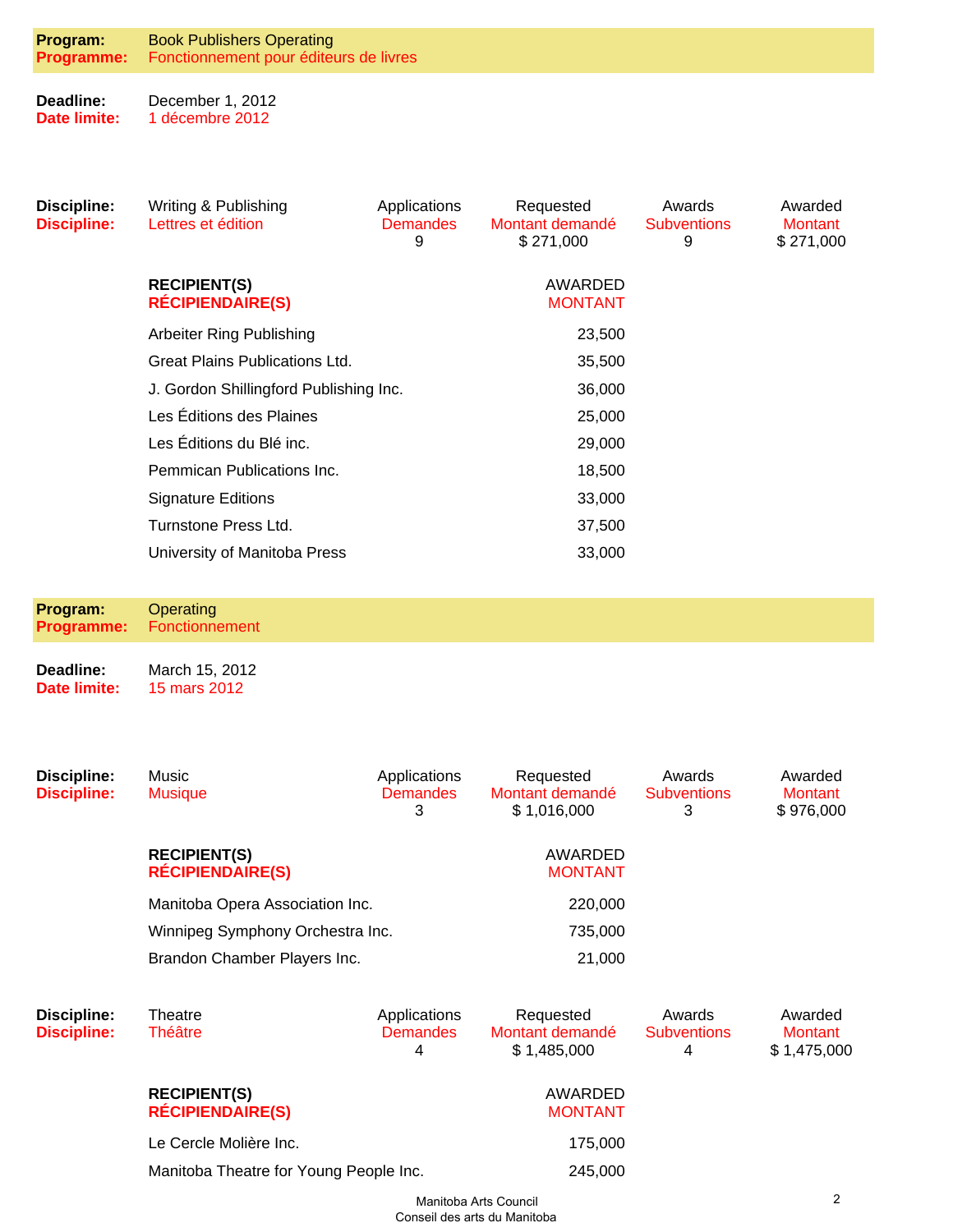|                                            | Prairie Theatre Exchange Inc.                             |                                      | 355,000                                   |                                   |                                        |
|--------------------------------------------|-----------------------------------------------------------|--------------------------------------|-------------------------------------------|-----------------------------------|----------------------------------------|
|                                            | Royal Manitoba Theatre Centre                             |                                      | 700,000                                   |                                   |                                        |
|                                            |                                                           |                                      |                                           |                                   |                                        |
| <b>Discipline:</b><br><b>Discipline:</b>   | Dance<br>Danse                                            | Applications<br><b>Demandes</b><br>1 | Requested<br>Montant demandé<br>\$835,000 | Awards<br><b>Subventions</b><br>1 | Awarded<br>Montant<br>\$760,000        |
|                                            | <b>RECIPIENT(S)</b><br><b>RÉCIPIENDAIRE(S)</b>            |                                      | AWARDED<br><b>MONTANT</b>                 |                                   |                                        |
|                                            | Royal Winnipeg Ballet                                     |                                      | 760,000                                   |                                   |                                        |
| Program:<br>Programme:                     | <b>Multi-Year Operating</b><br>Fonctionnement pluriannuel |                                      |                                           |                                   |                                        |
| Deadline:<br><b>Date limite:</b>           | March 15, 2012<br>15 mars 2012                            |                                      |                                           |                                   |                                        |
| <b>ASSESSOR(S)</b><br><b>ÉVALUATEUR(S)</b> |                                                           |                                      |                                           |                                   |                                        |
| Karin Erhardt                              | Winnipeg                                                  |                                      |                                           |                                   |                                        |
| <b>Brent Lee</b>                           | Windsor                                                   |                                      |                                           |                                   |                                        |
| <b>Timothy Shantz</b>                      | Calgary                                                   |                                      |                                           |                                   |                                        |
| <b>Steve Kirby</b>                         | Winnipeg                                                  |                                      |                                           |                                   |                                        |
| <b>Discipline:</b><br><b>Discipline:</b>   | Music<br><b>Musique</b>                                   | Applications<br><b>Demandes</b><br>5 | Requested<br>Montant demandé<br>\$260,000 | Awards<br><b>Subventions</b><br>5 | Awarded<br><b>Montant</b><br>\$223,000 |
|                                            |                                                           |                                      |                                           |                                   |                                        |
|                                            | <b>RECIPIENT(S)</b><br><b>RÉCIPIENDAIRE(S)</b>            |                                      | AWARDED<br><b>MONTANT</b>                 |                                   |                                        |
|                                            | GroundSwell Inc.                                          |                                      | 46,000                                    |                                   |                                        |
|                                            | Manitoba Chamber Orchestra                                |                                      | 112,000                                   |                                   |                                        |
|                                            | The Winnipeg Singers                                      |                                      | 30,000                                    |                                   |                                        |
|                                            | Winnipeg Chamber Music Society                            |                                      | 17,000                                    |                                   |                                        |
|                                            | Winnipeg Jazz Orchestra Inc.                              |                                      | 18,000                                    |                                   |                                        |
| <b>Discipline:</b><br><b>Discipline:</b>   | Dance<br>Danse                                            | Applications<br><b>Demandes</b><br>4 | Requested<br>Montant demandé<br>\$327,000 | Awards<br><b>Subventions</b><br>4 | Awarded<br><b>Montant</b><br>\$302,500 |
|                                            | <b>RECIPIENT(S)</b><br><b>RÉCIPIENDAIRE(S)</b>            |                                      | AWARDED<br><b>MONTANT</b>                 |                                   |                                        |
|                                            | Royal Winnipeg Ballet School                              |                                      | 130,000                                   |                                   |                                        |
|                                            | School of Contemporary Dancers Inc. (The)                 |                                      | 32,500                                    |                                   |                                        |
|                                            | <b>NAfro Dance Productions</b>                            |                                      | 25,000                                    |                                   |                                        |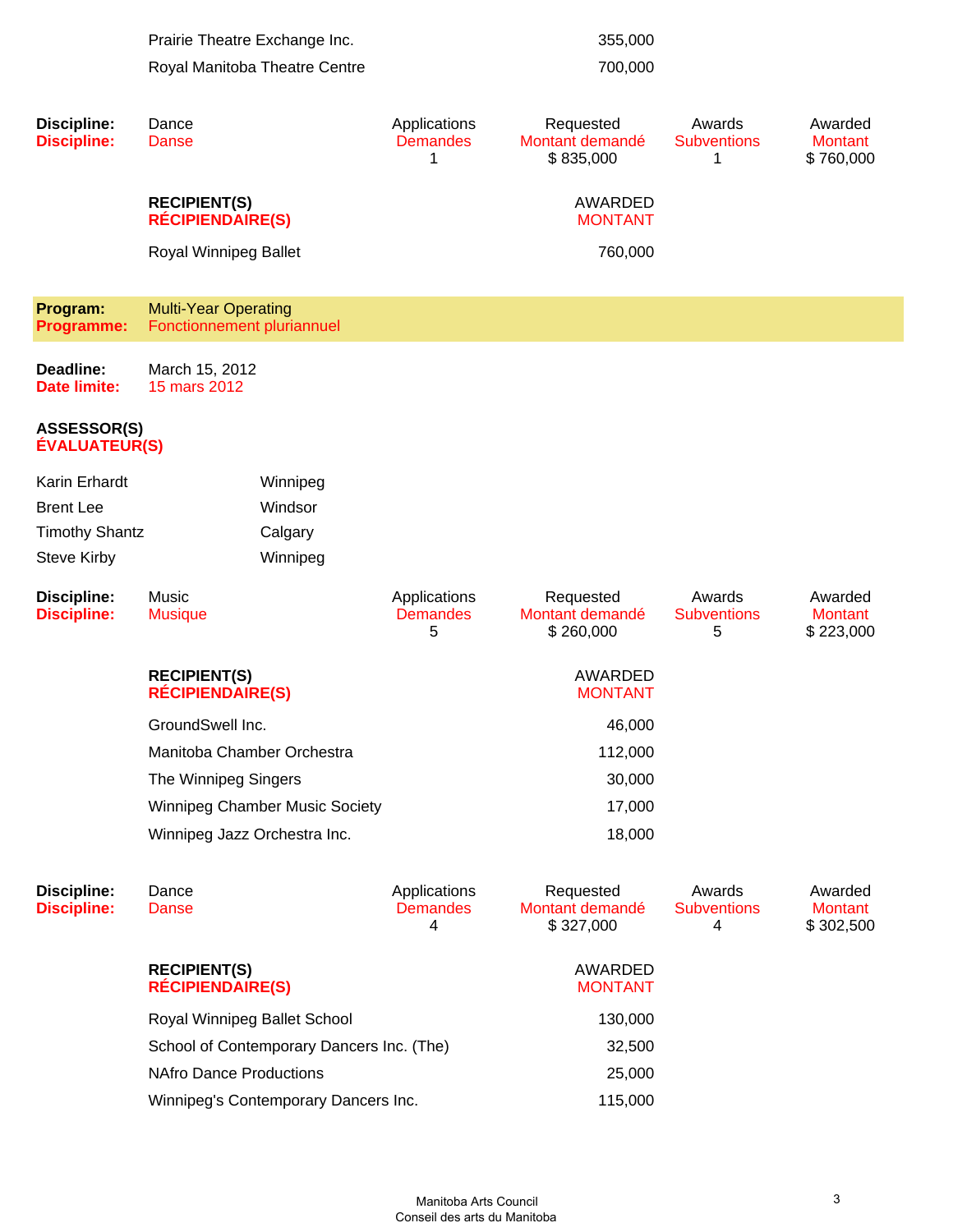| Discipline:<br><b>Discipline:</b> | Theatre<br>Théâtre                             | Applications<br><b>Demandes</b><br>5 | Requested<br>Montant demandé<br>\$247,500 | Awards<br><b>Subventions</b><br>5 | Awarded<br><b>Montant</b><br>\$239,000 |
|-----------------------------------|------------------------------------------------|--------------------------------------|-------------------------------------------|-----------------------------------|----------------------------------------|
|                                   | <b>RECIPIENT(S)</b><br><b>RÉCIPIENDAIRE(S)</b> |                                      | AWARDED<br><b>MONTANT</b>                 |                                   |                                        |
|                                   | Adhere And Deny Inc.                           |                                      | 15,000                                    |                                   |                                        |
|                                   | Manitoba Association of Playwrights Inc.       |                                      | 55,000                                    |                                   |                                        |
|                                   | Shakespeare In The Ruins Inc.                  |                                      | 59,000                                    |                                   |                                        |
|                                   | Theatre Projects Manitoba Inc.                 |                                      | 51,500                                    |                                   |                                        |
|                                   | Winnipeg Jewish Theatre Inc.                   |                                      | 58,500                                    |                                   |                                        |
| Deadline:                         | April 1, 2012                                  |                                      |                                           |                                   |                                        |

**Date limite:** 1 avril 2012

| Discipline:<br><b>Discipline:</b> | <b>Visual Arts</b><br><b>Arts visuels</b>                                                                             | Applications<br><b>Demandes</b><br>8 | Requested<br>Montant demandé<br>\$792,000 | Awards<br><b>Subventions</b><br>8 | Awarded<br><b>Montant</b><br>\$792,000 |
|-----------------------------------|-----------------------------------------------------------------------------------------------------------------------|--------------------------------------|-------------------------------------------|-----------------------------------|----------------------------------------|
|                                   | <b>RECIPIENT(S)</b><br><b>RÉCIPIENDAIRE(S)</b>                                                                        |                                      | AWARDED<br><b>MONTANT</b>                 |                                   |                                        |
|                                   | Art Gallery of Southwestern Manitoba<br>Manitoba Printmakers' Association<br>Mentoring Artists for Women's Art (MAWA) |                                      | 185,000                                   |                                   |                                        |
|                                   |                                                                                                                       |                                      | 55,000                                    |                                   |                                        |
|                                   |                                                                                                                       |                                      | 73,000                                    |                                   |                                        |
|                                   | PLATFORM Centre for Photographic + Digital<br>Arts                                                                    |                                      | 58,000                                    |                                   |                                        |
|                                   | Plug In Inc.                                                                                                          |                                      | 170,000                                   |                                   |                                        |
|                                   | Urban Shaman Inc.                                                                                                     |                                      | 65,000                                    |                                   |                                        |
|                                   | Winnipeg Film Group Inc.                                                                                              |                                      | 95,000                                    |                                   |                                        |
|                                   | aceartinc.                                                                                                            |                                      | 91,000                                    |                                   |                                        |
| Discipline:<br><b>Discipline:</b> | Film/Video<br>Film et vidéo                                                                                           | Applications<br><b>Demandes</b>      | Requested<br>Montant demandé<br>\$97,000  | Awards<br><b>Subventions</b>      | Awarded<br><b>Montant</b><br>\$97,000  |

Video Pool Media Arts Centre **197,000** 

AWARDED MONTANT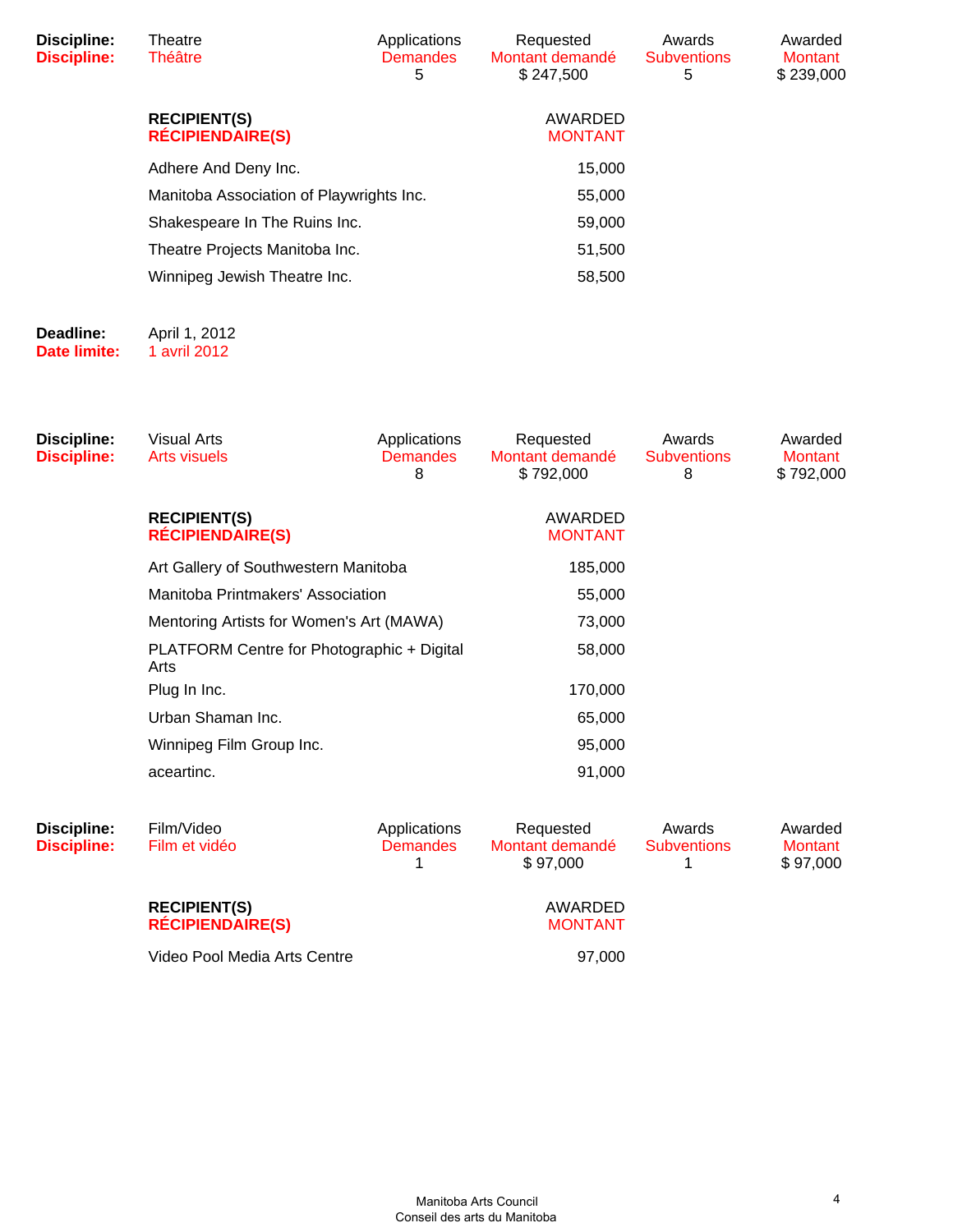**Deadline: Date limite:** April 15, 2012 15 avril 2012

#### **ASSESSOR(S) ÉVALUATEUR(S)**

| Daniel Wells      | Emeryville |
|-------------------|------------|
| Shoshanna Wingate | St. John's |
| Karen Mulhallen   | Toronto    |

| Discipline:<br><b>Discipline:</b> | Writing & Publishing<br>Lettres et édition         | Applications<br><b>Demandes</b><br>3 | Requested<br>Montant demandé<br>\$215.225 | Awards<br><b>Subventions</b><br>3 | Awarded<br>Montant<br>\$211,225 |
|-----------------------------------|----------------------------------------------------|--------------------------------------|-------------------------------------------|-----------------------------------|---------------------------------|
|                                   | <b>RECIPIENT(S)</b><br><b>RÉCIPIENDAIRE(S)</b>     |                                      | AWARDED<br><b>MONTANT</b>                 |                                   |                                 |
|                                   | Arts Manitoba Publications Inc. (Border Crossings) |                                      | 101,500                                   |                                   |                                 |
|                                   | Contemporary Verse 2 Inc.                          |                                      | 34,500                                    |                                   |                                 |
|                                   | Prairie Fire Press Inc.                            |                                      | 75,225                                    |                                   |                                 |

**Program: Programme:** Special Grants to Organizations Subventions spéciales aux organismes

**Deadline: Date limite:** March 31, 2013 31 mars 2013

| Discipline:<br><b>Discipline:</b> | Theatre<br>Théâtre                             | Applications<br><b>Demandes</b> | Requested<br>Montant demandé<br>\$1.000 | Awards<br><b>Subventions</b> | Awarded<br><b>Montant</b><br>\$1,000 |
|-----------------------------------|------------------------------------------------|---------------------------------|-----------------------------------------|------------------------------|--------------------------------------|
|                                   | <b>RECIPIENT(S)</b><br><b>RÉCIPIENDAIRE(S)</b> |                                 | AWARDED<br><b>MONTANT</b>               |                              |                                      |
|                                   | National Theatre School of Canada              |                                 | 1.000                                   |                              |                                      |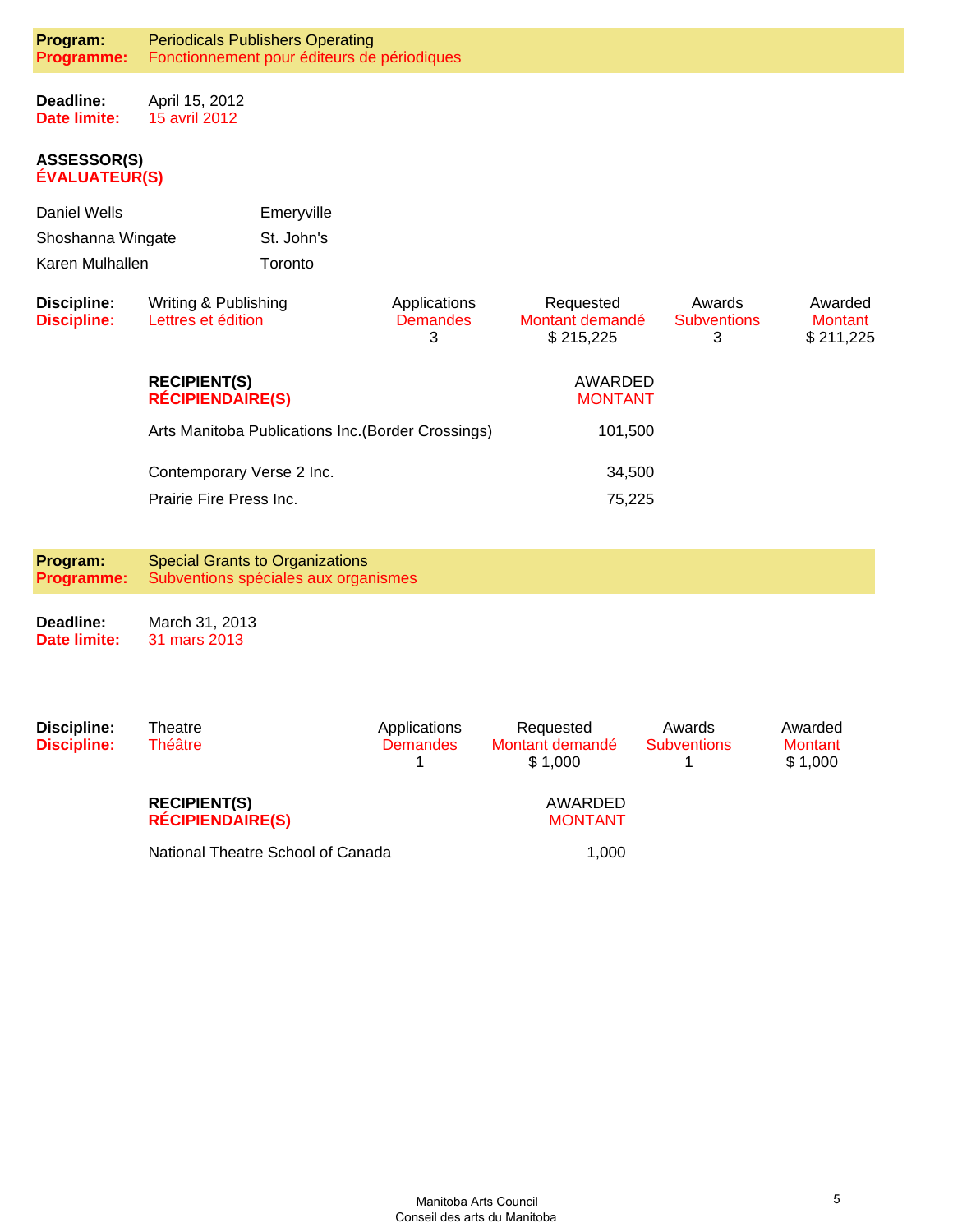### **Presentation and Touring Grants**

**Subventions d'organisation d'activités et de tournées**

### **Presentation Grants Subventions d'organisation d'activités**

**Program: Programme:** Concert Production Subventions pour spectacles musicaux

**Deadline: Date limite:** March 1, 2012 1 mars 2012

#### **ASSESSOR(S) ÉVALUATEUR(S)**

| <b>Beverly Aronovitch</b> | Winnipeg |
|---------------------------|----------|
| Vince Fontaine            | Winnipeg |
| <b>Brent Lee</b>          | Windsor  |
| <b>Timothy Shantz</b>     | Calgary  |

| Discipline:<br><b>Discipline:</b> | Music<br><b>Musique</b>                        | Applications<br><b>Demandes</b><br>17 | Requested<br>Montant demandé<br>\$130,818 | Awards<br><b>Subventions</b><br>12 | Awarded<br><b>Montant</b><br>\$60,000 |
|-----------------------------------|------------------------------------------------|---------------------------------------|-------------------------------------------|------------------------------------|---------------------------------------|
|                                   | <b>RECIPIENT(S)</b><br><b>RÉCIPIENDAIRE(S)</b> |                                       | AWARDED<br><b>MONTANT</b>                 |                                    |                                       |
|                                   | Agassiz International Chamber Music Festival   |                                       | 5,775                                     |                                    |                                       |
|                                   | Canzona                                        |                                       | 5,725                                     |                                    |                                       |
|                                   | Clear Lake Chamber Music Festival              |                                       | 3,000                                     |                                    |                                       |
|                                   | <b>Dustin Harder</b>                           |                                       | 5,100                                     |                                    |                                       |
|                                   | Jazz Winnipeg Inc.                             |                                       | 4,000                                     |                                    |                                       |
|                                   | Marco Castillo Cunha                           |                                       | 1,000                                     |                                    |                                       |
|                                   | Rady Jewish Community Centre                   |                                       | 700                                       |                                    |                                       |
|                                   | Rosamunde Summer Music Academy                 |                                       | 2,400                                     |                                    |                                       |
|                                   | Virtuosi Concerts Inc.                         |                                       | 7,500                                     |                                    |                                       |
|                                   | West End Cultural Centre Inc.                  |                                       | 10,800                                    |                                    |                                       |
|                                   | Winnipeg Classical Guitar Society (The)        |                                       | 2,000                                     |                                    |                                       |
|                                   | Winnipeg Philharmonic Choir Inc.               |                                       | 12,000                                    |                                    |                                       |

**\$ 671,029**

**\$ 352,029**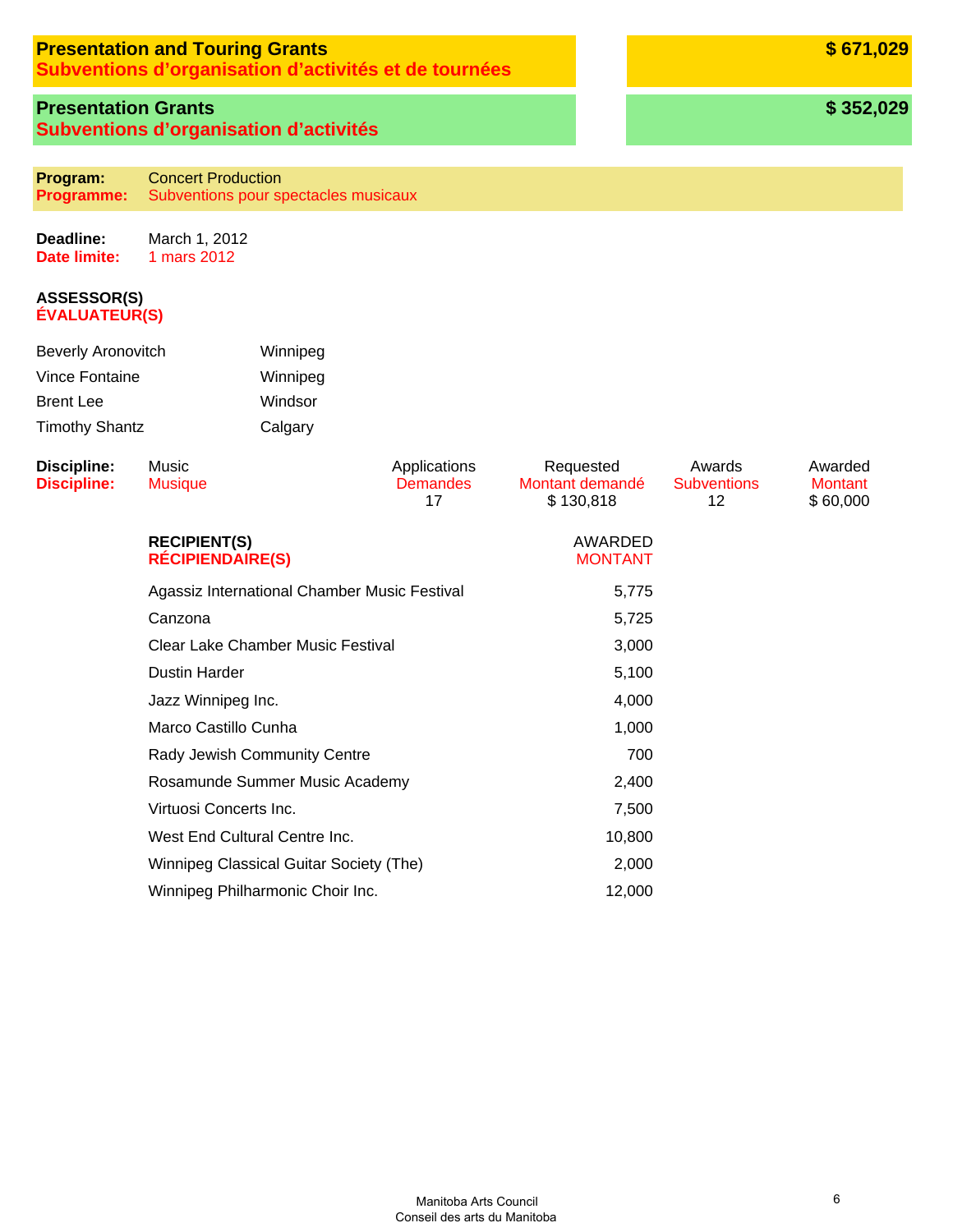| Program:<br>Programme:                     | Dance Two Year Grant - Creation/Production<br>Subvention danse de deux ans - création/production |                                      |                                          |                                   |                                       |  |  |
|--------------------------------------------|--------------------------------------------------------------------------------------------------|--------------------------------------|------------------------------------------|-----------------------------------|---------------------------------------|--|--|
| Deadline:<br><b>Date limite:</b>           | March 10, 2012<br>10 mars 2012                                                                   |                                      |                                          |                                   |                                       |  |  |
| <b>Discipline:</b><br><b>Discipline:</b>   | Dance<br><b>Danse</b>                                                                            | Applications<br><b>Demandes</b><br>2 | Requested<br>Montant demandé<br>\$40,000 | Awards<br><b>Subventions</b><br>2 | Awarded<br><b>Montant</b><br>\$40,000 |  |  |
|                                            | <b>RECIPIENT(S)</b><br><b>RÉCIPIENDAIRE(S)</b>                                                   |                                      | AWARDED<br><b>MONTANT</b>                |                                   |                                       |  |  |
|                                            | <b>Gearshifting Performance Works</b>                                                            |                                      | 20,000                                   |                                   |                                       |  |  |
|                                            | Young Lungs Dance Exchange                                                                       |                                      | 20,000                                   |                                   |                                       |  |  |
| Program:<br>Programme:                     | <b>Juried Shows - Crafts</b><br><b>Expositions-concours - Artisanat</b>                          |                                      |                                          |                                   |                                       |  |  |
| Deadline:<br><b>Date limite:</b>           | March 31, 2013<br>31 mars 2013                                                                   |                                      |                                          |                                   |                                       |  |  |
| <b>Discipline:</b><br><b>Discipline:</b>   | Crafts<br>Artisanat                                                                              | Applications<br><b>Demandes</b><br>1 | Requested<br>Montant demandé<br>\$9,000  | Awards<br><b>Subventions</b><br>1 | Awarded<br><b>Montant</b><br>\$6,000  |  |  |
|                                            | <b>RECIPIENT(S)</b><br><b>RÉCIPIENDAIRE(S)</b>                                                   |                                      | AWARDED<br><b>MONTANT</b>                |                                   |                                       |  |  |
|                                            | Manitoba Craft Council Inc.                                                                      |                                      | 6,000                                    |                                   |                                       |  |  |
| Program:<br><b>Programme:</b>              | <b>Juried Shows - Visual Arts</b><br>Expositions-concours - Arts visuels                         |                                      |                                          |                                   |                                       |  |  |
| Deadline:<br><b>Date limite:</b>           | March 31, 2013<br>31 mars 2013                                                                   |                                      |                                          |                                   |                                       |  |  |
| <b>ASSESSOR(S)</b><br><b>ÉVALUATEUR(S)</b> |                                                                                                  |                                      |                                          |                                   |                                       |  |  |
| Kristen Pauch-Nolin                        | Winnipeg                                                                                         |                                      |                                          |                                   |                                       |  |  |
| <b>Discipline:</b><br><b>Discipline:</b>   | <b>Visual Arts</b><br><b>Arts visuels</b>                                                        | Applications<br><b>Demandes</b><br>9 | Requested<br>Montant demandé<br>\$38,928 | Awards<br><b>Subventions</b><br>9 | Awarded<br><b>Montant</b><br>\$31,646 |  |  |
|                                            | <b>RECIPIENT(S)</b><br><b>RÉCIPIENDAIRE(S)</b>                                                   |                                      | <b>AWARDED</b><br><b>MONTANT</b>         |                                   |                                       |  |  |
|                                            | Arts West Council Inc.                                                                           |                                      | 3,169                                    |                                   |                                       |  |  |
|                                            | Manitoba Society of Artists                                                                      |                                      | 3,500                                    |                                   |                                       |  |  |
|                                            | Northern Juried Art Show                                                                         |                                      | 7,590                                    |                                   |                                       |  |  |
|                                            | Pinawa Art 211                                                                                   |                                      | 4,700                                    |                                   |                                       |  |  |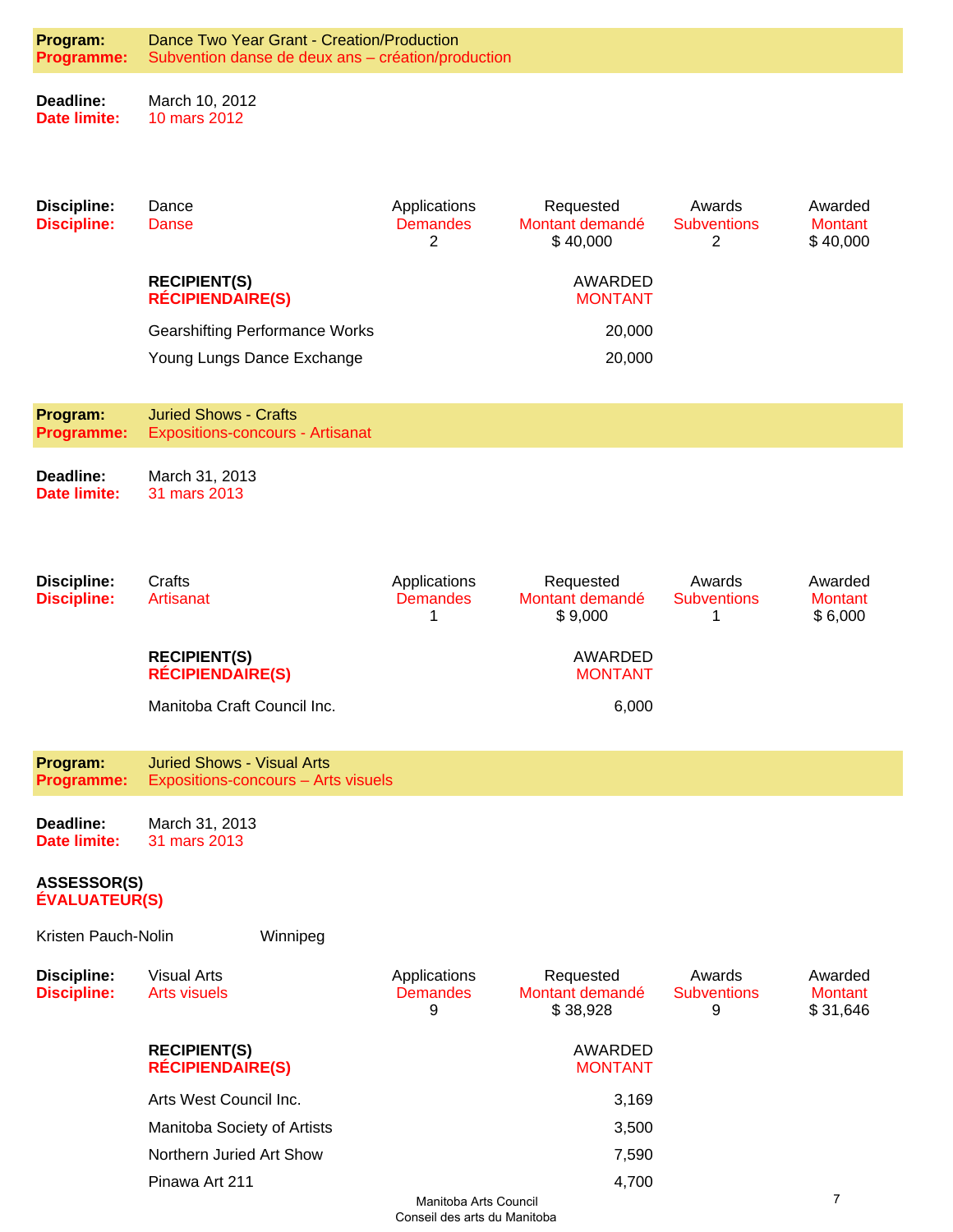| Portage & District Arts Council           | 4.625 |
|-------------------------------------------|-------|
| Prairie Arts Cartel Inc.                  | 2.262 |
| <b>Prairie Canada Carvers Association</b> | 1.500 |
| <b>Red River Exhibition Associaiton</b>   | 300   |
| Winnipeg Beach Art & Culture Co-op        | 4.000 |

**Program: Programme:** Music Two Year Grant - Concert Series Subvention musique de deux ans – série de spectacles

**Deadline: Date limite:** March 10, 2012 10 mars 2012

| <b>Discipline:</b><br><b>Discipline:</b>   | Music<br><b>Musique</b>                        |                                          | Applications<br><b>Demandes</b><br>1 | Requested<br>Montant demandé<br>\$25,000 | Awards<br><b>Subventions</b><br>1 | Awarded<br><b>Montant</b><br>\$20,000 |
|--------------------------------------------|------------------------------------------------|------------------------------------------|--------------------------------------|------------------------------------------|-----------------------------------|---------------------------------------|
|                                            | <b>RECIPIENT(S)</b><br><b>RÉCIPIENDAIRE(S)</b> |                                          |                                      | <b>AWARDED</b><br><b>MONTANT</b>         |                                   |                                       |
|                                            | Camerata Nova Inc.                             |                                          |                                      | 20,000                                   |                                   |                                       |
| Program:<br>Programme:                     | <b>Periodical Publishers Project</b>           | Projets pour les éditeurs de périodiques |                                      |                                          |                                   |                                       |
| Deadline:<br><b>Date limite:</b>           | April 15, 2012<br>15 avril 2012                |                                          |                                      |                                          |                                   |                                       |
| <b>ASSESSOR(S)</b><br><b>ÉVALUATEUR(S)</b> |                                                |                                          |                                      |                                          |                                   |                                       |
| <b>Daniel Wells</b>                        |                                                | Emeryville                               |                                      |                                          |                                   |                                       |
| Shoshanna Wingate                          |                                                | St. John's                               |                                      |                                          |                                   |                                       |
| Karen Mulhallen                            |                                                | Toronto                                  |                                      |                                          |                                   |                                       |
| <b>Discipline:</b><br><b>Discipline:</b>   | Writing & Publishing<br>Lettres et édition     |                                          | Applications<br><b>Demandes</b><br>3 | Requested<br>Montant demandé<br>\$26,000 | Awards<br><b>Subventions</b><br>3 | Awarded<br><b>Montant</b><br>\$14,000 |
|                                            | <b>RECIPIENT(S)</b><br><b>RÉCIPIENDAIRE(S)</b> |                                          |                                      | <b>AWARDED</b><br><b>MONTANT</b>         |                                   |                                       |
|                                            | Geez Press Inc.                                |                                          |                                      | 2,000                                    |                                   |                                       |
|                                            | Herizons Magazine                              |                                          |                                      | 4,500                                    |                                   |                                       |

Mennonite Literary Society (The) 7,500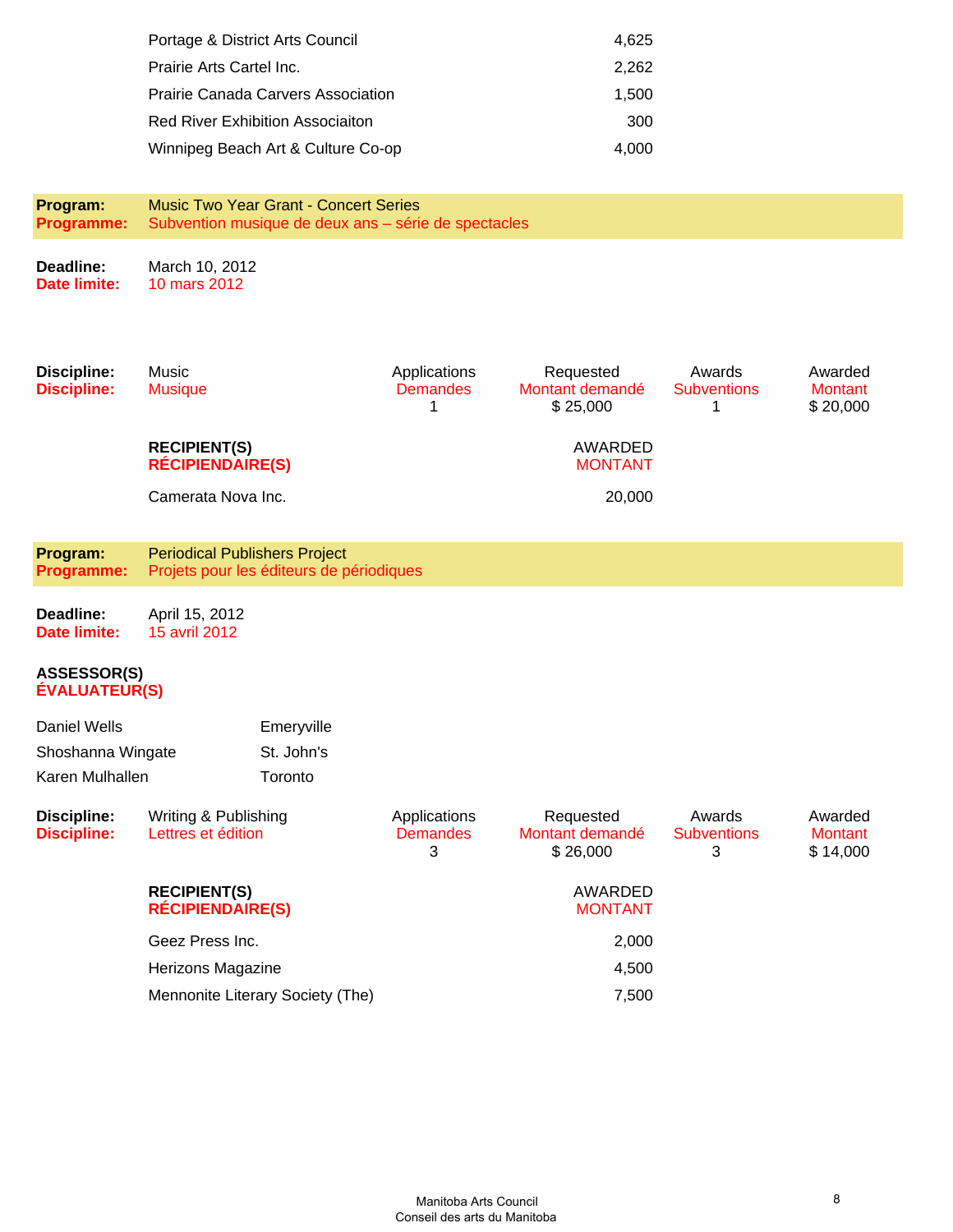**Deadline: Date limite:** April 5, 2012 5 avril 2012

#### **ASSESSOR(S) ÉVALUATEUR(S)**

| Carmen Hathaway  | Portage la Prairie |
|------------------|--------------------|
| Kristin Nelson   | Winnipeg           |
| Theo Sims        | Winnipeg           |
| Lisa Desilets    | Winnipeg           |
| Kevin Lee Burton | Winnipeg           |

| <b>Discipline:</b><br><b>Discipline:</b> | Visual Arts<br>Arts visuels                       | Applications<br><b>Demandes</b><br>15 | Requested<br>Montant demandé<br>\$271,859 | Awards<br><b>Subventions</b><br>8 | Awarded<br><b>Montant</b><br>\$80,383 |
|------------------------------------------|---------------------------------------------------|---------------------------------------|-------------------------------------------|-----------------------------------|---------------------------------------|
|                                          | <b>RECIPIENT(S)</b><br><b>RÉCIPIENDAIRE(S)</b>    |                                       | AWARDED<br><b>MONTANT</b>                 |                                   |                                       |
|                                          | ARCH 2 Gallery University of Manitoba             |                                       | 5,308                                     |                                   |                                       |
|                                          | As We Try and Sleep Collective                    | 8,000                                 |                                           |                                   |                                       |
|                                          | Gallery 1C03                                      | 13,672                                |                                           |                                   |                                       |
|                                          | La Maison des artistes visuels francophones Inc.  |                                       | 19,220                                    |                                   |                                       |
|                                          | Le Centre culturel franco-manitobain              |                                       | 10,765                                    |                                   |                                       |
|                                          | Manitoba Craft Council Inc.                       | 11,050                                |                                           |                                   |                                       |
|                                          | RAW: Gallery of Art, Architecture and Design Inc. |                                       | 7,368                                     |                                   |                                       |
|                                          | WNDX Inc.                                         |                                       | 5,000                                     |                                   |                                       |

**Program: Programme:** Theatre Production Représentations théâtrales

**Deadline: Date limite:** March 1, 2012 1 mars 2012

| <b>Bill Kerr</b>    | Winnipeg |
|---------------------|----------|
| Ellen Peterson      | Winnipeg |
| <b>Holly Harris</b> | Winnipeg |

| Discipline:<br><b>Discipline:</b> | Theatre<br><b>Théâtre</b>                                    | Applications<br><b>Demandes</b><br>18 | Requested<br>Montant demandé<br>\$144,850 | Awards<br><b>Subventions</b><br>6 | Awarded<br>Montant<br>\$42,500 |
|-----------------------------------|--------------------------------------------------------------|---------------------------------------|-------------------------------------------|-----------------------------------|--------------------------------|
|                                   | <b>RECIPIENT(S)</b><br><b>RÉCIPIENDAIRE(S)</b>               |                                       | AWARDED<br><b>MONTANT</b>                 |                                   |                                |
|                                   | Moving Target Theatre Company<br><b>Root Sky Productions</b> |                                       | 10.000<br>4,000                           |                                   |                                |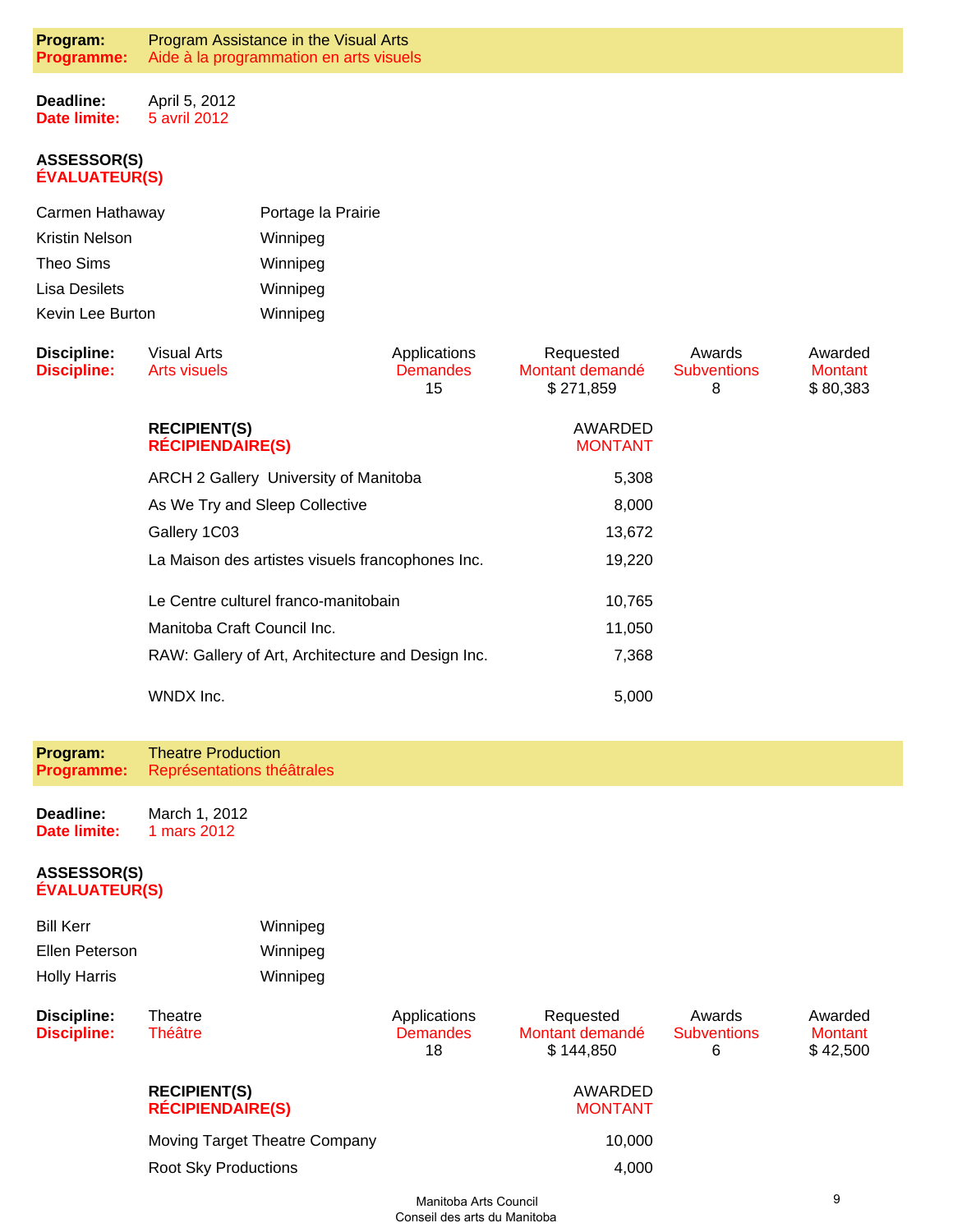| Sarasvati Dramatic Theatre Productions &<br>Repertory Inc | 10,000 |
|-----------------------------------------------------------|--------|
| Scott Douglas                                             | 4.000  |
| Stefanie Wiens                                            | 4.500  |
| Zone 41 Theatre Inc.                                      | 10.000 |

#### **Deadline: Date limite:** September 15, 2012 15 septembre 2012

#### **ASSESSOR(S) ÉVALUATEUR(S)**

| Daniel Thau-Eleff | Winnipeg      |
|-------------------|---------------|
| Peter Smith       | <b>B</b> lvth |
| Donna Fletcher    | Winnipeg      |

| Discipline:<br><b>Discipline:</b> | Theatre<br><b>Théâtre</b>                      | Applications<br><b>Demandes</b><br>10 | Requested<br>Montant demandé<br>\$123,160 | Awards<br><b>Subventions</b><br>5 | Awarded<br><b>Montant</b><br>\$42,500 |
|-----------------------------------|------------------------------------------------|---------------------------------------|-------------------------------------------|-----------------------------------|---------------------------------------|
|                                   | <b>RECIPIENT(S)</b><br><b>RÉCIPIENDAIRE(S)</b> |                                       | AWARDED<br><b>MONTANT</b>                 |                                   |                                       |
|                                   | <b>Bill Kerr</b>                               |                                       | 10,000                                    |                                   |                                       |
|                                   | <b>Gallery Works</b>                           |                                       | 7,500                                     |                                   |                                       |
|                                   | Outside Joke                                   |                                       | 5,000                                     |                                   |                                       |
|                                   | Theatre Incarnate                              |                                       | 10,000                                    |                                   |                                       |
|                                   | <b>Winnipeg Studio Theatre</b>                 |                                       | 10,000                                    |                                   |                                       |

| <b>Programme:</b> Subvention théâtre de deux ans – création/production |
|------------------------------------------------------------------------|
|------------------------------------------------------------------------|

**Deadline: Date limite:** March 1, 2012 1 mars 2012

| <b>Bill Kerr</b><br>Ellen Peterson<br><b>Holly Harris</b> |                                                | Winnipeg<br>Winnipeg<br>Winnipeg |                                 |                                          |                              |                                       |
|-----------------------------------------------------------|------------------------------------------------|----------------------------------|---------------------------------|------------------------------------------|------------------------------|---------------------------------------|
| <b>Discipline:</b><br><b>Discipline:</b>                  | Theatre<br>Théâtre                             |                                  | Applications<br><b>Demandes</b> | Requested<br>Montant demandé<br>\$20,000 | Awards<br><b>Subventions</b> | Awarded<br><b>Montant</b><br>\$15,000 |
|                                                           | <b>RECIPIENT(S)</b><br><b>RÉCIPIENDAIRE(S)</b> |                                  |                                 | AWARDED<br><b>MONTANT</b>                |                              |                                       |
|                                                           | <b>Dry Cold Productions</b>                    |                                  |                                 | 15,000                                   |                              |                                       |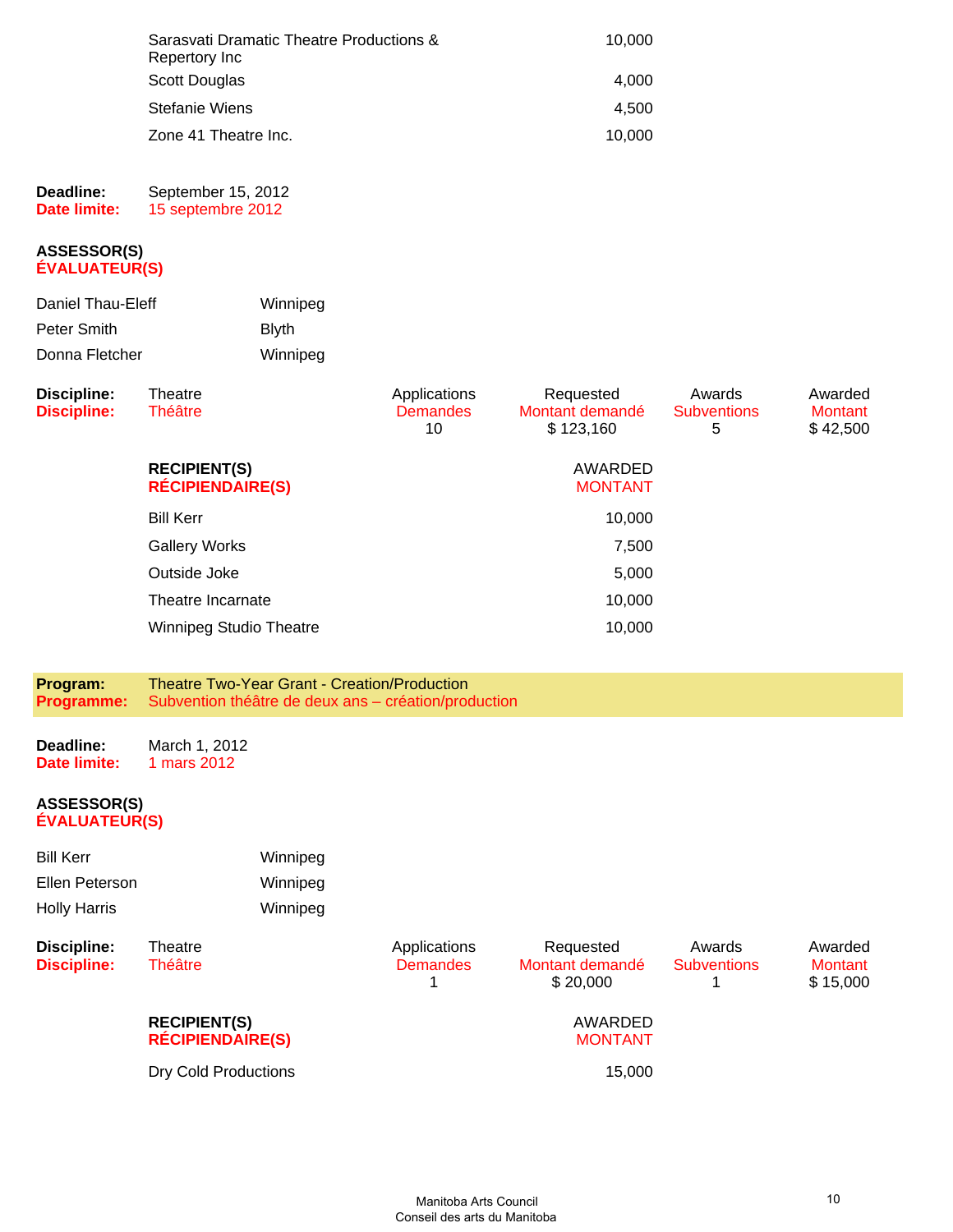**Program: Programme:** Touring Grants (Organizations) Subventions aux organismes en tournée

**Deadline: Date limite:** March 20, 2012 20 mars 2012

| Hope McIntyre<br>Jerry Maksymyk<br>Lynne Bailey<br><b>Brenda Gorlick</b> |                                                | Winnipeg<br>Portage la Prairie<br>Onanole<br>Winnipeg |                                      |                                           |                                                |                                        |
|--------------------------------------------------------------------------|------------------------------------------------|-------------------------------------------------------|--------------------------------------|-------------------------------------------|------------------------------------------------|----------------------------------------|
| <b>Discipline:</b><br><b>Discipline:</b>                                 | Dance<br>Danse                                 |                                                       | Applications<br><b>Demandes</b><br>2 | Requested<br>Montant demandé<br>\$55,000  | Awards<br><b>Subventions</b><br>$\overline{2}$ | Awarded<br><b>Montant</b><br>\$35,000  |
|                                                                          | <b>RECIPIENT(S)</b><br><b>RÉCIPIENDAIRE(S)</b> |                                                       |                                      | AWARDED<br><b>MONTANT</b>                 |                                                |                                        |
|                                                                          | Royal Winnipeg Ballet                          |                                                       |                                      | 25,000                                    |                                                |                                        |
|                                                                          |                                                | Royal Winnipeg Ballet School                          |                                      | 10,000                                    |                                                |                                        |
| <b>Discipline:</b><br><b>Discipline:</b>                                 | Music<br><b>Musique</b>                        |                                                       | Applications<br><b>Demandes</b><br>3 | Requested<br>Montant demandé<br>\$120,300 | Awards<br><b>Subventions</b><br>3              | Awarded<br><b>Montant</b><br>\$87,000  |
|                                                                          | <b>RECIPIENT(S)</b><br><b>RÉCIPIENDAIRE(S)</b> |                                                       |                                      | <b>AWARDED</b><br><b>MONTANT</b>          |                                                |                                        |
|                                                                          | The Winnipeg Singers                           |                                                       |                                      | 2,000                                     |                                                |                                        |
|                                                                          |                                                | <b>Winnipeg Chamber Music Society</b>                 |                                      | 5,000                                     |                                                |                                        |
|                                                                          |                                                | Winnipeg Symphony Orchestra Inc.                      |                                      | 80,000                                    |                                                |                                        |
| <b>Discipline:</b><br><b>Discipline:</b>                                 | Theatre<br><b>Théâtre</b>                      |                                                       | Applications<br><b>Demandes</b><br>5 | Requested<br>Montant demandé<br>\$236,500 | Awards<br><b>Subventions</b><br>5              | Awarded<br><b>Montant</b><br>\$197,000 |
|                                                                          | <b>RECIPIENT(S)</b><br><b>RÉCIPIENDAIRE(S)</b> |                                                       |                                      | AWARDED<br><b>MONTANT</b>                 |                                                |                                        |
|                                                                          | Le Théâtre du Grand Cercle                     |                                                       |                                      | 13,000                                    |                                                |                                        |
|                                                                          | Manitoba Theatre for Young People Inc.         |                                                       |                                      | 85,000                                    |                                                |                                        |
|                                                                          |                                                | Prairie Theatre Exchange Inc.                         |                                      | 46,000                                    |                                                |                                        |
|                                                                          |                                                | Royal Manitoba Theatre Centre                         |                                      | 45,000                                    |                                                |                                        |
|                                                                          | Shakespeare In The Ruins Inc.                  |                                                       |                                      | 8,000                                     |                                                |                                        |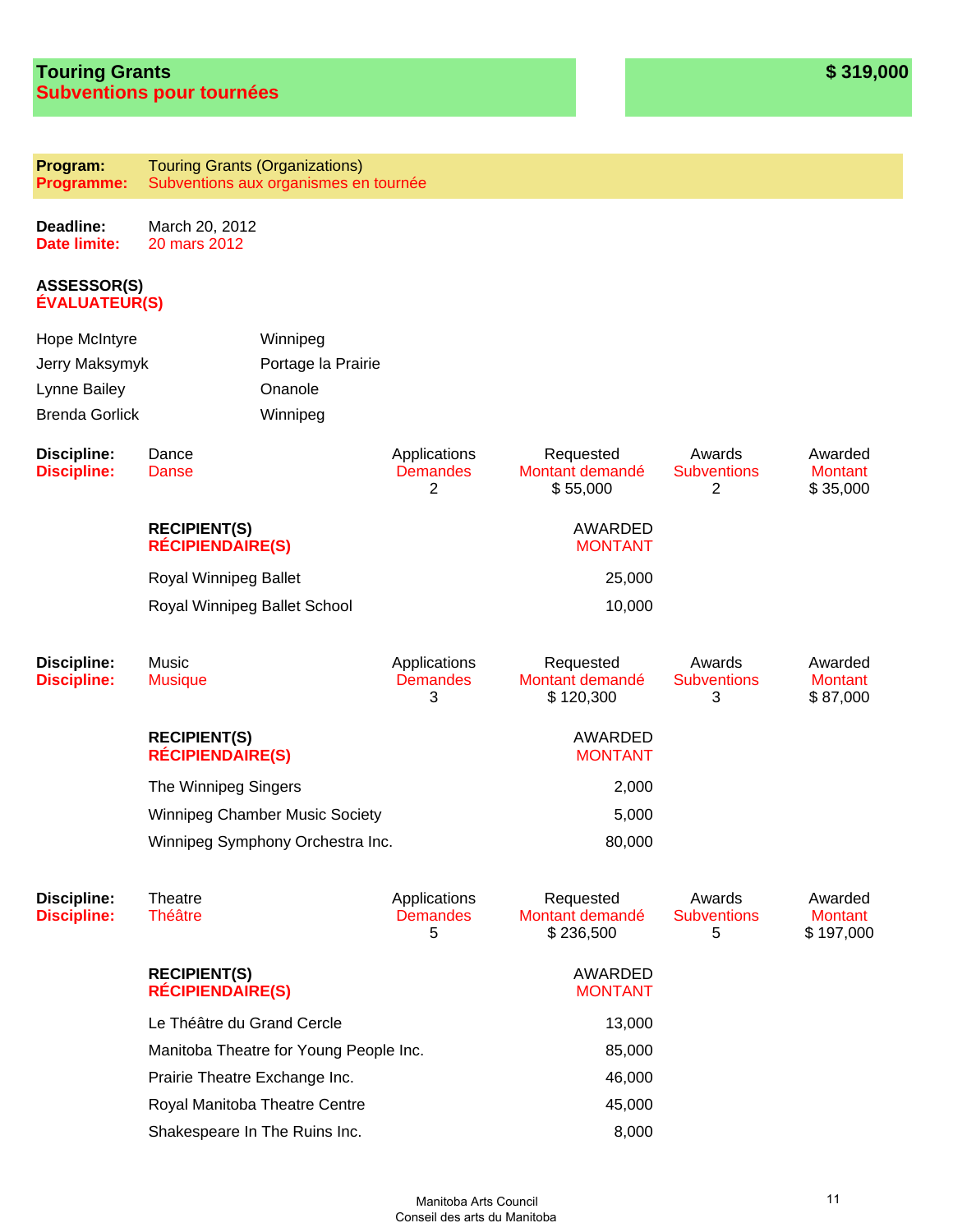| <b>Grants to Individuals</b>                |  |
|---------------------------------------------|--|
| <b>Subventions aux artistes individuels</b> |  |

# **Professional Development Grants**

**Subventions de perfectionnement professionnel**

**Program: Programme:** Competitions & Prizes Concours et Prix

**Deadline: Date limite:** November 15, 2012 15 novembre 2012

| Discipline:<br><b>Discipline:</b> | Music<br><b>Musique</b>                             | Applications<br><b>Demandes</b><br>4 | Requested<br>Montant demandé<br>\$27.750 | Awards<br><b>Subventions</b><br>4 | Awarded<br>Montant<br>\$22,500 |
|-----------------------------------|-----------------------------------------------------|--------------------------------------|------------------------------------------|-----------------------------------|--------------------------------|
|                                   | <b>RECIPIENT(S)</b><br><b>RÉCIPIENDAIRE(S)</b>      |                                      | AWARDED<br><b>MONTANT</b>                |                                   |                                |
|                                   | Associated Manitoba Arts Festivals Inc              | 4,500                                |                                          |                                   |                                |
|                                   | <b>Canadian Music Competition</b>                   | 3,000                                |                                          |                                   |                                |
|                                   | Manitoba Band Association Inc.                      | 3,000                                |                                          |                                   |                                |
|                                   | The Eckhardt-Gramatté National Music<br>Competition |                                      | 12,000                                   |                                   |                                |
|                                   |                                                     |                                      |                                          |                                   |                                |

**Program: Programme:** Readings by Manitoba Writers Lectures par des auteurs du Manitoba

**Deadline: Date limite:** March 31, 2013 31 mars 2013

| Discipline:<br><b>Discipline:</b> | Writing & Publishing<br>Lettres et édition     | Applications<br><b>Demandes</b><br>31 | Requested<br>Montant demandé<br>\$20,991 | Awards<br><b>Subventions</b><br>29 | Awarded<br><b>Montant</b><br>\$19,025 |
|-----------------------------------|------------------------------------------------|---------------------------------------|------------------------------------------|------------------------------------|---------------------------------------|
|                                   | <b>RECIPIENT(S)</b><br><b>RÉCIPIENDAIRE(S)</b> |                                       | AWARDED<br><b>MONTANT</b>                |                                    |                                       |
|                                   | <b>Bill Stilwell</b>                           |                                       | 250                                      |                                    |                                       |
|                                   | <b>Bill Stilwell</b>                           |                                       | 300                                      |                                    |                                       |
|                                   | <b>Bill Stilwell</b>                           |                                       | 300                                      |                                    |                                       |
|                                   | Brandon Folk, Music and Art Society            |                                       | 2,290                                    |                                    |                                       |
|                                   | <b>Brandon University</b>                      |                                       | 1,650                                    |                                    |                                       |
|                                   | <b>Brandon University</b>                      |                                       | 300                                      |                                    |                                       |
|                                   | <b>Chadwick Ginther</b>                        |                                       | 450                                      |                                    |                                       |
|                                   | Colleen Sydor                                  |                                       | 300                                      |                                    |                                       |
|                                   | Daniel McLellan                                |                                       | 630<br>$M$ anitaha Arta Caunail          |                                    | 12                                    |

**\$ 964,385**

**\$ 221,293**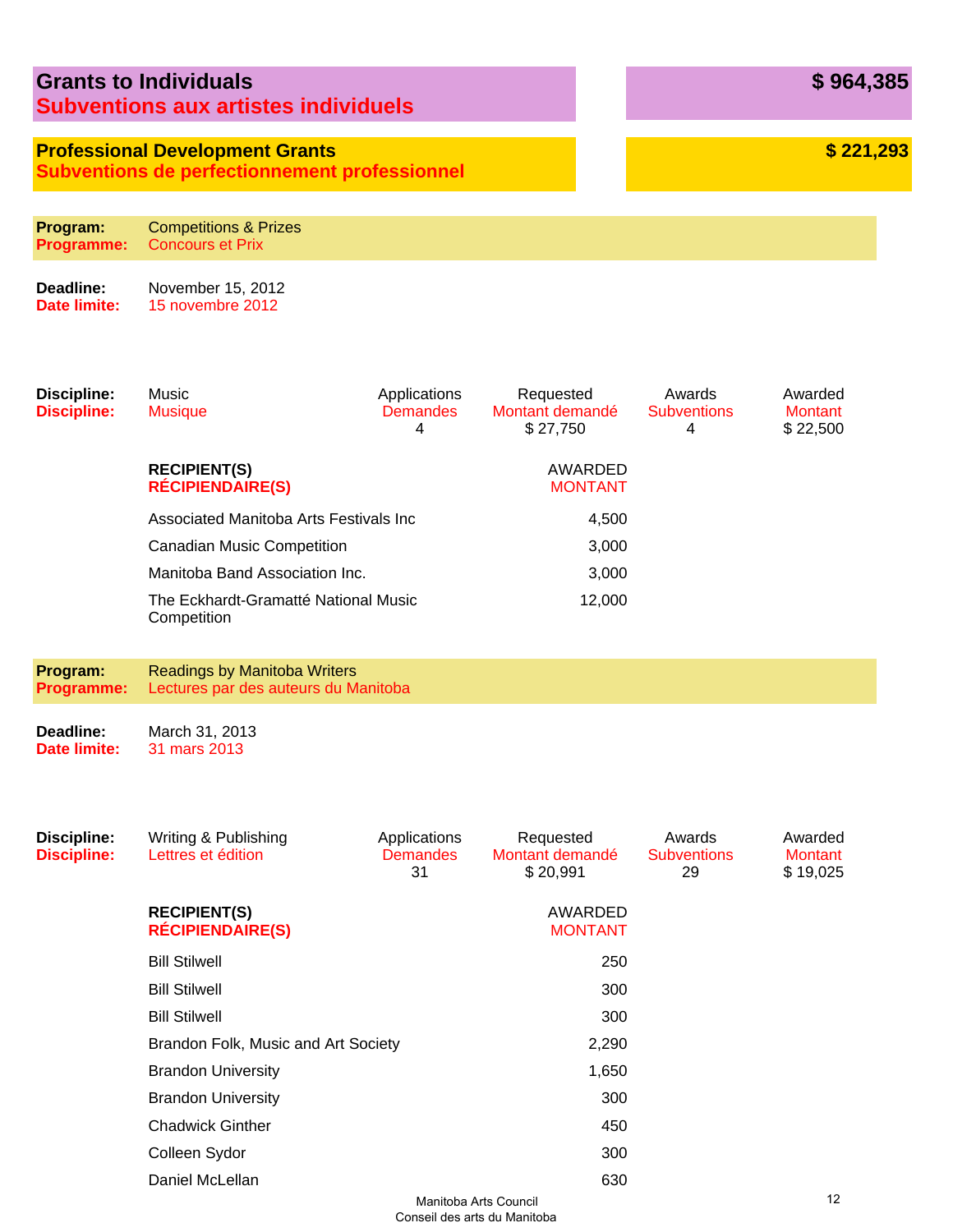| Daniel McLellan                          | 300   |
|------------------------------------------|-------|
| Darla-Jean O'Rourke                      | 450   |
| Darla-Jean O'Rourke                      | 900   |
| Deborah Delaronde-Falk                   | 435   |
| Deborah Delaronde-Falk                   | 300   |
| Eva Wiseman                              | 150   |
| John Toone                               | 300   |
| Le Collectif post-néo-rieliste           | 500   |
| Manitoba Writers' Guild Inc.             | 1,125 |
| Manitoba Writers' Guild Inc.             | 1,500 |
| Margaret Shaw-MacKinnon                  | 300   |
| Margaret Shaw-MacKinnon                  | 377   |
| Margaret Shaw-MacKinnon                  | 300   |
| Mennonite Literary Society (The)         | 150   |
| Mennonite Literary Society (The)         | 450   |
| Prairie Fire Press Inc.                  | 450   |
| <b>Viscount Cultural Council</b>         | 834   |
| Winnipeg International Writers' Festival | 2,534 |
| Writers' Collective of Winnipeg          | 600   |
| Writers' Collective of Winnipeg          | 600   |

**Program: Programme:** Student Bursaries Bourses d'études

| Deadline:    | June 1, 2012 |
|--------------|--------------|
| Date limite: | 1 juin 2012  |

| <b>Shirley Grierson</b> | Winnipeg |
|-------------------------|----------|
| Karen Kuzak             | Winnipeg |
| <b>Carson Nattrass</b>  | Winnipeg |
| J.J. Kegan McFadden     | Winnipeg |

| <b>Discipline:</b><br><b>Discipline:</b> | <b>Visual Arts</b><br>Arts visuels             | Applications<br><b>Demandes</b><br>23 | Requested<br>Montant demandé<br>\$67,000 | Awards<br><b>Subventions</b><br>11 | Awarded<br><b>Montant</b><br>\$34,000 |
|------------------------------------------|------------------------------------------------|---------------------------------------|------------------------------------------|------------------------------------|---------------------------------------|
|                                          | <b>RECIPIENT(S)</b><br><b>RÉCIPIENDAIRE(S)</b> |                                       | AWARDED<br><b>MONTANT</b>                |                                    |                                       |
|                                          | Andrea Roberts                                 |                                       | 4,000                                    |                                    |                                       |
|                                          | Andrew Harwood                                 |                                       | 2,000                                    |                                    |                                       |
|                                          | Brendan Heshka                                 |                                       | 4,000                                    |                                    |                                       |
|                                          | <b>Emily Glinski Doucet</b>                    |                                       | 4,000                                    |                                    |                                       |
|                                          | Jacquelyn Hébert                               |                                       | 3,000                                    |                                    |                                       |
|                                          | Joanne Bristol                                 |                                       | 4,000                                    |                                    |                                       |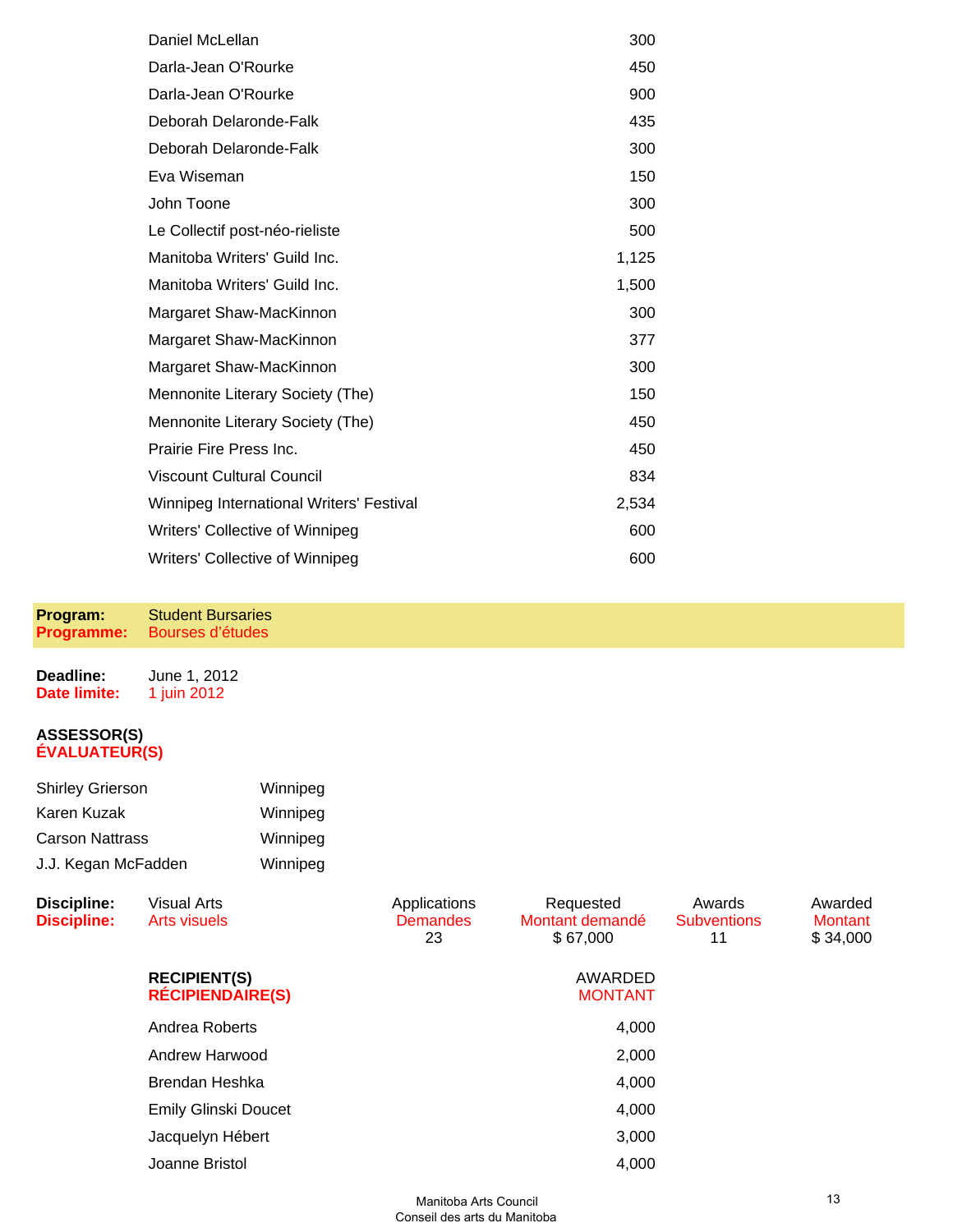| Kerri-Lynn Reeves | 3,000 |
|-------------------|-------|
| Kristin Nelson    | 3,000 |
| Rowan Gray        | 2,000 |
| Shaylyn Plett     | 2,000 |
| Sigrid Dahle      | 3,000 |
|                   |       |

| <b>Discipline:</b><br><b>Discipline:</b> | Dance<br>Danse                                 | Applications<br><b>Demandes</b><br>12 | Requested<br>Montant demandé<br>\$24,000  | Awards<br><b>Subventions</b><br>$\overline{4}$ | Awarded<br><b>Montant</b><br>\$7,000  |
|------------------------------------------|------------------------------------------------|---------------------------------------|-------------------------------------------|------------------------------------------------|---------------------------------------|
|                                          | <b>RECIPIENT(S)</b><br><b>RÉCIPIENDAIRE(S)</b> |                                       | AWARDED<br><b>MONTANT</b>                 |                                                |                                       |
|                                          | Aaron Paul                                     |                                       | 2,000                                     |                                                |                                       |
|                                          | Ardley Zozobrado                               |                                       | 2,000                                     |                                                |                                       |
|                                          | Emma Beech                                     |                                       | 1,000                                     |                                                |                                       |
|                                          | Jasmine Allard                                 |                                       | 2,000                                     |                                                |                                       |
| <b>Discipline:</b><br><b>Discipline:</b> | Music<br><b>Musique</b>                        | Applications<br><b>Demandes</b><br>36 | Requested<br>Montant demandé<br>\$104,000 | Awards<br><b>Subventions</b><br>11             | Awarded<br><b>Montant</b><br>\$34,000 |
|                                          | <b>RECIPIENT(S)</b><br><b>RÉCIPIENDAIRE(S)</b> |                                       | AWARDED<br><b>MONTANT</b>                 |                                                |                                       |
|                                          | Allison de Groot                               |                                       | 3,000                                     |                                                |                                       |
|                                          | Daniel Tselyakov                               |                                       | 3,000                                     |                                                |                                       |
|                                          | Everett Hopfner                                |                                       | 4,000                                     |                                                |                                       |
|                                          | Heather Stewart                                |                                       | 3,000                                     |                                                |                                       |
|                                          | Lara Secord-Haid                               |                                       | 4,000                                     |                                                |                                       |
|                                          | Laurelle Froese                                |                                       | 3,000                                     |                                                |                                       |
|                                          | Luke Nickel                                    |                                       | 3,000                                     |                                                |                                       |
|                                          | <b>Luke Sellick</b>                            |                                       | 4,000                                     |                                                |                                       |
|                                          | <b>Matthew Packer</b>                          |                                       | 2,000                                     |                                                |                                       |
|                                          | Tony Zhou                                      |                                       | 3,000                                     |                                                |                                       |
|                                          | Zander Howard - Scott                          |                                       | 2,000                                     |                                                |                                       |
|                                          |                                                |                                       |                                           |                                                |                                       |

| Discipline:<br><b>Discipline:</b> | Theatre<br><b>Théâtre</b>                      | Applications<br><b>Demandes</b><br>16 | Requested<br>Montant demandé<br>\$51,000 | Awards<br><b>Subventions</b><br>4 | Awarded<br><b>Montant</b><br>\$13,000 |
|-----------------------------------|------------------------------------------------|---------------------------------------|------------------------------------------|-----------------------------------|---------------------------------------|
|                                   | <b>RECIPIENT(S)</b><br><b>RECIPIENDAIRE(S)</b> |                                       | AWARDED<br><b>MONTANT</b>                |                                   |                                       |
|                                   | Andraea Sartison                               |                                       | 3,000                                    |                                   |                                       |
|                                   | Eric Blais                                     |                                       | 3,000                                    |                                   |                                       |
|                                   | Mia van Leeuwen                                |                                       | 3,000                                    |                                   |                                       |
|                                   | Rodrigo Couto Beilfuss                         |                                       | 4,000                                    |                                   |                                       |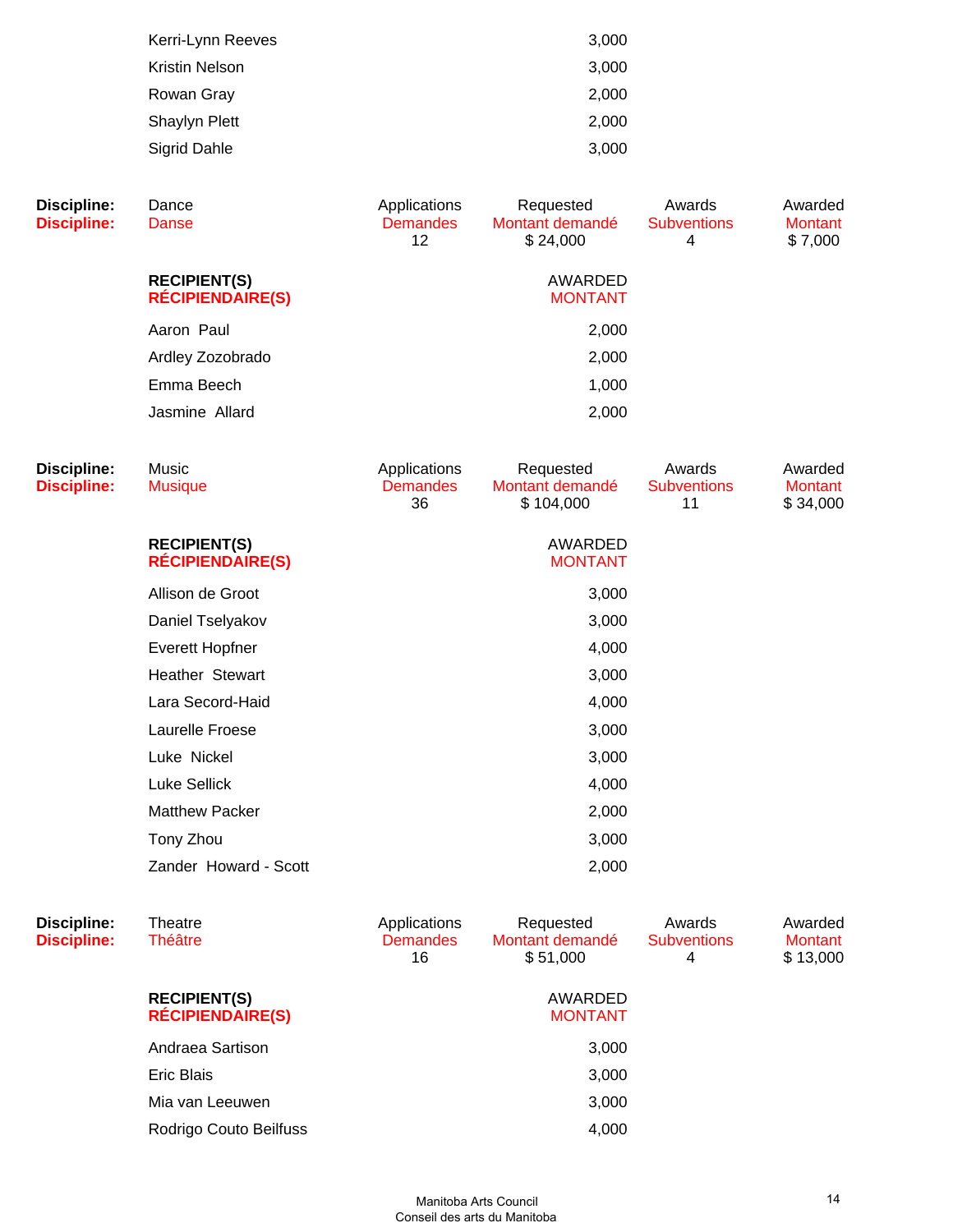| <b>Discipline:</b><br><b>Discipline:</b>   | Film/Video<br>Film et vidéo                    |                                                                                                  | Applications<br><b>Demandes</b><br>4  | Requested<br>Montant demandé<br>\$9,000  | Awards<br><b>Subventions</b><br>2 | Awarded<br><b>Montant</b><br>\$4,000 |
|--------------------------------------------|------------------------------------------------|--------------------------------------------------------------------------------------------------|---------------------------------------|------------------------------------------|-----------------------------------|--------------------------------------|
|                                            | <b>RECIPIENT(S)</b><br><b>RÉCIPIENDAIRE(S)</b> |                                                                                                  |                                       | AWARDED<br><b>MONTANT</b>                |                                   |                                      |
|                                            | David McGregor                                 |                                                                                                  |                                       | 2,000                                    |                                   |                                      |
|                                            | Janelle Asselin                                |                                                                                                  |                                       | 2,000                                    |                                   |                                      |
|                                            |                                                |                                                                                                  |                                       |                                          |                                   |                                      |
| <b>Discipline:</b><br><b>Discipline:</b>   | Writing & Publishing<br>Lettres et édition     |                                                                                                  | Applications<br><b>Demandes</b><br>2  | Requested<br>Montant demandé<br>\$5,000  | Awards<br><b>Subventions</b><br>1 | Awarded<br><b>Montant</b><br>\$3,000 |
|                                            | <b>RECIPIENT(S)</b><br><b>RÉCIPIENDAIRE(S)</b> |                                                                                                  |                                       | AWARDED<br><b>MONTANT</b>                |                                   |                                      |
|                                            | Josina Robb                                    |                                                                                                  |                                       | 3,000                                    |                                   |                                      |
|                                            |                                                |                                                                                                  |                                       |                                          |                                   |                                      |
| Program:<br><b>Programme:</b>              |                                                | <b>Travel/Professional Development</b><br>Projets de voyage ou de perfectionnement professionnel |                                       |                                          |                                   |                                      |
| Deadline:<br>Date limite:                  | February 15, 2012<br>15 février 2012           |                                                                                                  |                                       |                                          |                                   |                                      |
| <b>ASSESSOR(S)</b><br><b>ÉVALUATEUR(S)</b> |                                                |                                                                                                  |                                       |                                          |                                   |                                      |
| Raye Anderson                              |                                                | Winnipeg Beach                                                                                   |                                       |                                          |                                   |                                      |
| Randy Joynt                                |                                                | Winnipeg                                                                                         |                                       |                                          |                                   |                                      |
| <b>Theo Sims</b>                           |                                                | Winnipeg                                                                                         |                                       |                                          |                                   |                                      |
| <b>Discipline:</b><br><b>Discipline:</b>   | Dance<br>Danse                                 |                                                                                                  | Applications<br><b>Demandes</b><br>13 | Requested<br>Montant demandé<br>\$15,325 | Awards<br><b>Subventions</b><br>5 | Awarded<br><b>Montant</b><br>\$5,725 |
|                                            | <b>RECIPIENT(S)</b><br><b>RÉCIPIENDAIRE(S)</b> |                                                                                                  |                                       | AWARDED<br><b>MONTANT</b>                |                                   |                                      |
|                                            | Anne Armit                                     |                                                                                                  |                                       | 925                                      |                                   |                                      |
|                                            | Freya Olafson                                  |                                                                                                  |                                       | 1,200                                    |                                   |                                      |
|                                            | Kayla Luky                                     |                                                                                                  |                                       | 1,200                                    |                                   |                                      |
|                                            | Samantha Halas                                 |                                                                                                  |                                       | 1,200                                    |                                   |                                      |
|                                            | Sarah Roche                                    |                                                                                                  |                                       | 1,200                                    |                                   |                                      |
| <b>Discipline:</b><br><b>Discipline:</b>   | Music<br><b>Musique</b>                        |                                                                                                  | Applications<br><b>Demandes</b><br>10 | Requested<br>Montant demandé<br>\$13,581 | Awards<br><b>Subventions</b><br>6 | Awarded<br><b>Montant</b><br>\$7,229 |
|                                            | <b>RECIPIENT(S)</b><br><b>RÉCIPIENDAIRE(S)</b> |                                                                                                  |                                       | AWARDED<br><b>MONTANT</b>                |                                   |                                      |
|                                            | <b>Brooke Christie</b>                         |                                                                                                  |                                       | 2,000                                    |                                   |                                      |
|                                            | Duncan McGregor                                |                                                                                                  |                                       | 1,200                                    |                                   |                                      |
|                                            | Jesse Green                                    |                                                                                                  |                                       | 943                                      |                                   |                                      |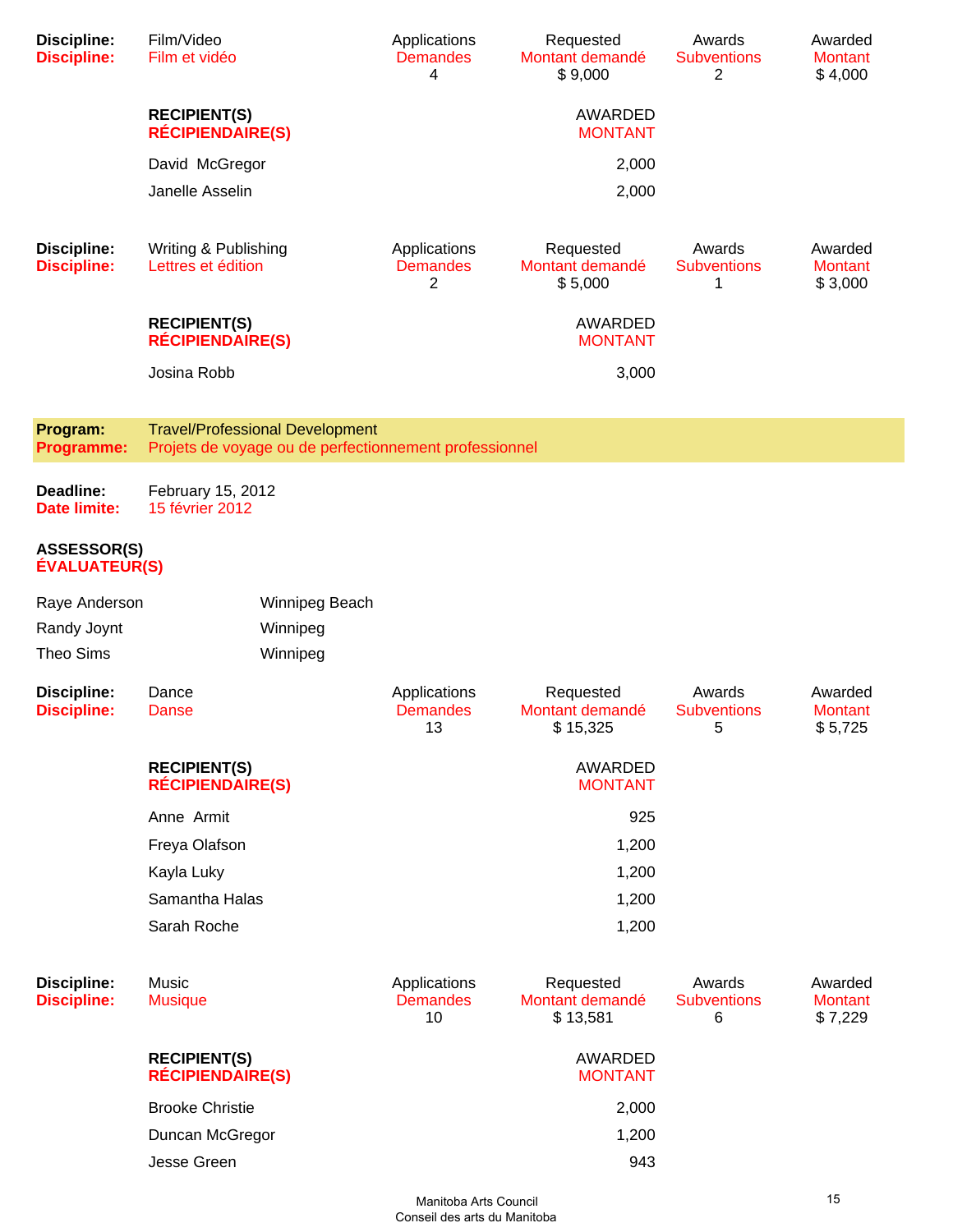| 943   |
|-------|
| 1,200 |
| 943   |
|       |

| <b>Discipline:</b><br><b>Discipline:</b> | Theatre<br><b>Théâtre</b>                      | Applications<br><b>Demandes</b><br>6 | Requested<br>Montant demandé<br>\$6,697  | Awards<br><b>Subventions</b><br>3           | Awarded<br><b>Montant</b><br>\$2,930 |
|------------------------------------------|------------------------------------------------|--------------------------------------|------------------------------------------|---------------------------------------------|--------------------------------------|
|                                          | <b>RECIPIENT(S)</b><br><b>RÉCIPIENDAIRE(S)</b> |                                      | AWARDED<br><b>MONTANT</b>                |                                             |                                      |
|                                          | Carolyn Gray                                   |                                      | 530                                      |                                             |                                      |
|                                          | Jacqueline Loewen                              |                                      | 1,200                                    |                                             |                                      |
|                                          | Kevin Longfield                                |                                      | 1,200                                    |                                             |                                      |
| <b>Discipline:</b><br><b>Discipline:</b> | Crafts<br>Artisanat                            | Applications<br><b>Demandes</b><br>1 | Requested<br>Montant demandé<br>\$1,200  | Awards<br><b>Subventions</b><br>$\mathbf 0$ |                                      |
| <b>Discipline:</b><br><b>Discipline:</b> | <b>Visual Arts</b><br><b>Arts visuels</b>      | Applications<br><b>Demandes</b><br>9 | Requested<br>Montant demandé<br>\$11,100 | Awards<br><b>Subventions</b><br>5           | Awarded<br><b>Montant</b><br>\$6,000 |
|                                          | <b>RECIPIENT(S)</b><br><b>RÉCIPIENDAIRE(S)</b> |                                      | AWARDED<br><b>MONTANT</b>                |                                             |                                      |
|                                          | Benjamin Davis                                 |                                      | 1,200                                    |                                             |                                      |
|                                          | <b>Chris Reid</b>                              |                                      | 1,200                                    |                                             |                                      |
|                                          | Denise Préfontaine                             |                                      | 1,200                                    |                                             |                                      |
|                                          | Laura Magnusson                                |                                      | 1,200                                    |                                             |                                      |
|                                          | Monique Larouche                               |                                      | 1,200                                    |                                             |                                      |
| <b>Discipline:</b><br><b>Discipline:</b> | Film/Video<br>Film et vidéo                    | Applications<br><b>Demandes</b><br>5 | Requested<br>Montant demandé<br>\$4,147  | Awards<br><b>Subventions</b><br>4           | Awarded<br><b>Montant</b><br>\$3,066 |
|                                          | <b>RECIPIENT(S)</b><br><b>RÉCIPIENDAIRE(S)</b> |                                      | AWARDED<br><b>MONTANT</b>                |                                             |                                      |
|                                          | David Barber                                   |                                      | 600                                      |                                             |                                      |
|                                          | John Titley                                    |                                      | 326                                      |                                             |                                      |
|                                          | Noam Gonick                                    |                                      | 1,140                                    |                                             |                                      |
|                                          | <b>Patrick Lowe</b>                            |                                      | 1,000                                    |                                             |                                      |
| <b>Discipline:</b><br><b>Discipline:</b> | Writing & Publishing<br>Lettres et édition     | Applications<br><b>Demandes</b><br>1 | Requested<br>Montant demandé<br>\$1,200  | Awards<br><b>Subventions</b><br>0           |                                      |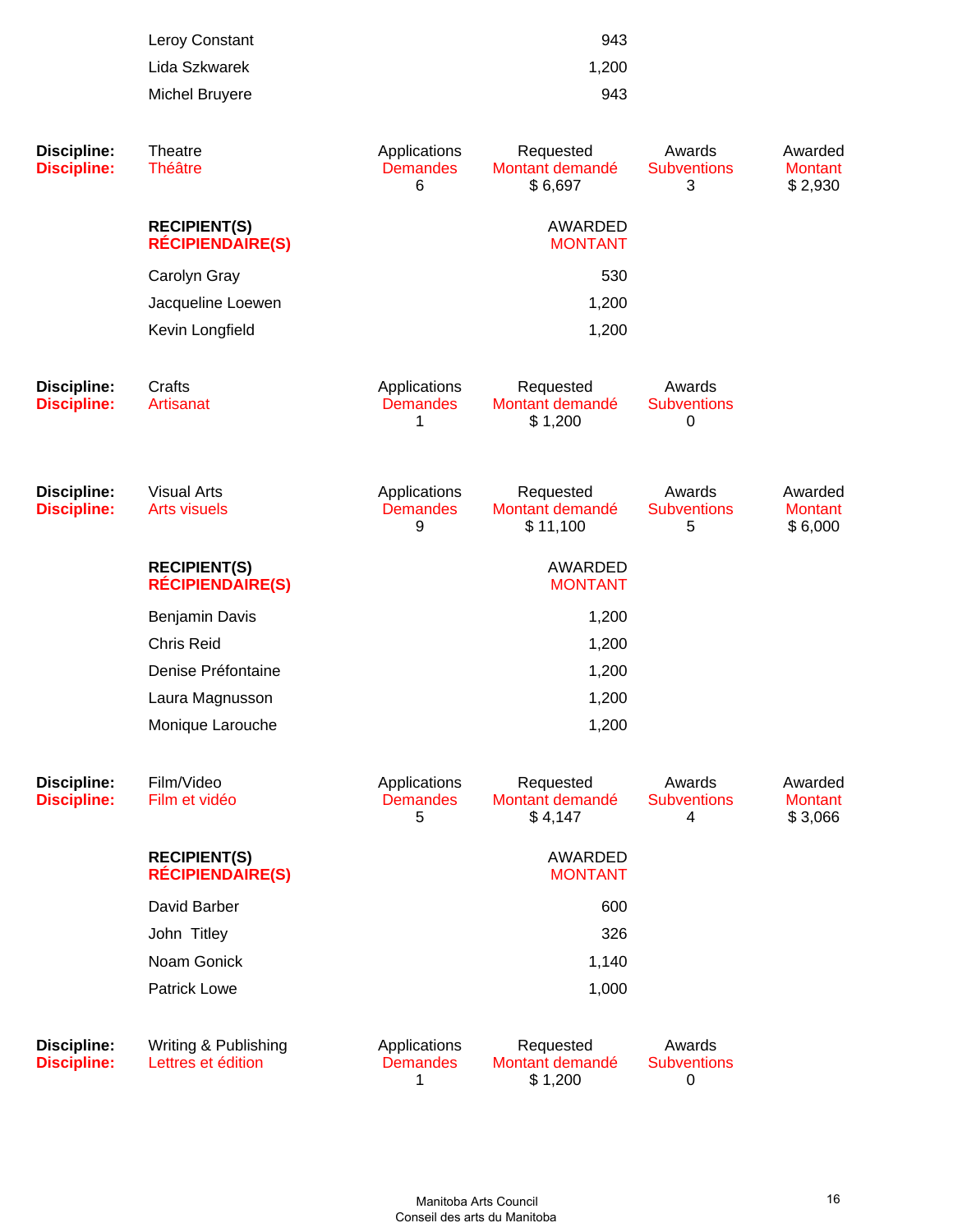| <b>Discipline:</b><br><b>Discipline:</b>   | Interdisciplinary<br>Interdisciplinaire        |          | Applications<br><b>Demandes</b><br>1 | Requested<br>Montant demandé<br>\$500   | Awards<br><b>Subventions</b><br>1 | Awarded<br><b>Montant</b><br>\$500   |
|--------------------------------------------|------------------------------------------------|----------|--------------------------------------|-----------------------------------------|-----------------------------------|--------------------------------------|
|                                            | <b>RECIPIENT(S)</b><br><b>RÉCIPIENDAIRE(S)</b> |          |                                      | AWARDED<br><b>MONTANT</b>               |                                   |                                      |
|                                            | Kenlyn Collins                                 |          |                                      | 500                                     |                                   |                                      |
| Deadline:<br><b>Date limite:</b>           | June 15, 2012<br>15 juin 2012                  |          |                                      |                                         |                                   |                                      |
| <b>ASSESSOR(S)</b><br><b>ÉVALUATEUR(S)</b> |                                                |          |                                      |                                         |                                   |                                      |
| Ann Hodges                                 |                                                | Winnipeg |                                      |                                         |                                   |                                      |
| <b>Claire Marshall</b>                     |                                                | Winnipeg |                                      |                                         |                                   |                                      |
| Anita Daher                                |                                                | Winnipeg |                                      |                                         |                                   |                                      |
| Mel Braun                                  |                                                | Winnipeg |                                      |                                         |                                   |                                      |
| Louise Duguay                              |                                                | Winnipeg |                                      |                                         |                                   |                                      |
| <b>Discipline:</b><br><b>Discipline:</b>   | Dance<br><b>Danse</b>                          |          | Applications<br><b>Demandes</b><br>5 | Requested<br>Montant demandé<br>\$5,587 | Awards<br><b>Subventions</b><br>3 | Awarded<br><b>Montant</b><br>\$3,113 |
|                                            | <b>RECIPIENT(S)</b><br><b>RÉCIPIENDAIRE(S)</b> |          |                                      | AWARDED<br><b>MONTANT</b>               |                                   |                                      |
|                                            | Alexandra Elliott                              |          |                                      | 1,113                                   |                                   |                                      |
|                                            | Kayla Henry                                    |          |                                      | 1,200                                   |                                   |                                      |
|                                            | Tanja Woloshen                                 |          |                                      | 800                                     |                                   |                                      |
| <b>Discipline:</b><br><b>Discipline:</b>   | Music<br><b>Musique</b>                        |          | Applications<br>Demandes<br>5        | Requested<br>Montant demandé<br>\$5,485 | Awards<br>Subventions<br>3        | Awarded<br><b>Montant</b><br>\$2,895 |
|                                            | <b>RECIPIENT(S)</b><br><b>RÉCIPIENDAIRE(S)</b> |          |                                      | AWARDED<br><b>MONTANT</b>               |                                   |                                      |
|                                            | Barbara Hamilton                               |          |                                      | 695                                     |                                   |                                      |
|                                            | Hiroshi Koshiyama                              |          |                                      | 1,200                                   |                                   |                                      |
|                                            | Jessica Strong                                 |          |                                      | 1,000                                   |                                   |                                      |
| <b>Discipline:</b><br><b>Discipline:</b>   | Theatre<br><b>Théâtre</b>                      |          | Applications<br><b>Demandes</b><br>3 | Requested<br>Montant demandé<br>\$2,760 | Awards<br><b>Subventions</b><br>1 | Awarded<br><b>Montant</b><br>\$1,200 |
|                                            | <b>RECIPIENT(S)</b><br><b>RÉCIPIENDAIRE(S)</b> |          |                                      | AWARDED<br><b>MONTANT</b>               |                                   |                                      |
|                                            | <b>Talia Pura</b>                              |          |                                      | 1,200                                   |                                   |                                      |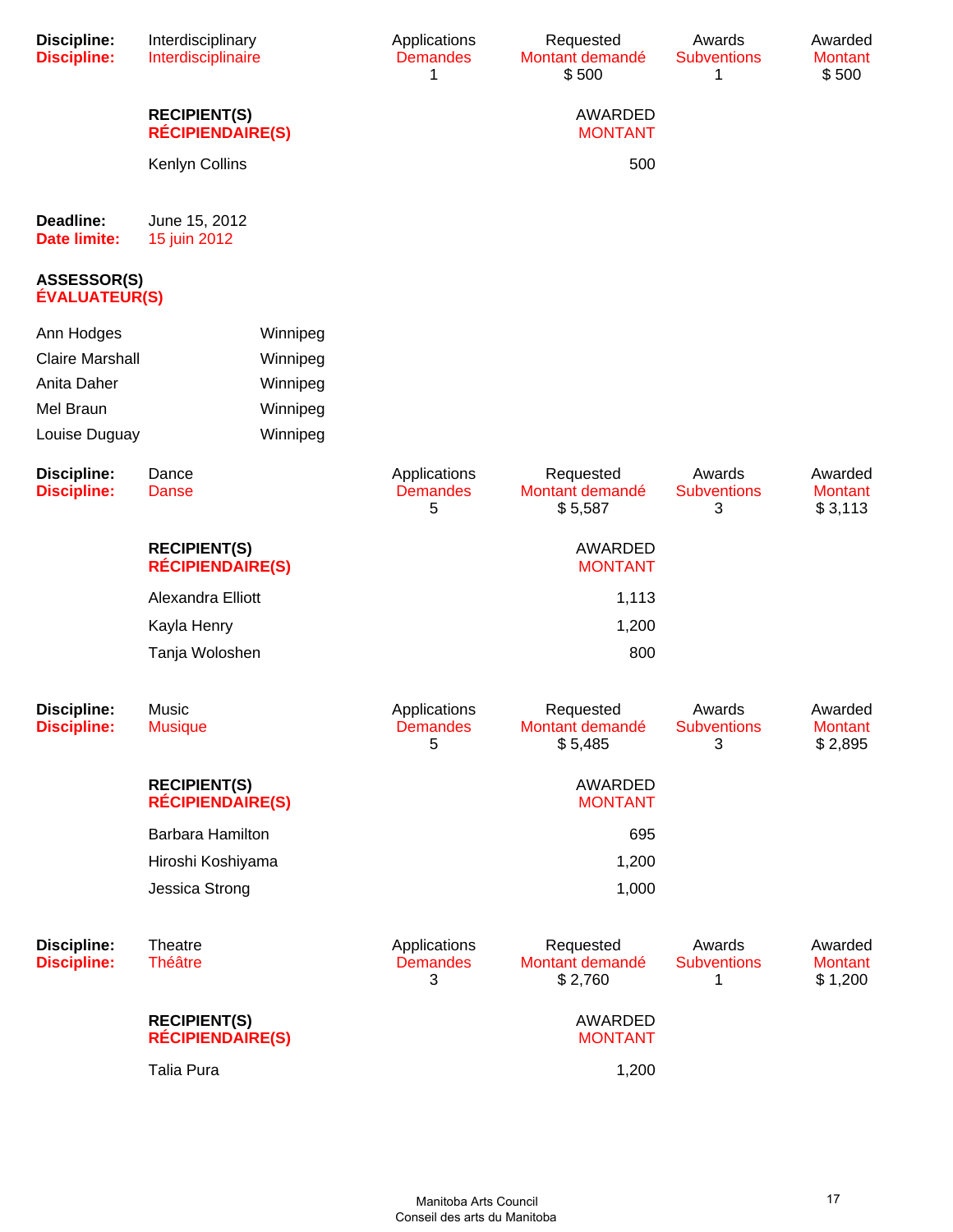| <b>Discipline:</b><br><b>Discipline:</b> | Crafts<br>Artisanat                            | Applications<br><b>Demandes</b><br>4  | Requested<br>Montant demandé<br>\$4,800  | Awards<br><b>Subventions</b><br>3              | Awarded<br><b>Montant</b><br>\$3,600 |
|------------------------------------------|------------------------------------------------|---------------------------------------|------------------------------------------|------------------------------------------------|--------------------------------------|
|                                          | <b>RECIPIENT(S)</b><br><b>RÉCIPIENDAIRE(S)</b> |                                       | AWARDED<br><b>MONTANT</b>                |                                                |                                      |
|                                          | <b>Cathy Sutton</b>                            |                                       | 1,200                                    |                                                |                                      |
|                                          | Dawn Piasta                                    |                                       | 1,200                                    |                                                |                                      |
|                                          | Kelli Rey                                      |                                       | 1,200                                    |                                                |                                      |
| <b>Discipline:</b><br><b>Discipline:</b> | <b>Visual Arts</b><br><b>Arts visuels</b>      | Applications<br><b>Demandes</b><br>15 | Requested<br>Montant demandé<br>\$19,055 | Awards<br><b>Subventions</b><br>8              | Awarded<br><b>Montant</b><br>\$9,215 |
|                                          | <b>RECIPIENT(S)</b><br><b>RÉCIPIENDAIRE(S)</b> |                                       | AWARDED<br><b>MONTANT</b>                |                                                |                                      |
|                                          | Andre Silva                                    |                                       | 1,000                                    |                                                |                                      |
|                                          | Carol James                                    |                                       | 1,200                                    |                                                |                                      |
|                                          | <b>Chris Gilmour</b>                           |                                       | 1,015                                    |                                                |                                      |
|                                          | J.J. Kegan McFadden                            |                                       | 1,200                                    |                                                |                                      |
|                                          | Jason Kun                                      |                                       | 1,200                                    |                                                |                                      |
|                                          | Sarah Crawley                                  |                                       | 1,200                                    |                                                |                                      |
|                                          | Suzanne Smith                                  |                                       | 1,200                                    |                                                |                                      |
|                                          | <b>Travis Cooke</b>                            |                                       | 1,200                                    |                                                |                                      |
| <b>Discipline:</b><br><b>Discipline:</b> | Film/Video<br>Film et vidéo                    | Applications<br><b>Demandes</b><br>2  | Requested<br>Montant demandé<br>\$2,150  | Awards<br><b>Subventions</b><br>$\overline{2}$ | Awarded<br><b>Montant</b><br>\$2,150 |
|                                          | <b>RECIPIENT(S)</b><br><b>RÉCIPIENDAIRE(S)</b> |                                       | AWARDED<br><b>MONTANT</b>                |                                                |                                      |
|                                          | Alain Delannoy                                 |                                       | 1,200                                    |                                                |                                      |
|                                          | Danishka Esterhazy                             |                                       | 950                                      |                                                |                                      |
| <b>Discipline:</b><br><b>Discipline:</b> | Writing & Publishing<br>Lettres et édition     | Applications<br><b>Demandes</b><br>7  | Requested<br>Montant demandé<br>\$6,539  | Awards<br><b>Subventions</b><br>4              | Awarded<br><b>Montant</b><br>\$3,840 |
|                                          | <b>RECIPIENT(S)</b><br><b>RÉCIPIENDAIRE(S)</b> |                                       | AWARDED<br><b>MONTANT</b>                |                                                |                                      |
|                                          | <b>Brenda Hasiuk</b>                           |                                       | 1,000                                    |                                                |                                      |
|                                          | Duncan Thornton                                |                                       | 1,200                                    |                                                |                                      |
|                                          | <b>Ruth Asher</b>                              |                                       | 640                                      |                                                |                                      |
|                                          | Sally Ito                                      |                                       | 1,000                                    |                                                |                                      |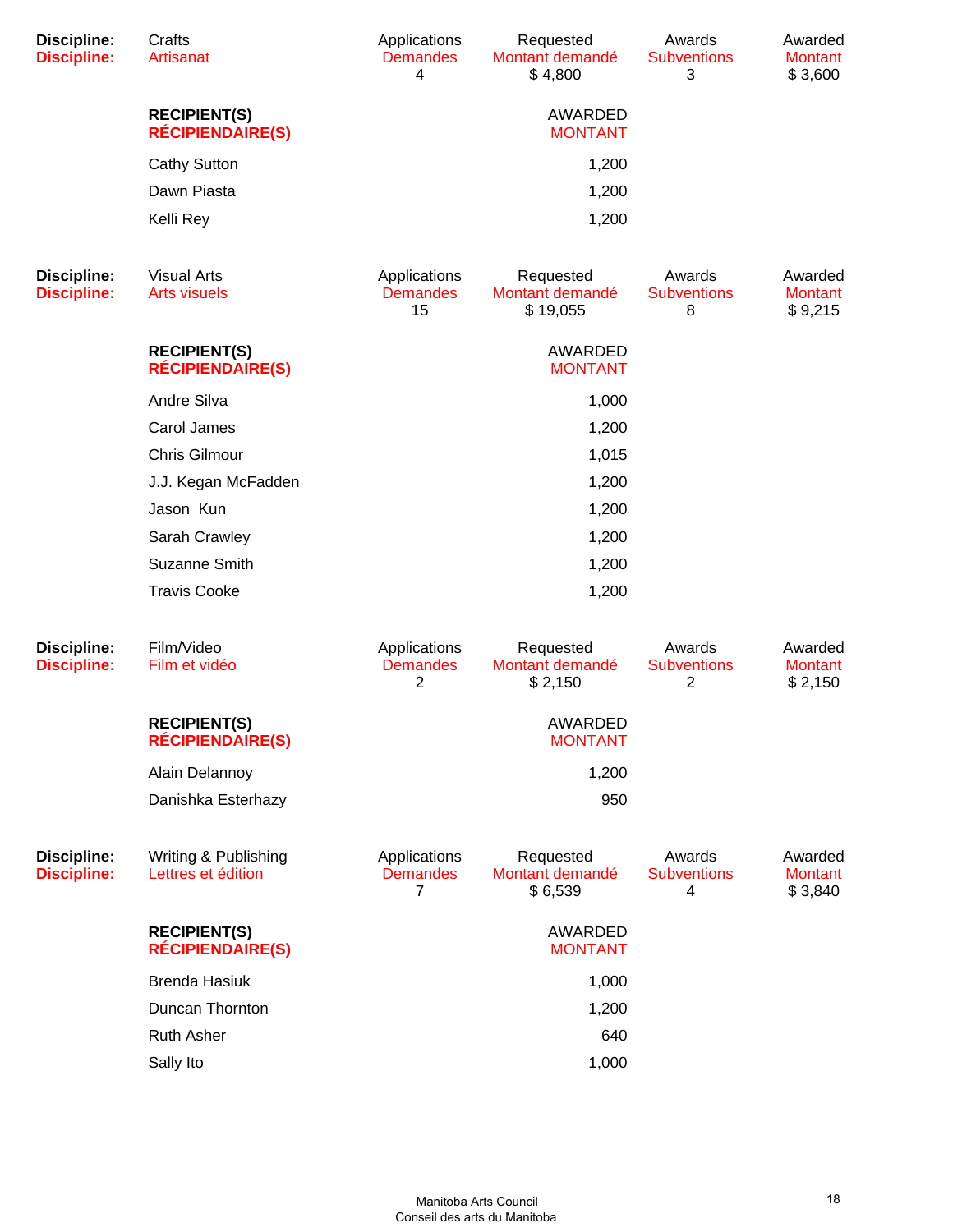| Discipline:<br><b>Discipline:</b>          | Interdisciplinary<br>Interdisciplinaire        |          | Applications<br><b>Demandes</b><br>11 | Requested<br>Montant demandé<br>\$10,255 | Awards<br><b>Subventions</b><br>4              | Awarded<br><b>Montant</b><br>\$3,196 |
|--------------------------------------------|------------------------------------------------|----------|---------------------------------------|------------------------------------------|------------------------------------------------|--------------------------------------|
|                                            | <b>RECIPIENT(S)</b><br><b>RÉCIPIENDAIRE(S)</b> |          |                                       | AWARDED<br><b>MONTANT</b>                |                                                |                                      |
|                                            | Hannah Godfrey                                 |          |                                       | 682                                      |                                                |                                      |
|                                            | Jamie Wright                                   |          |                                       | 685                                      |                                                |                                      |
|                                            | Kate Bromley                                   |          |                                       | 829                                      |                                                |                                      |
|                                            | Kayla Jeanson                                  |          |                                       | 1,000                                    |                                                |                                      |
| Deadline:<br><b>Date limite:</b>           | October 15, 2012<br>15 octobre 2012            |          |                                       |                                          |                                                |                                      |
| <b>ASSESSOR(S)</b><br><b>ÉVALUATEUR(S)</b> |                                                |          |                                       |                                          |                                                |                                      |
| Mariam Bernstein                           |                                                | Winnipeg |                                       |                                          |                                                |                                      |
| <b>Treasure Waddell</b>                    |                                                | Winnipeg |                                       |                                          |                                                |                                      |
| Collin Zipp                                |                                                | Winnipeg |                                       |                                          |                                                |                                      |
| Discipline:<br><b>Discipline:</b>          | Dance<br><b>Danse</b>                          |          | Applications<br><b>Demandes</b><br>2  | Requested<br>Montant demandé<br>\$1,663  | Awards<br><b>Subventions</b><br>2              | Awarded<br><b>Montant</b><br>\$1,663 |
|                                            | <b>RECIPIENT(S)</b><br><b>RÉCIPIENDAIRE(S)</b> |          |                                       | AWARDED<br><b>MONTANT</b>                |                                                |                                      |
|                                            | <b>Andre Lewis</b>                             |          |                                       | 1,200                                    |                                                |                                      |
|                                            | lan Mozdzen                                    |          |                                       | 463                                      |                                                |                                      |
| Discipline:<br><b>Discipline:</b>          | Music<br><b>Musique</b>                        |          | Applications<br><b>Demandes</b><br>2  | Requested<br>Montant demandé<br>\$3,225  | Awards<br><b>Subventions</b><br>$\overline{2}$ | Awarded<br><b>Montant</b><br>\$2,400 |
|                                            | <b>RECIPIENT(S)</b><br><b>RÉCIPIENDAIRE(S)</b> |          |                                       | AWARDED<br><b>MONTANT</b>                |                                                |                                      |
|                                            | David Larocque                                 |          |                                       | 1,200                                    |                                                |                                      |
|                                            | <b>Matthew Patton</b>                          |          |                                       | 1,200                                    |                                                |                                      |
| Discipline:<br><b>Discipline:</b>          | Theatre<br><b>Théâtre</b>                      |          | Applications<br><b>Demandes</b><br>8  | Requested<br>Montant demandé<br>\$8,395  | Awards<br><b>Subventions</b><br>6              | Awarded<br><b>Montant</b><br>\$5,995 |
|                                            | <b>RECIPIENT(S)</b><br><b>RÉCIPIENDAIRE(S)</b> |          |                                       | AWARDED<br><b>MONTANT</b>                |                                                |                                      |
|                                            | Andrea del Campo                               |          |                                       | 1,200                                    |                                                |                                      |
|                                            | Arne MacPherson                                |          |                                       | 1,200                                    |                                                |                                      |
|                                            | <b>Coral Maloney</b>                           |          |                                       | 445                                      |                                                |                                      |
|                                            | Danny Schur                                    |          |                                       | 1,200                                    |                                                |                                      |
|                                            | Krista Jackson                                 |          |                                       | 750                                      |                                                |                                      |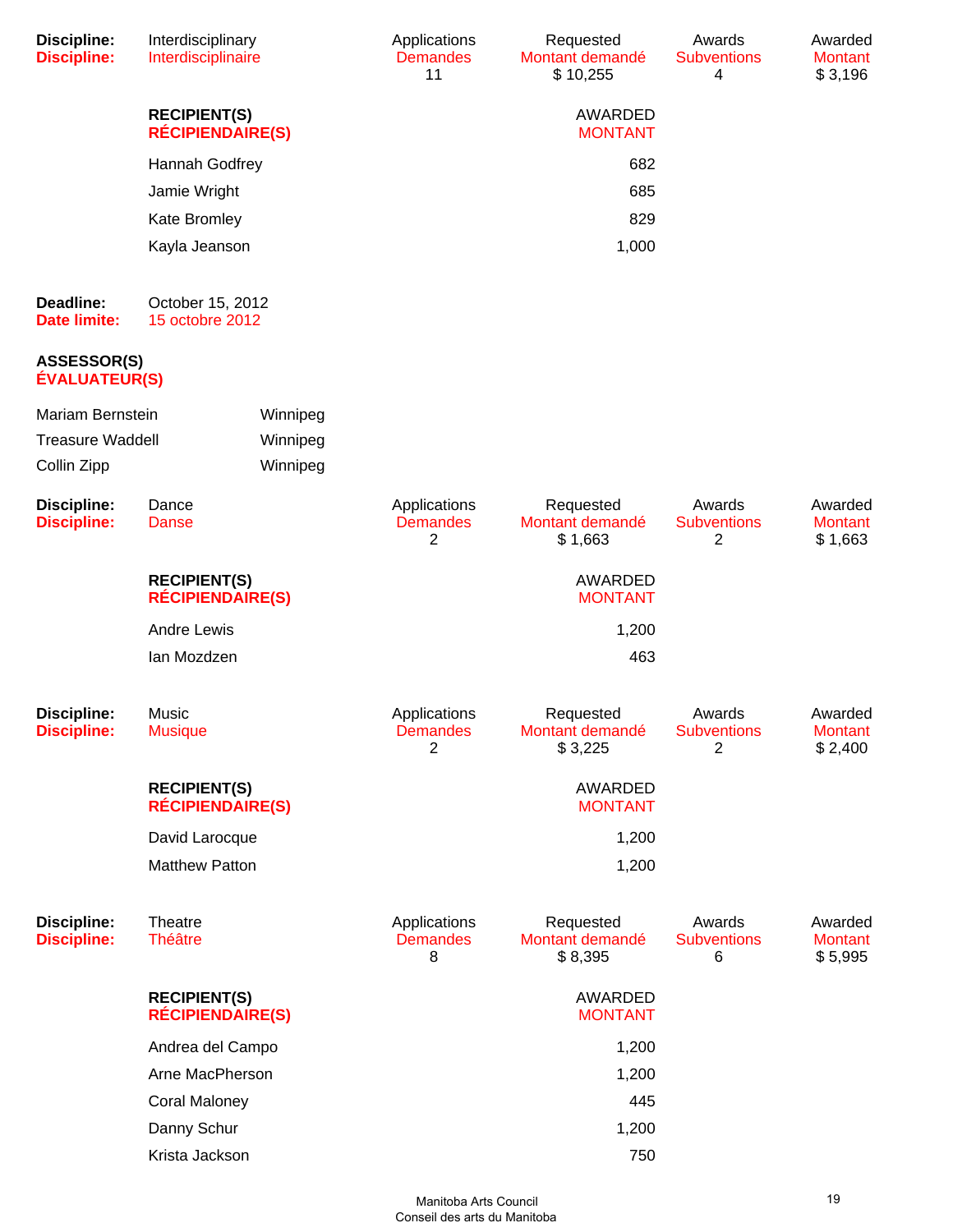| <b>Discipline:</b><br><b>Discipline:</b>   | Crafts<br>Artisanat                            |          | Applications<br><b>Demandes</b><br>1  | Requested<br>Montant demandé<br>\$975    | Awards<br><b>Subventions</b><br>1  | Awarded<br><b>Montant</b><br>\$975   |
|--------------------------------------------|------------------------------------------------|----------|---------------------------------------|------------------------------------------|------------------------------------|--------------------------------------|
|                                            | <b>RECIPIENT(S)</b><br><b>RÉCIPIENDAIRE(S)</b> |          |                                       | AWARDED<br><b>MONTANT</b>                |                                    |                                      |
|                                            | Dana Kletke                                    |          |                                       | 975                                      |                                    |                                      |
| <b>Discipline:</b><br><b>Discipline:</b>   | <b>Visual Arts</b><br><b>Arts visuels</b>      |          | Applications<br><b>Demandes</b><br>6  | Requested<br>Montant demandé<br>\$6,731  | Awards<br><b>Subventions</b><br>2  | Awarded<br><b>Montant</b><br>\$1,700 |
|                                            | <b>RECIPIENT(S)</b><br><b>RÉCIPIENDAIRE(S)</b> |          |                                       | AWARDED<br><b>MONTANT</b>                |                                    |                                      |
|                                            | Daina Warren                                   |          |                                       | 500                                      |                                    |                                      |
|                                            | <b>Gail Penner</b>                             |          |                                       | 1,200                                    |                                    |                                      |
| <b>Discipline:</b><br><b>Discipline:</b>   | Film/Video<br>Film et vidéo                    |          | Applications<br><b>Demandes</b><br>1  | Requested<br>Montant demandé<br>\$1,200  | Awards<br><b>Subventions</b><br>1  | Awarded<br><b>Montant</b><br>\$1,200 |
|                                            | <b>RECIPIENT(S)</b><br><b>RÉCIPIENDAIRE(S)</b> |          |                                       | AWARDED<br><b>MONTANT</b>                |                                    |                                      |
|                                            | Angela Heck                                    |          |                                       | 1,200                                    |                                    |                                      |
| Deadline:<br><b>Date limite:</b>           | March 31, 2013<br>31 mars 2013                 |          |                                       |                                          |                                    |                                      |
| <b>ASSESSOR(S)</b><br><b>ÉVALUATEUR(S)</b> |                                                |          |                                       |                                          |                                    |                                      |
| Patricia Sanders                           |                                                | Winnipeg |                                       |                                          |                                    |                                      |
| <b>Martine Friesen</b>                     |                                                | Winnipeg |                                       |                                          |                                    |                                      |
| Kristen Pauch-Nolin                        |                                                | Winnipeg |                                       |                                          |                                    |                                      |
| <b>Marian Butler</b>                       |                                                | Winnipeg |                                       |                                          |                                    |                                      |
| David Scott                                |                                                | Winnipeg |                                       |                                          |                                    |                                      |
| <b>Tracey Longbottom</b>                   |                                                | Winnipeg |                                       |                                          |                                    |                                      |
| <b>Discipline:</b><br><b>Discipline:</b>   | Music<br><b>Musique</b>                        |          | Applications<br><b>Demandes</b><br>15 | Requested<br>Montant demandé<br>\$10,076 | Awards<br><b>Subventions</b><br>14 | Awarded<br><b>Montant</b><br>\$7,846 |
|                                            | <b>RECIPIENT(S)</b><br><b>RÉCIPIENDAIRE(S)</b> |          |                                       | AWARDED<br><b>MONTANT</b>                |                                    |                                      |
|                                            | <b>Adam Nikkel</b>                             |          |                                       | 250                                      |                                    |                                      |
|                                            | Ava Kobrinsky                                  |          |                                       | 375                                      |                                    |                                      |
|                                            | <b>Brennan Wall</b>                            |          |                                       | 250                                      |                                    |                                      |
|                                            | Demetra Penner                                 |          |                                       | 800                                      |                                    |                                      |
|                                            |                                                |          |                                       |                                          |                                    |                                      |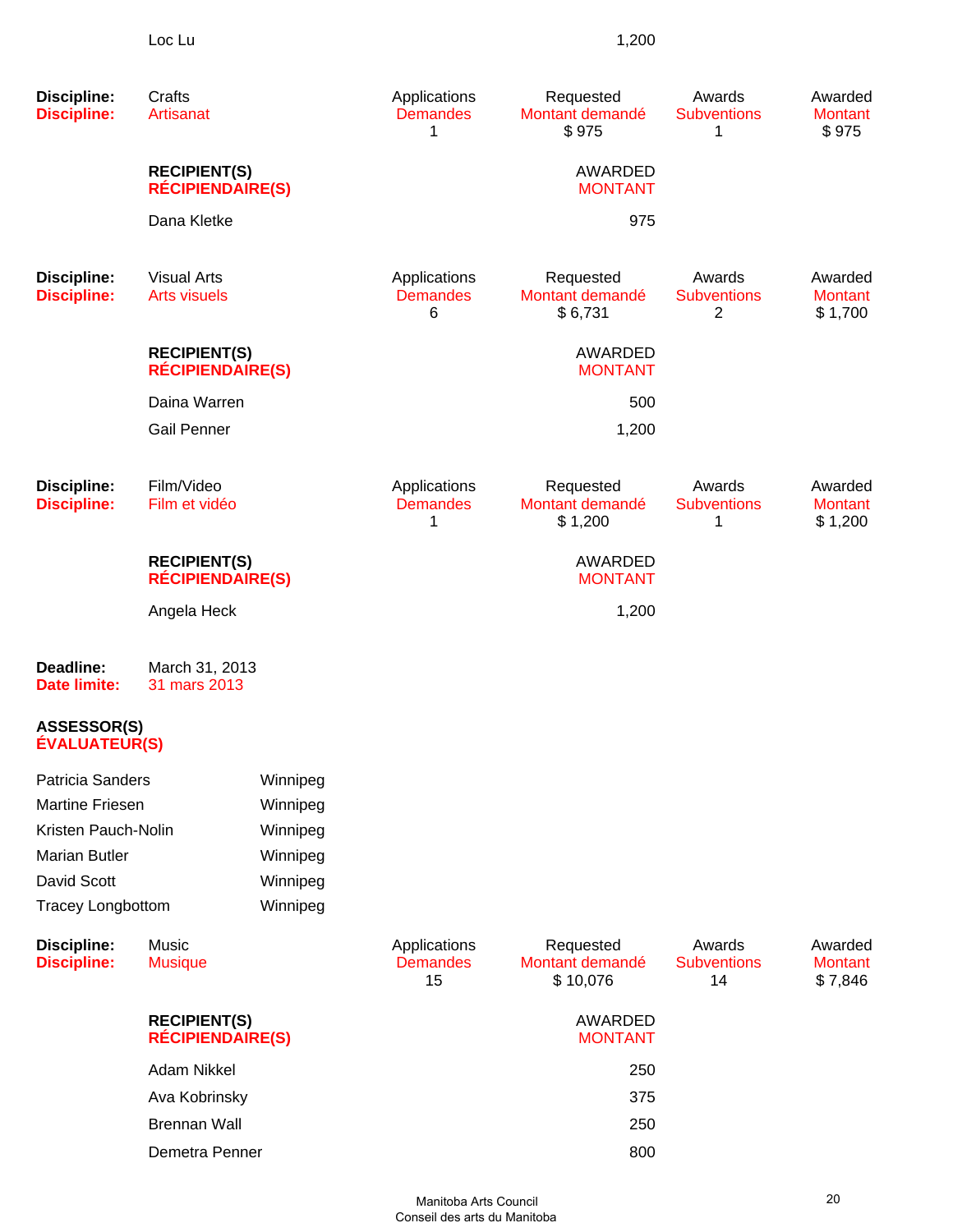| Desiree Dorion          | 778   |
|-------------------------|-------|
| Don Amero               | 750   |
| Eusebio Lopez-Aguilar   | 250   |
| James Campbell          | 425   |
| Jason (Donny) Burnstick | 583   |
| Jonathan Lemer          | 250   |
| Leanne Zacharias        | 1,200 |
| Mitch Podolak           | 375   |
| <b>Scott Reimer</b>     | 1,000 |
| <b>Tracy Bone</b>       | 560   |
|                         |       |

| <b>Discipline:</b><br><b>Discipline:</b> | Theatre<br><b>Théâtre</b>                      | Applications<br><b>Demandes</b><br>1 | Requested<br>Montant demandé<br>\$475   | Awards<br><b>Subventions</b><br>1              | Awarded<br><b>Montant</b><br>\$475   |
|------------------------------------------|------------------------------------------------|--------------------------------------|-----------------------------------------|------------------------------------------------|--------------------------------------|
|                                          | <b>RECIPIENT(S)</b><br><b>RÉCIPIENDAIRE(S)</b> |                                      | <b>AWARDED</b><br><b>MONTANT</b>        |                                                |                                      |
|                                          | Cairn Moore                                    |                                      | 475                                     |                                                |                                      |
| <b>Discipline:</b><br><b>Discipline:</b> | <b>Visual Arts</b><br><b>Arts visuels</b>      | Applications<br><b>Demandes</b><br>2 | Requested<br>Montant demandé<br>\$1,615 | Awards<br><b>Subventions</b><br>$\overline{2}$ | Awarded<br><b>Montant</b><br>\$1,615 |
|                                          | <b>RECIPIENT(S)</b><br><b>RÉCIPIENDAIRE(S)</b> |                                      | AWARDED<br><b>MONTANT</b>               |                                                |                                      |
|                                          | <b>Chantal Dupas</b>                           |                                      | 1,015                                   |                                                |                                      |
|                                          | <b>Matthew Gardiner</b>                        |                                      | 600                                     |                                                |                                      |
| <b>Discipline:</b><br><b>Discipline:</b> | Film/Video<br>Film et vidéo                    | Applications<br><b>Demandes</b><br>5 | Requested<br>Montant demandé<br>\$6,930 | Awards<br><b>Subventions</b><br>5              | Awarded<br><b>Montant</b><br>\$4,490 |
|                                          | <b>RECIPIENT(S)</b><br><b>RÉCIPIENDAIRE(S)</b> |                                      | <b>AWARDED</b><br><b>MONTANT</b>        |                                                |                                      |
|                                          | <b>Danielle Sturk</b>                          |                                      | 670                                     |                                                |                                      |
|                                          | Jeremy Torrie                                  |                                      | 1,200                                   |                                                |                                      |
|                                          | Jim Compton                                    |                                      | 1,200                                   |                                                |                                      |
|                                          | Nancy Sorel                                    |                                      | 600                                     |                                                |                                      |
|                                          | <b>Scott Fitzpatrick</b>                       |                                      | 820                                     |                                                |                                      |
| <b>Discipline:</b><br><b>Discipline:</b> | Writing & Publishing<br>Lettres et édition     | Applications<br><b>Demandes</b><br>1 | Requested<br>Montant demandé<br>\$855   | Awards<br><b>Subventions</b><br>$\pmb{0}$      |                                      |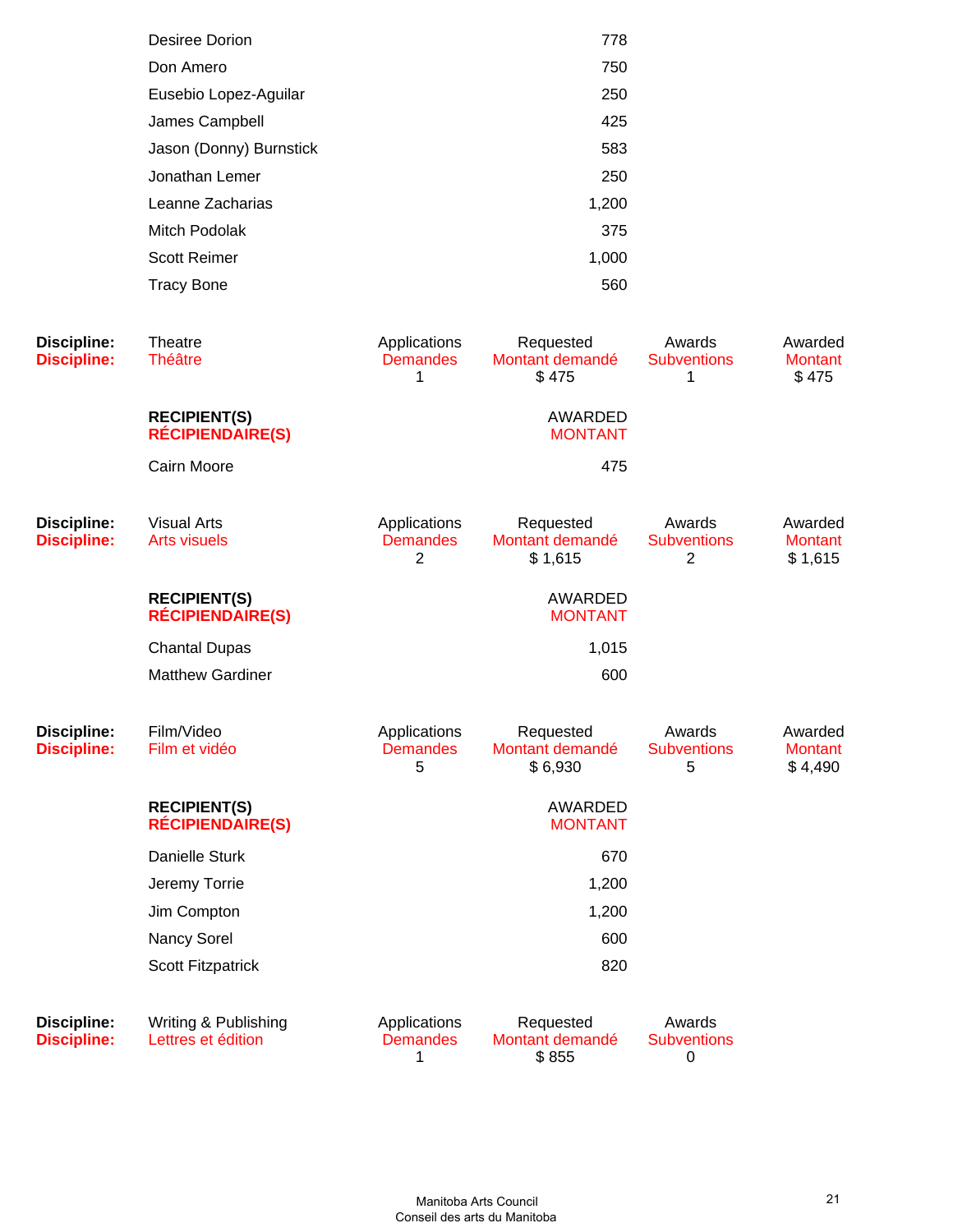| Discipline:<br><b>Discipline:</b> | Interdisciplinary<br>Interdisciplinaire        | Applications<br><b>Demandes</b><br>2 | Requested<br>Montant demandé<br>\$2.093 | Awards<br><b>Subventions</b><br>2 | Awarded<br><b>Montant</b><br>\$1,750 |
|-----------------------------------|------------------------------------------------|--------------------------------------|-----------------------------------------|-----------------------------------|--------------------------------------|
|                                   | <b>RECIPIENT(S)</b><br><b>RÉCIPIENDAIRE(S)</b> |                                      | AWARDED<br><b>MONTANT</b>               |                                   |                                      |
|                                   | Jason Arkley                                   |                                      | 750                                     |                                   |                                      |
|                                   | Rose-Anne Harder                               |                                      | 1,000                                   |                                   |                                      |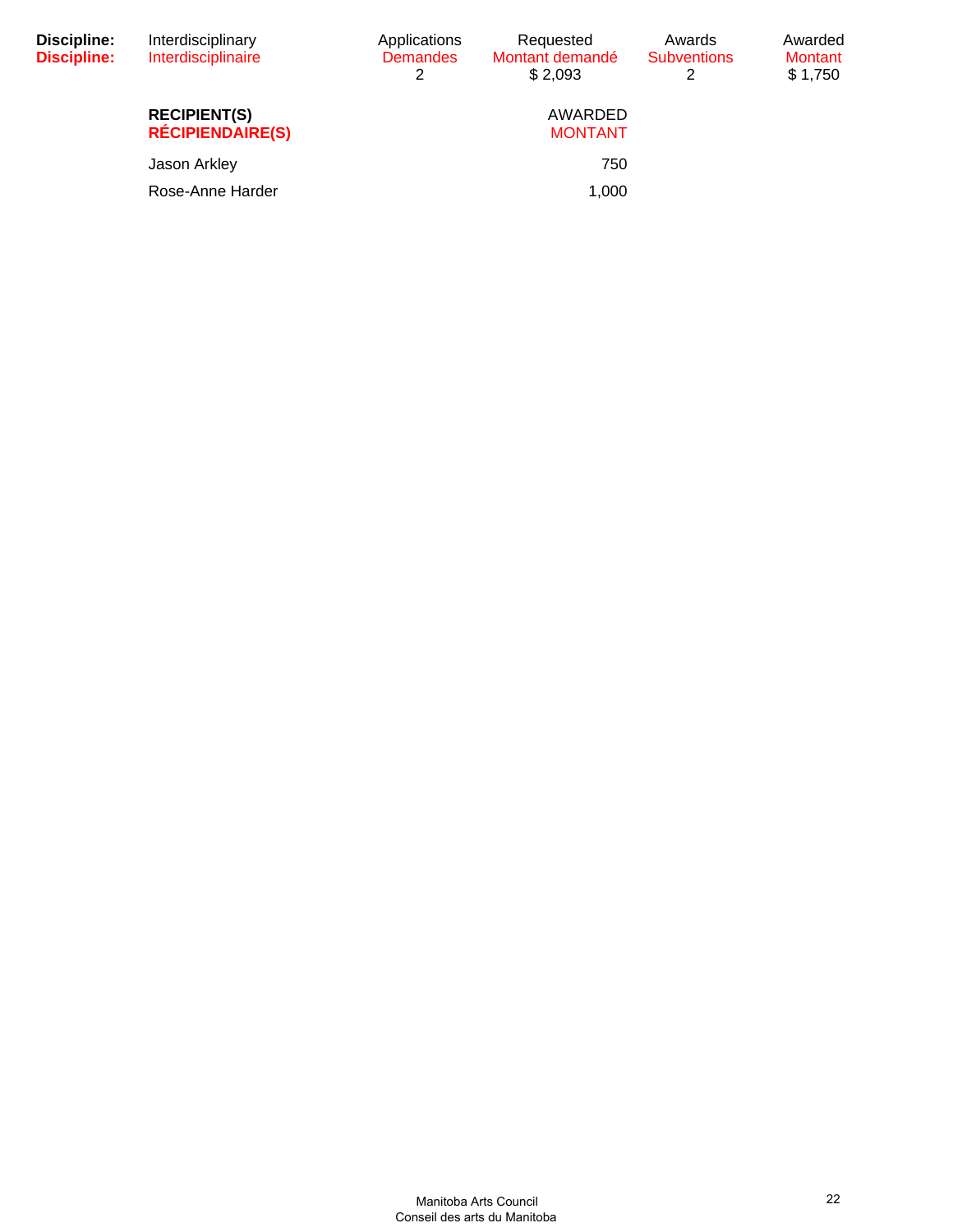#### **Program: Programme:** Composers Commission & Development Commandes d'oeuvres et perfectionnement des compositeurs

**Deadline: Date limite:** March 5, 2012 5 mars 2012

| Amir Amiri              | Winnipeg |
|-------------------------|----------|
| <b>Brent Lee</b>        | Windsor  |
| Rosemarie van der Hooft | Winnipeg |

| <b>Discipline:</b><br><b>Discipline:</b> | Music<br><b>Musique</b>                          | Applications<br><b>Demandes</b><br>12 <sup>°</sup> | Requested<br>Montant demandé<br>\$70,320 | Awards<br><b>Subventions</b><br>8 | Awarded<br><b>Montant</b><br>\$45,000 |
|------------------------------------------|--------------------------------------------------|----------------------------------------------------|------------------------------------------|-----------------------------------|---------------------------------------|
|                                          | <b>RECIPIENT(S)</b><br><b>RÉCIPIENDAIRE(S)</b>   |                                                    | AWARDED<br><b>MONTANT</b>                |                                   |                                       |
|                                          | Brandon Chamber Players Inc.                     |                                                    | 3,850                                    |                                   |                                       |
|                                          | Camerata Nova Inc.                               |                                                    | 8,960                                    |                                   |                                       |
|                                          | Catherine Wood                                   |                                                    | 3,500                                    |                                   |                                       |
|                                          | Diana McIntosh                                   |                                                    | 8,800                                    |                                   |                                       |
|                                          | Duo Concertante                                  |                                                    | 9,000                                    |                                   |                                       |
|                                          | Oleg Pokhanovski                                 |                                                    | 4,120                                    |                                   |                                       |
|                                          | The Eckhardt-Gramatté National Music Competition |                                                    | 3,850                                    |                                   |                                       |
|                                          | The Winnipeg Singers                             |                                                    | 2,920                                    |                                   |                                       |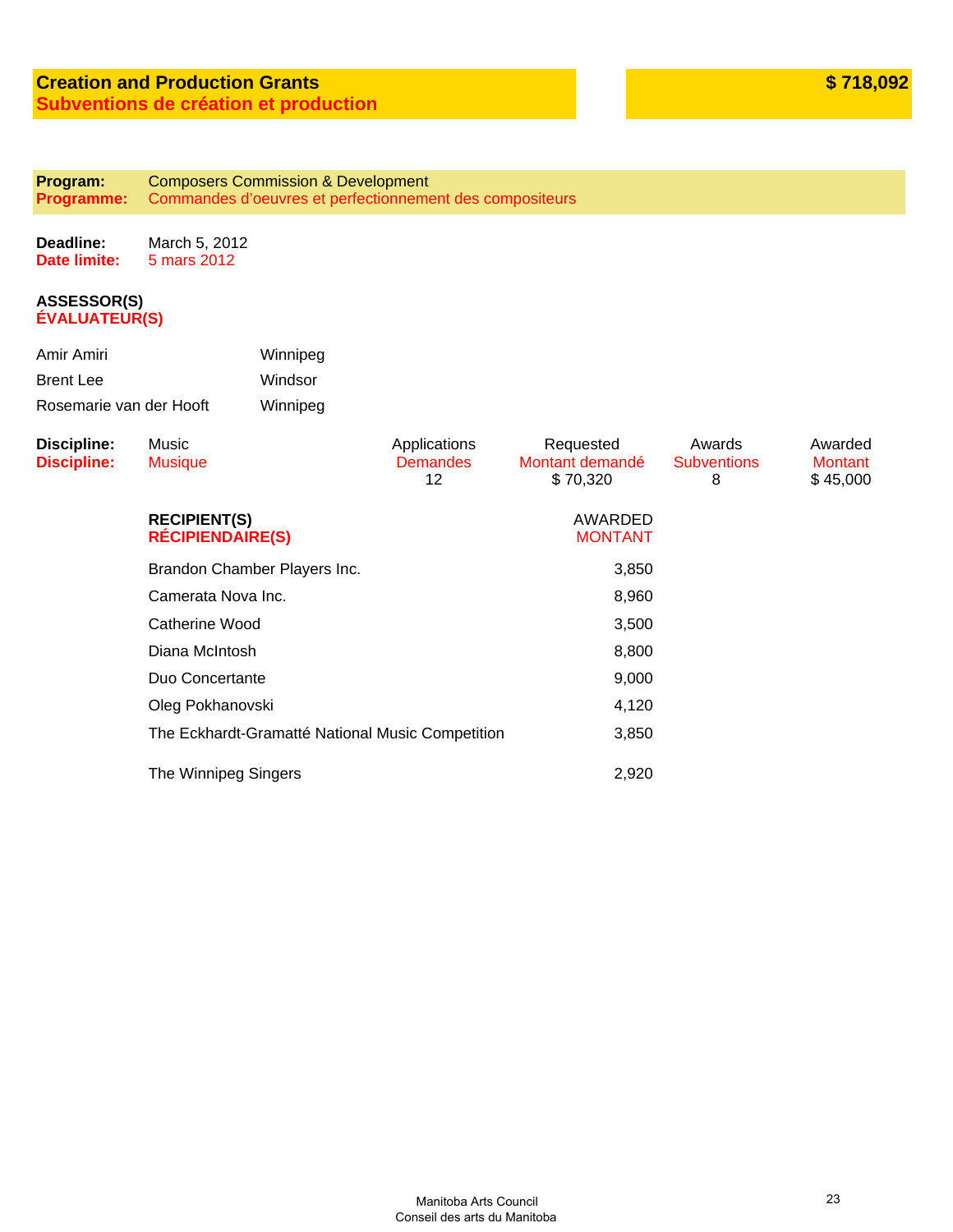| Program:<br>Programme: | Craft<br>Artisanat |  |
|------------------------|--------------------|--|
| Doodling:              | $R$ antambar $4E$  |  |

**Deadline: Date limite:** September 15, 2012 15 septembre 2012

#### **ASSESSOR(S) ÉVALUATEUR(S)**

| Heidi Hunter     | Sandy Hook |
|------------------|------------|
| Helen Delacretaz | Winnipeg   |
| Judy Jennings    | Winnipeg   |

| Discipline:<br><b>Discipline:</b> | Crafts<br>Artisanat                            | Applications<br><b>Demandes</b><br>14 | Requested<br>Montant demandé<br>\$107,015 | Awards<br><b>Subventions</b> | Awarded<br><b>Montant</b><br>\$50,000 |
|-----------------------------------|------------------------------------------------|---------------------------------------|-------------------------------------------|------------------------------|---------------------------------------|
|                                   | <b>RECIPIENT(S)</b><br><b>RÉCIPIENDAIRE(S)</b> |                                       | AWARDED<br><b>MONTANT</b>                 |                              |                                       |
|                                   | Denise Préfontaine                             |                                       | 5,000                                     |                              |                                       |
|                                   | Evelin Richter                                 |                                       | 5,000                                     |                              |                                       |
|                                   | <b>Florian Vorreiter</b>                       |                                       | 10,000                                    |                              |                                       |
|                                   | Jone Thorkelsson                               |                                       | 10,000                                    |                              |                                       |
|                                   | Shawna Lynn Munro                              |                                       | 5,000                                     |                              |                                       |
|                                   | Teresa Burrows (Hudson)                        |                                       | 10,000                                    |                              |                                       |
|                                   | <b>Willow Rector</b>                           |                                       | 5,000                                     |                              |                                       |
|                                   |                                                |                                       |                                           |                              |                                       |

| Program:          | Dance Creation - Individuals             |
|-------------------|------------------------------------------|
| <b>Programme:</b> | Création en danse - artistes individuels |

| Deadline:    | September 15, 2012 |
|--------------|--------------------|
| Date limite: | 15 septembre 2012  |

| Tanja Woloshen | Winnipeg       |
|----------------|----------------|
| Naomi Brand    | Calgary        |
| Tamara Hicks   | <b>Brandon</b> |

| <b>Discipline:</b><br><b>Discipline:</b> | Dance<br>Danse                                 | Applications<br><b>Demandes</b><br>9 | Requested<br>Montant demandé<br>\$126,570 | Awards<br><b>Subventions</b><br>5 | Awarded<br><b>Montant</b><br>\$49,000 |
|------------------------------------------|------------------------------------------------|--------------------------------------|-------------------------------------------|-----------------------------------|---------------------------------------|
|                                          | <b>RECIPIENT(S)</b><br><b>RÉCIPIENDAIRE(S)</b> |                                      | AWARDED<br><b>MONTANT</b>                 |                                   |                                       |
|                                          | Freya Olafson                                  |                                      | 9,500                                     |                                   |                                       |
|                                          | Jolene Bailie                                  |                                      | 10,000                                    |                                   |                                       |
|                                          | Sarah Roche                                    |                                      | 11,000                                    |                                   |                                       |
|                                          | The Momentum Collective                        |                                      | 8,500                                     |                                   |                                       |
|                                          | <b>Treasure Waddell</b>                        |                                      | 10,000                                    |                                   |                                       |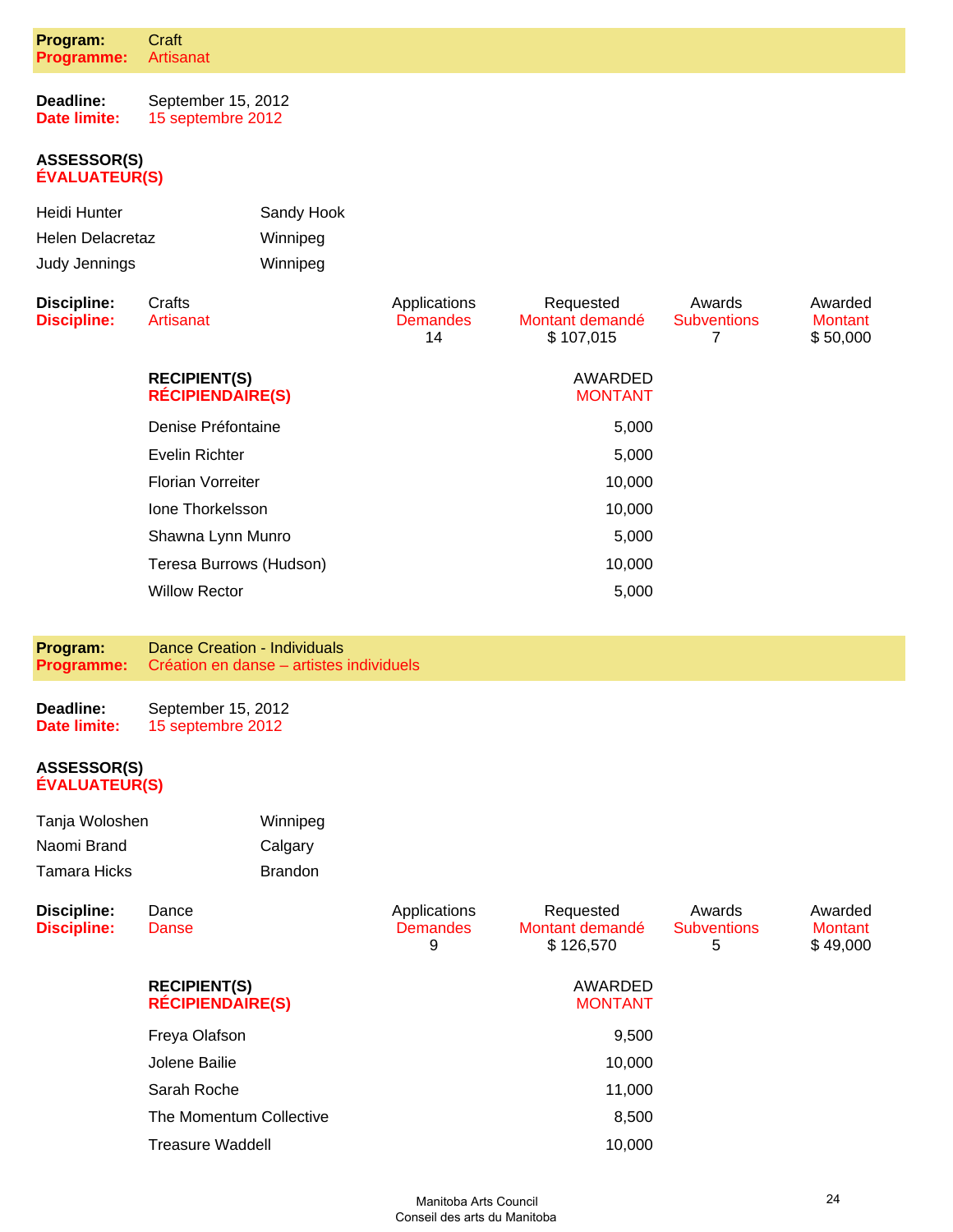| Program:<br>Programme:                     | <b>Dance Creation - Organizations</b><br>Création en danse - aux organismes |                               |                                       |                                           |                                   |                                        |
|--------------------------------------------|-----------------------------------------------------------------------------|-------------------------------|---------------------------------------|-------------------------------------------|-----------------------------------|----------------------------------------|
| Deadline:<br><b>Date limite:</b>           | September 15, 2012<br>15 septembre 2012                                     |                               |                                       |                                           |                                   |                                        |
| <b>ASSESSOR(S)</b><br><b>ÉVALUATEUR(S)</b> |                                                                             |                               |                                       |                                           |                                   |                                        |
| Tanja Woloshen                             |                                                                             | Winnipeg                      |                                       |                                           |                                   |                                        |
| Naomi Brand                                |                                                                             | Calgary                       |                                       |                                           |                                   |                                        |
| <b>Tamara Hicks</b>                        |                                                                             | <b>Brandon</b>                |                                       |                                           |                                   |                                        |
| <b>Discipline:</b><br><b>Discipline:</b>   | Dance<br><b>Danse</b>                                                       |                               | Applications<br><b>Demandes</b><br>2  | Requested<br>Montant demandé<br>\$29,700  | Awards<br><b>Subventions</b><br>1 | Awarded<br><b>Montant</b><br>\$11,000  |
|                                            | <b>RECIPIENT(S)</b><br><b>RÉCIPIENDAIRE(S)</b>                              |                               |                                       | AWARDED<br><b>MONTANT</b>                 |                                   |                                        |
|                                            |                                                                             | Q Dance (Quanz Dance Company) |                                       | 11,000                                    |                                   |                                        |
| Program:<br><b>Programme:</b>              | <b>Film/Video Production</b><br>Production de films et vidéos               |                               |                                       |                                           |                                   |                                        |
| Deadline:<br>Date limite:                  | November 5, 2012<br>5 novembre 2012                                         |                               |                                       |                                           |                                   |                                        |
| <b>ASSESSOR(S)</b><br><b>ÉVALUATEUR(S)</b> |                                                                             |                               |                                       |                                           |                                   |                                        |
| Ryan McKenna                               |                                                                             | Winnipeg                      |                                       |                                           |                                   |                                        |
| <b>James Sanders</b>                       |                                                                             | Winnipeg                      |                                       |                                           |                                   |                                        |
| Erika MacPherson                           |                                                                             | Winnipeg                      |                                       |                                           |                                   |                                        |
| <b>Discipline:</b><br><b>Discipline:</b>   | Film/Video<br>Film et vidéo                                                 |                               | Applications<br><b>Demandes</b><br>18 | Requested<br>Montant demandé<br>\$320,175 | Awards<br><b>Subventions</b><br>8 | Awarded<br><b>Montant</b><br>\$137,000 |
|                                            | <b>RECIPIENT(S)</b><br><b>RÉCIPIENDAIRE(S)</b>                              |                               |                                       | <b>AWARDED</b><br><b>MONTANT</b>          |                                   |                                        |
|                                            | Alexander Poruchnyk                                                         |                               |                                       | 15,000                                    |                                   |                                        |
|                                            | Danielle Sturk                                                              |                               |                                       | 20,000                                    |                                   |                                        |
|                                            | Danishka Esterhazy                                                          |                               |                                       | 20,000                                    |                                   |                                        |
|                                            | <b>Heidi Phillips</b>                                                       |                               |                                       | 20,000                                    |                                   |                                        |
|                                            | Jonathan Bland                                                              |                               |                                       | 15,000                                    |                                   |                                        |
|                                            | Kaoru Klatt                                                                 |                               |                                       | 12,000                                    |                                   |                                        |
|                                            | Shereen Jerrett                                                             |                               |                                       | 15,000                                    |                                   |                                        |
|                                            | Stéphane Oystryk                                                            |                               |                                       | 20,000                                    |                                   |                                        |
|                                            |                                                                             |                               |                                       |                                           |                                   |                                        |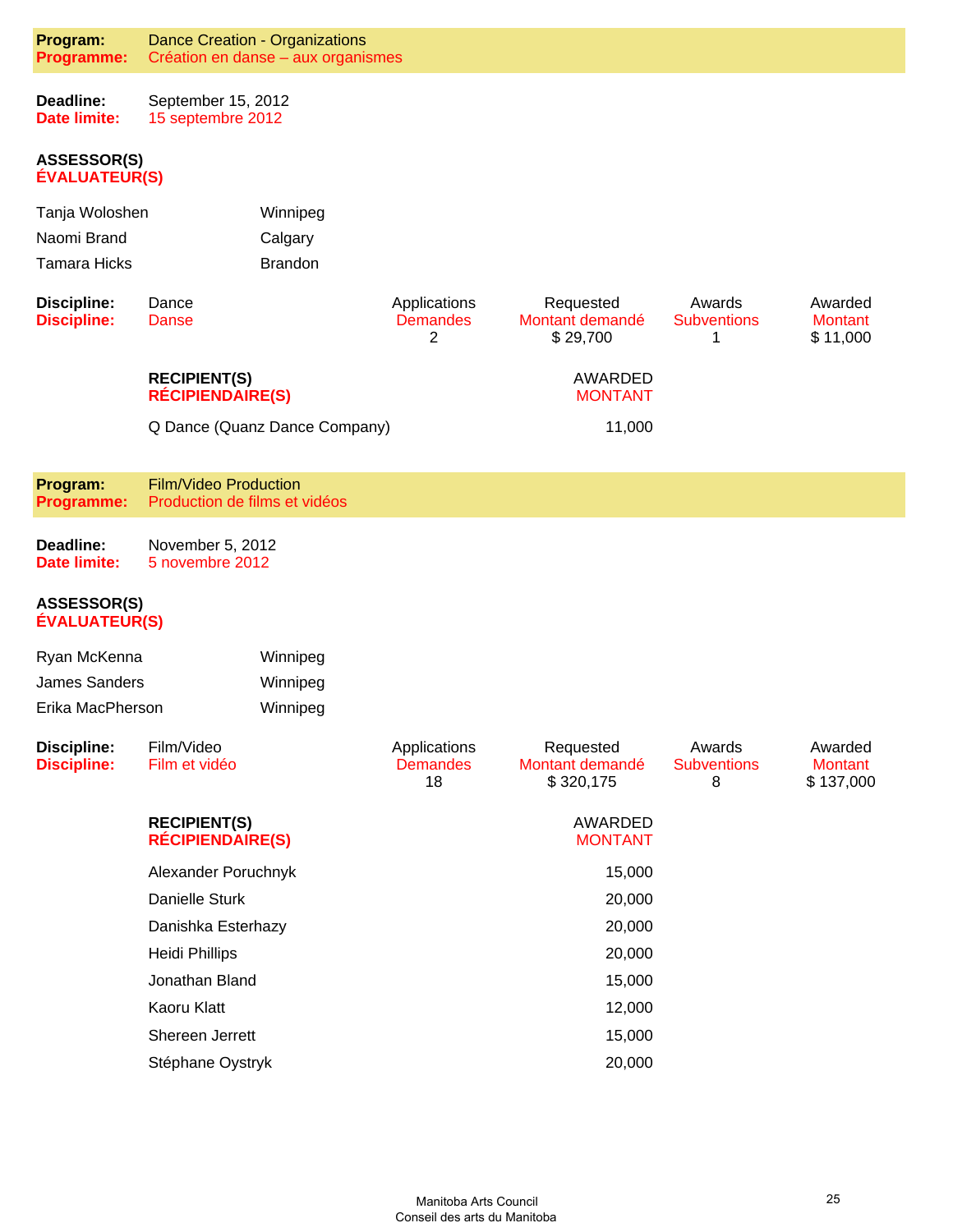| Program:<br>Programme:                                                  | <b>Film/Video Projects</b><br>Projets de films et vidéos |                                               |                                      |                                          |                                   |                                       |
|-------------------------------------------------------------------------|----------------------------------------------------------|-----------------------------------------------|--------------------------------------|------------------------------------------|-----------------------------------|---------------------------------------|
| Deadline:<br><b>Date limite:</b>                                        | November 5, 2012<br>5 novembre 2012                      |                                               |                                      |                                          |                                   |                                       |
| <b>ASSESSOR(S)</b><br><b>ÉVALUATEUR(S)</b>                              |                                                          |                                               |                                      |                                          |                                   |                                       |
| Ryan McKenna                                                            |                                                          | Winnipeg                                      |                                      |                                          |                                   |                                       |
| James Sanders                                                           |                                                          | Winnipeg                                      |                                      |                                          |                                   |                                       |
| Erika MacPherson                                                        |                                                          | Winnipeg                                      |                                      |                                          |                                   |                                       |
| <b>Discipline:</b><br><b>Discipline:</b>                                | Film/Video<br>Film et vidéo                              |                                               | Applications<br><b>Demandes</b><br>3 | Requested<br>Montant demandé<br>\$17,000 | Awards<br><b>Subventions</b><br>1 | Awarded<br><b>Montant</b><br>\$6,000  |
|                                                                         | <b>RECIPIENT(S)</b><br><b>RÉCIPIENDAIRE(S)</b>           |                                               |                                      | AWARDED<br><b>MONTANT</b>                |                                   |                                       |
|                                                                         | Kirby Hammond                                            |                                               |                                      | 6,000                                    |                                   |                                       |
| Program:<br>Programme:                                                  | Film/Video Script Development                            | Développement de scenarios de films et vidéos |                                      |                                          |                                   |                                       |
| Deadline:<br>November 5, 2012<br><b>Date limite:</b><br>5 novembre 2012 |                                                          |                                               |                                      |                                          |                                   |                                       |
| <b>ASSESSOR(S)</b><br><b>ÉVALUATEUR(S)</b>                              |                                                          |                                               |                                      |                                          |                                   |                                       |
| Ryan McKenna                                                            |                                                          | Winnipeg                                      |                                      |                                          |                                   |                                       |
| James Sanders                                                           |                                                          | Winnipeg                                      |                                      |                                          |                                   |                                       |
| Erika MacPherson                                                        |                                                          | Winnipeg                                      |                                      |                                          |                                   |                                       |
| <b>Discipline:</b><br><b>Discipline:</b>                                | Film/Video<br>Film et vidéo                              |                                               | Applications<br><b>Demandes</b><br>3 | Requested<br>Montant demandé<br>\$16,000 | Awards<br><b>Subventions</b><br>2 | Awarded<br><b>Montant</b><br>\$12,000 |
|                                                                         | <b>RECIPIENT(S)</b><br><b>RÉCIPIENDAIRE(S)</b>           |                                               |                                      | <b>AWARDED</b><br><b>MONTANT</b>         |                                   |                                       |
|                                                                         | Aaron Zeghers                                            |                                               |                                      | 6,000                                    |                                   |                                       |
|                                                                         | Stephan Recksiedler                                      |                                               |                                      | 6,000                                    |                                   |                                       |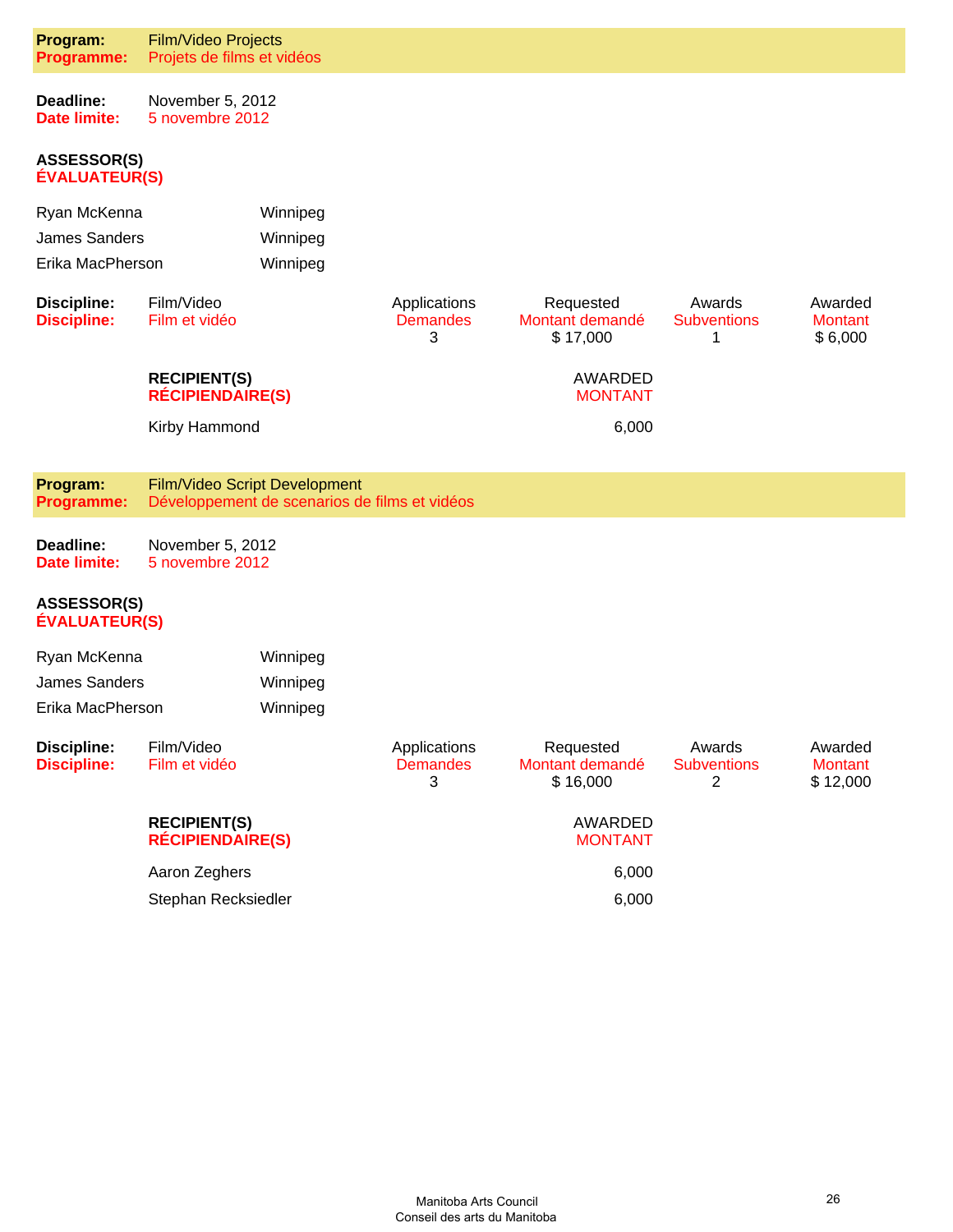| Program:<br><b>Programme:</b>              | <b>Major Arts</b>                              | Subventions majeures destinées aux arts |                                                   |                                          |                                   |                                       |
|--------------------------------------------|------------------------------------------------|-----------------------------------------|---------------------------------------------------|------------------------------------------|-----------------------------------|---------------------------------------|
| Deadline:<br><b>Date limite:</b>           | January 15, 2013<br>15 janvier 2013            |                                         |                                                   |                                          |                                   |                                       |
| <b>ASSESSOR(S)</b><br><b>ÉVALUATEUR(S)</b> |                                                |                                         |                                                   |                                          |                                   |                                       |
| <b>Vince Fontaine</b>                      |                                                | Winnipeg                                |                                                   |                                          |                                   |                                       |
| Caroline Adderson                          |                                                | Vancouver                               |                                                   |                                          |                                   |                                       |
| Anthony Kiendl                             |                                                | Winnipeg                                |                                                   |                                          |                                   |                                       |
| Shawna Dempsey                             |                                                | Winnipeg                                |                                                   |                                          |                                   |                                       |
| Gaile Petursson-Hiley                      |                                                | Winnipeg                                |                                                   |                                          |                                   |                                       |
| <b>Discipline:</b><br><b>Discipline:</b>   | Dance<br><b>Danse</b>                          |                                         | Applications<br><b>Demandes</b><br>1              | Requested<br>Montant demandé<br>\$25,000 | Awards<br><b>Subventions</b><br>0 |                                       |
| <b>Discipline:</b><br><b>Discipline:</b>   | Music<br><b>Musique</b>                        |                                         | Applications<br><b>Demandes</b><br>3              | Requested<br>Montant demandé<br>\$75,000 | Awards<br><b>Subventions</b><br>2 | Awarded<br><b>Montant</b><br>\$42,500 |
|                                            | <b>RECIPIENT(S)</b><br><b>RÉCIPIENDAIRE(S)</b> |                                         |                                                   | <b>AWARDED</b><br><b>MONTANT</b>         |                                   |                                       |
|                                            | Keri Latimer                                   |                                         |                                                   | 25,000                                   |                                   |                                       |
|                                            | Nicky Mehta                                    |                                         |                                                   | 17,500                                   |                                   |                                       |
| <b>Discipline:</b><br><b>Discipline:</b>   | Theatre<br><b>Théâtre</b>                      |                                         | Applications<br><b>Demandes</b><br>$\overline{c}$ | Requested<br>Montant demandé<br>\$50,000 | Awards<br><b>Subventions</b><br>1 | Awarded<br><b>Montant</b><br>\$20,000 |
|                                            | <b>RECIPIENT(S)</b><br><b>RÉCIPIENDAIRE(S)</b> |                                         |                                                   | <b>AWARDED</b><br><b>MONTANT</b>         |                                   |                                       |
|                                            | <b>Grant Guy</b>                               |                                         |                                                   | 20,000                                   |                                   |                                       |
| <b>Discipline:</b><br><b>Discipline:</b>   | Crafts<br>Artisanat                            |                                         | Applications<br><b>Demandes</b><br>1              | Requested<br>Montant demandé<br>\$15,000 | Awards<br><b>Subventions</b><br>0 |                                       |
| <b>Discipline:</b><br><b>Discipline:</b>   | <b>Visual Arts</b><br><b>Arts visuels</b>      |                                         | Applications<br><b>Demandes</b><br>2              | Requested<br>Montant demandé<br>\$50,000 | Awards<br><b>Subventions</b><br>1 | Awarded<br><b>Montant</b><br>\$17,500 |
|                                            | <b>RECIPIENT(S)</b><br><b>RÉCIPIENDAIRE(S)</b> |                                         |                                                   | <b>AWARDED</b><br><b>MONTANT</b>         |                                   |                                       |
|                                            | J.J. Kegan McFadden                            |                                         |                                                   | 17,500                                   |                                   |                                       |
| <b>Discipline:</b><br><b>Discipline:</b>   | Film/Video<br>Film et vidéo                    |                                         | Applications<br><b>Demandes</b><br>1              | Requested<br>Montant demandé<br>\$2,780  | Awards<br><b>Subventions</b><br>0 |                                       |
|                                            |                                                |                                         | $M$ onitaha Arta Caunail                          |                                          |                                   | 27                                    |

 Manitoba Arts Council Conseil des arts du Manitoba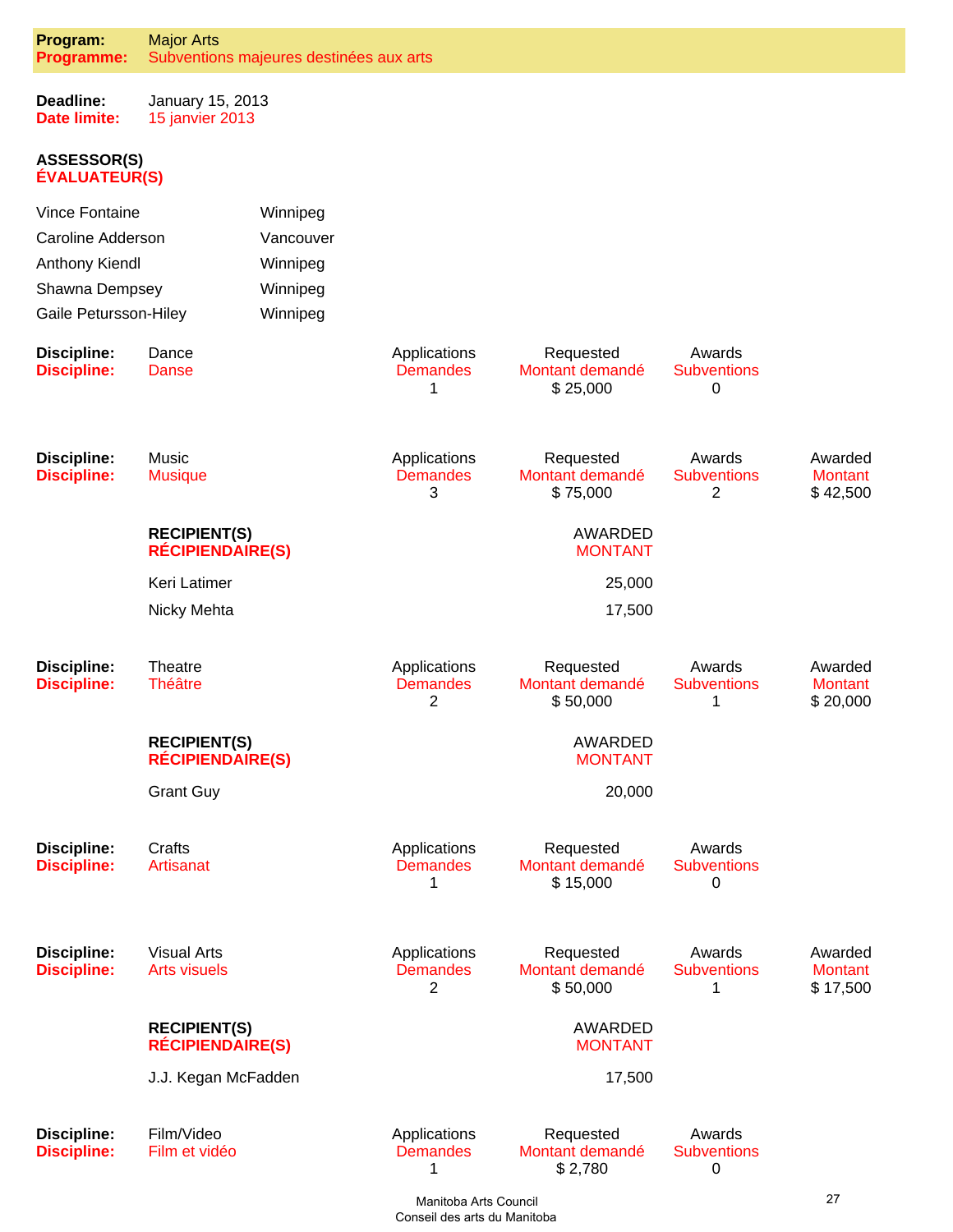| <b>Discipline:</b><br><b>Discipline:</b>   | Writing & Publishing<br>Lettres et édition                               |                                       | Requested<br>Montant demandé<br>\$75,000  | Awards<br><b>Subventions</b><br>1  | Awarded<br><b>Montant</b><br>\$20,000 |
|--------------------------------------------|--------------------------------------------------------------------------|---------------------------------------|-------------------------------------------|------------------------------------|---------------------------------------|
|                                            | <b>RECIPIENT(S)</b><br><b>RÉCIPIENDAIRE(S)</b>                           |                                       | AWARDED<br><b>MONTANT</b>                 |                                    |                                       |
|                                            | David Bergen                                                             |                                       | 20,000                                    |                                    |                                       |
| Program:<br>Programme:                     | <b>Theatre - Emerging Playwrights</b><br>Théâtre - dramaturges débutants |                                       |                                           |                                    |                                       |
| Deadline:<br>Date limite:                  | September 15, 2012<br>15 septembre 2012                                  |                                       |                                           |                                    |                                       |
| <b>ASSESSOR(S)</b><br><b>ÉVALUATEUR(S)</b> |                                                                          |                                       |                                           |                                    |                                       |
| Daniel Thau-Eleff                          | Winnipeg                                                                 |                                       |                                           |                                    |                                       |
| Peter Smith                                | <b>Blyth</b>                                                             |                                       |                                           |                                    |                                       |
| Donna Fletcher                             | Winnipeg                                                                 |                                       |                                           |                                    |                                       |
| <b>Discipline:</b><br><b>Discipline:</b>   | Theatre<br><b>Théâtre</b>                                                | Applications<br><b>Demandes</b><br>8  | Requested<br>Montant demandé<br>\$22,000  | Awards<br><b>Subventions</b><br>2  | Awarded<br><b>Montant</b><br>\$3,500  |
|                                            | <b>RECIPIENT(S)</b><br><b>RÉCIPIENDAIRE(S)</b>                           |                                       | AWARDED<br><b>MONTANT</b>                 |                                    |                                       |
|                                            | Charlene Van Buekenhout                                                  |                                       | 1,500                                     |                                    |                                       |
|                                            | <b>Ginny Collins</b>                                                     |                                       | 2,000                                     |                                    |                                       |
| Program:<br><b>Programme:</b>              | Theatre - Established Playwrights<br>Théâtre - dramaturges établis       |                                       |                                           |                                    |                                       |
| Deadline:<br><b>Date limite:</b>           | September 15, 2012<br>15 septembre 2012                                  |                                       |                                           |                                    |                                       |
| ASSESSOR(S)<br><b>ÉVALUATEUR(S)</b>        |                                                                          |                                       |                                           |                                    |                                       |
| Daniel Thau-Eleff                          | Winnipeg                                                                 |                                       |                                           |                                    |                                       |
| Peter Smith                                | <b>Blyth</b>                                                             |                                       |                                           |                                    |                                       |
| Donna Fletcher                             | Winnipeg                                                                 |                                       |                                           |                                    |                                       |
| <b>Discipline:</b><br><b>Discipline:</b>   | Theatre<br><b>Théâtre</b>                                                | Applications<br><b>Demandes</b><br>24 | Requested<br>Montant demandé<br>\$194,951 | Awards<br><b>Subventions</b><br>11 | Awarded<br><b>Montant</b><br>\$56,500 |
|                                            | <b>RECIPIENT(S)</b><br><b>RÉCIPIENDAIRE(S)</b>                           |                                       | AWARDED<br><b>MONTANT</b>                 |                                    |                                       |
|                                            | Debbie Patterson                                                         |                                       | 3,000                                     |                                    |                                       |
|                                            | Debbie Patterson                                                         |                                       | 7,000                                     |                                    |                                       |
|                                            | Ellen Peterson                                                           |                                       | 3,000                                     |                                    |                                       |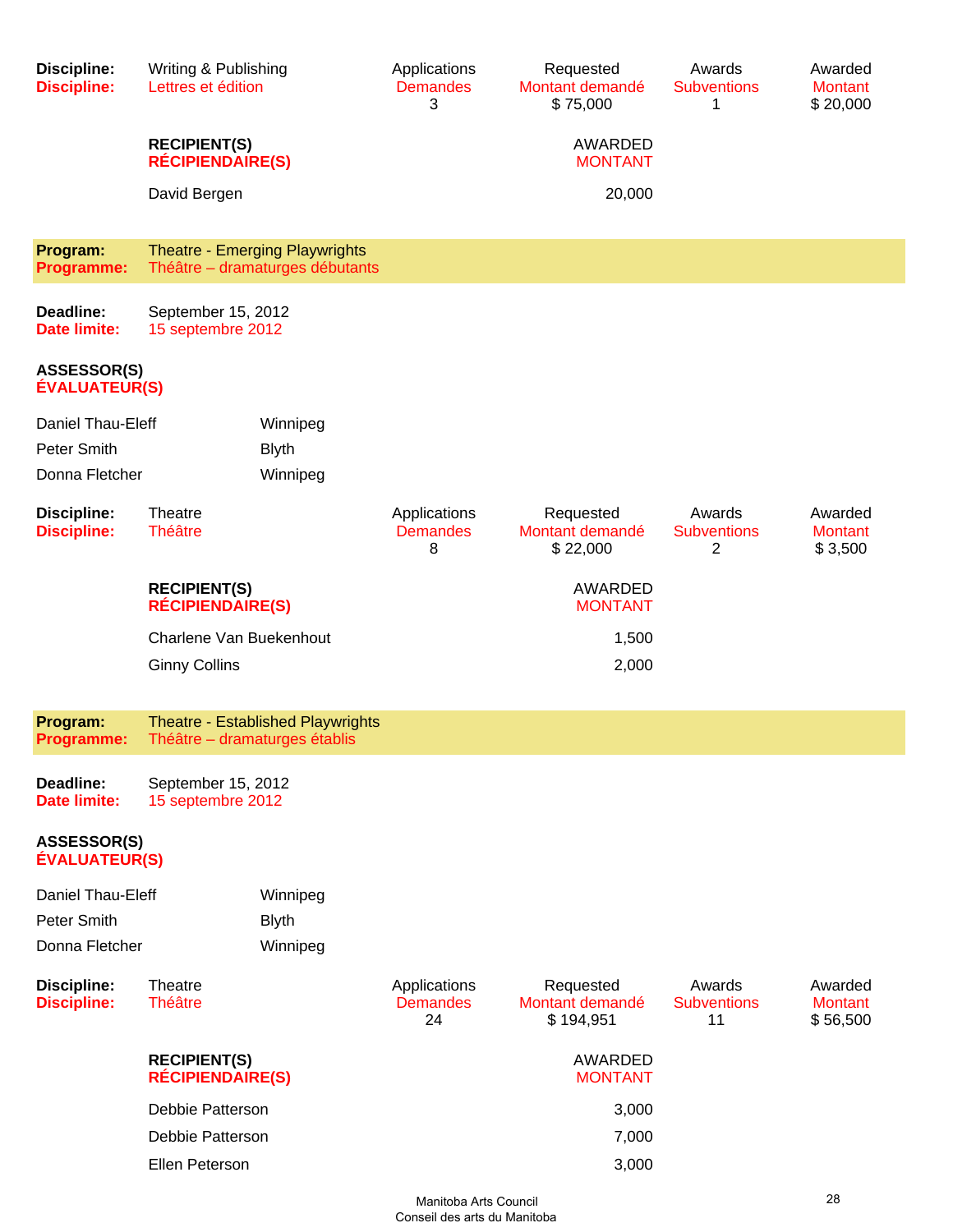| Ellen Peterson       | 7,000 |
|----------------------|-------|
| <b>Grant Guy</b>     | 3,000 |
| Iain McMillan        | 3,000 |
| Iain McMillan        | 7,000 |
| Kevin Klassen        | 3,500 |
| Raymond Ratzlaff     | 7,000 |
| Sharon Bajer         | 6,000 |
| <b>Tricia Cooper</b> | 7,000 |
|                      |       |

#### **Program: Programme:** Visual A Visuel de type A

| Deadline:    | September 20, 2012 |
|--------------|--------------------|
| Date limite: | 20 septembre 2012  |

| William Pura       | Stonewall |
|--------------------|-----------|
| Rebecca Belmore    | Winnipeg  |
| Denise Préfontaine | Winnipeg  |
| Risa Horowitz      | Regina    |
| Paul Robles        | Winnipeg  |

| <b>Discipline:</b><br><b>Discipline:</b> | <b>Visual Arts</b><br><b>Arts visuels</b>      | Applications<br><b>Demandes</b><br>19 | Requested<br>Montant demandé<br>\$177,100 | Awards<br><b>Subventions</b><br>11 | Awarded<br>Montant<br>\$98,500 |
|------------------------------------------|------------------------------------------------|---------------------------------------|-------------------------------------------|------------------------------------|--------------------------------|
|                                          | <b>RECIPIENT(S)</b><br><b>RÉCIPIENDAIRE(S)</b> |                                       | AWARDED<br><b>MONTANT</b>                 |                                    |                                |
|                                          | <b>Brenna George</b>                           |                                       | 10,000                                    |                                    |                                |
|                                          | Elaine Stocki                                  |                                       | 8,500                                     |                                    |                                |
|                                          | Elvira Finnigan                                |                                       | 10,000                                    |                                    |                                |
|                                          | Erika Lincoln                                  |                                       | 10,000                                    |                                    |                                |
|                                          | lan August                                     |                                       | 10,000                                    |                                    |                                |
|                                          | <b>Karel Funk</b>                              |                                       | 5,000                                     |                                    |                                |
|                                          | Ken Gregory                                    |                                       | 10,000                                    |                                    |                                |
|                                          | Lisa Wood                                      |                                       | 10,000                                    |                                    |                                |
|                                          | Melanie Rocan                                  |                                       | 10,000                                    |                                    |                                |
|                                          | Sarah Crawley                                  |                                       | 10,000                                    |                                    |                                |
|                                          | <b>Shirley Brown</b>                           |                                       | 5,000                                     |                                    |                                |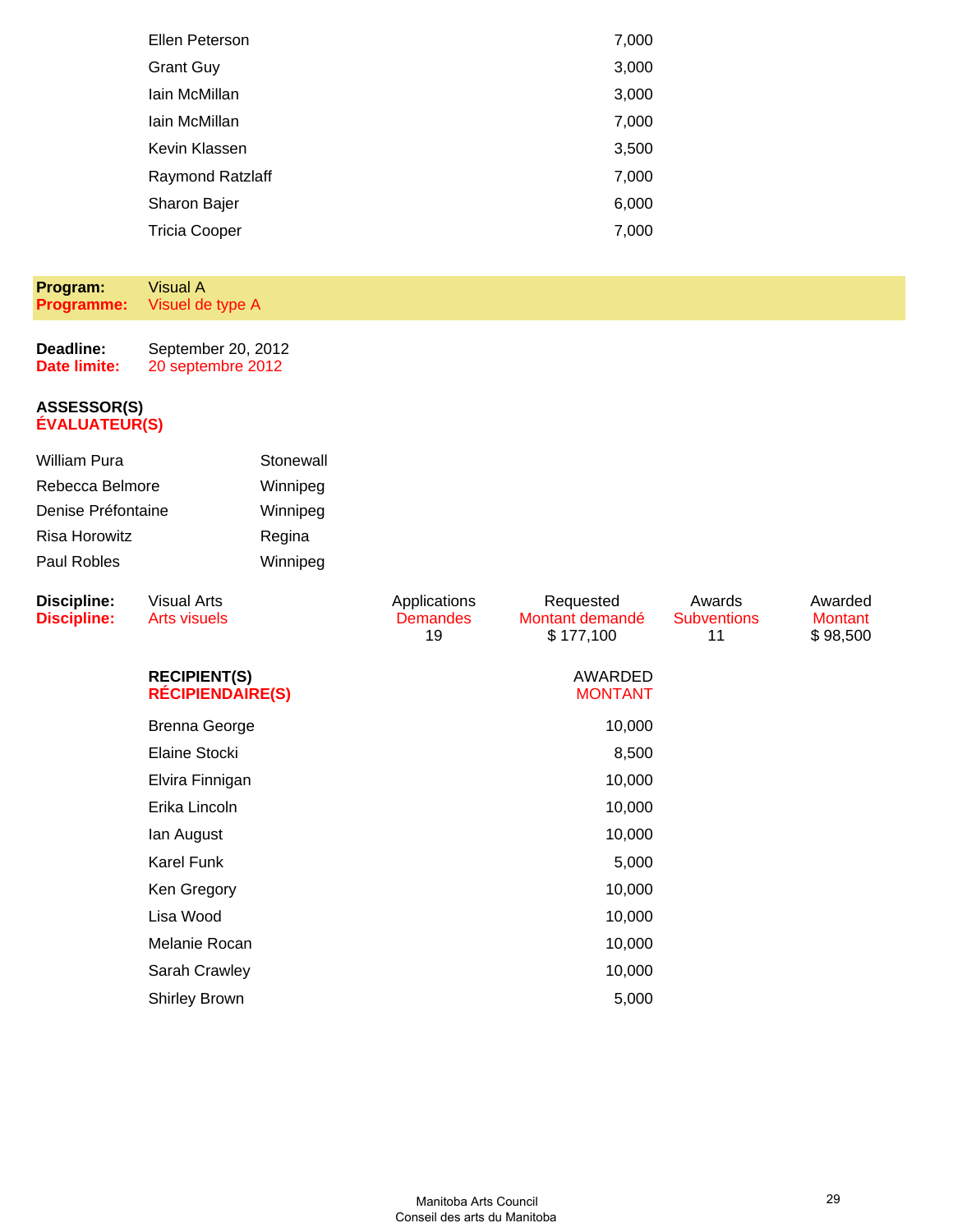| Program:<br>Programme:                                                                | Visual B<br>Visuel de type B                   |                                                         |                                       |                                          |                                   |                                       |
|---------------------------------------------------------------------------------------|------------------------------------------------|---------------------------------------------------------|---------------------------------------|------------------------------------------|-----------------------------------|---------------------------------------|
| Deadline:<br>Date limite:                                                             | September 20, 2012<br>20 septembre 2012        |                                                         |                                       |                                          |                                   |                                       |
| <b>ASSESSOR(S)</b><br><b>ÉVALUATEUR(S)</b>                                            |                                                |                                                         |                                       |                                          |                                   |                                       |
| William Pura<br>Rebecca Belmore<br>Denise Préfontaine<br>Risa Horowitz<br>Paul Robles |                                                | Stonewall<br>Winnipeg<br>Winnipeg<br>Regina<br>Winnipeg |                                       |                                          |                                   |                                       |
| <b>Discipline:</b><br><b>Discipline:</b>                                              | <b>Visual Arts</b><br><b>Arts visuels</b>      |                                                         | Applications<br><b>Demandes</b><br>14 | Requested<br>Montant demandé<br>\$53,725 | Awards<br><b>Subventions</b><br>7 | Awarded<br><b>Montant</b><br>\$27,500 |
|                                                                                       | <b>RECIPIENT(S)</b><br><b>RÉCIPIENDAIRE(S)</b> |                                                         |                                       | <b>AWARDED</b><br><b>MONTANT</b>         |                                   |                                       |
|                                                                                       | <b>Andrew Milne</b>                            |                                                         |                                       | 4,000                                    |                                   |                                       |
|                                                                                       | <b>Crystal Cole</b>                            |                                                         |                                       | 4,000                                    |                                   |                                       |
|                                                                                       | Derek Dunlop                                   |                                                         |                                       | 4,000                                    |                                   |                                       |
|                                                                                       | <b>Gurpreet Sehra</b>                          |                                                         |                                       | 3,500                                    |                                   |                                       |
|                                                                                       | Nicole Shimonek                                |                                                         |                                       | 4,000                                    |                                   |                                       |
|                                                                                       | <b>Tamara Weller</b>                           |                                                         |                                       | 4,000                                    |                                   |                                       |
|                                                                                       | <b>Tracy Peters</b>                            |                                                         |                                       | 4,000                                    |                                   |                                       |
|                                                                                       |                                                |                                                         |                                       |                                          |                                   |                                       |
| Program:<br><b>Programme:</b>                                                         | <b>Visual C</b><br>Visuel de type C            |                                                         |                                       |                                          |                                   |                                       |
| Deadline:<br><b>Date limite:</b>                                                      | September 20, 2012<br>20 septembre 2012        |                                                         |                                       |                                          |                                   |                                       |

| <b>William Pura</b> | Stonewall |
|---------------------|-----------|
| Rebecca Belmore     | Winnipeg  |
| Denise Préfontaine  | Winnipeg  |
| Risa Horowitz       | Regina    |
| Paul Robles         | Winnipeg  |
|                     |           |

| Discipline:<br><b>Discipline:</b> | Visual Arts<br>Arts visuels                    | Applications<br><b>Demandes</b><br>16 | Requested<br>Montant demandé<br>\$33,900 | Awards<br><b>Subventions</b> | Awarded<br>Montant<br>\$14,000 |
|-----------------------------------|------------------------------------------------|---------------------------------------|------------------------------------------|------------------------------|--------------------------------|
|                                   | <b>RECIPIENT(S)</b><br><b>RÉCIPIENDAIRE(S)</b> |                                       | AWARDED<br><b>MONTANT</b>                |                              |                                |
|                                   | Erin Josephson-Laidlaw                         |                                       | 2,000                                    |                              |                                |
|                                   | Janet Shaw-Russell                             |                                       | 2,000                                    |                              |                                |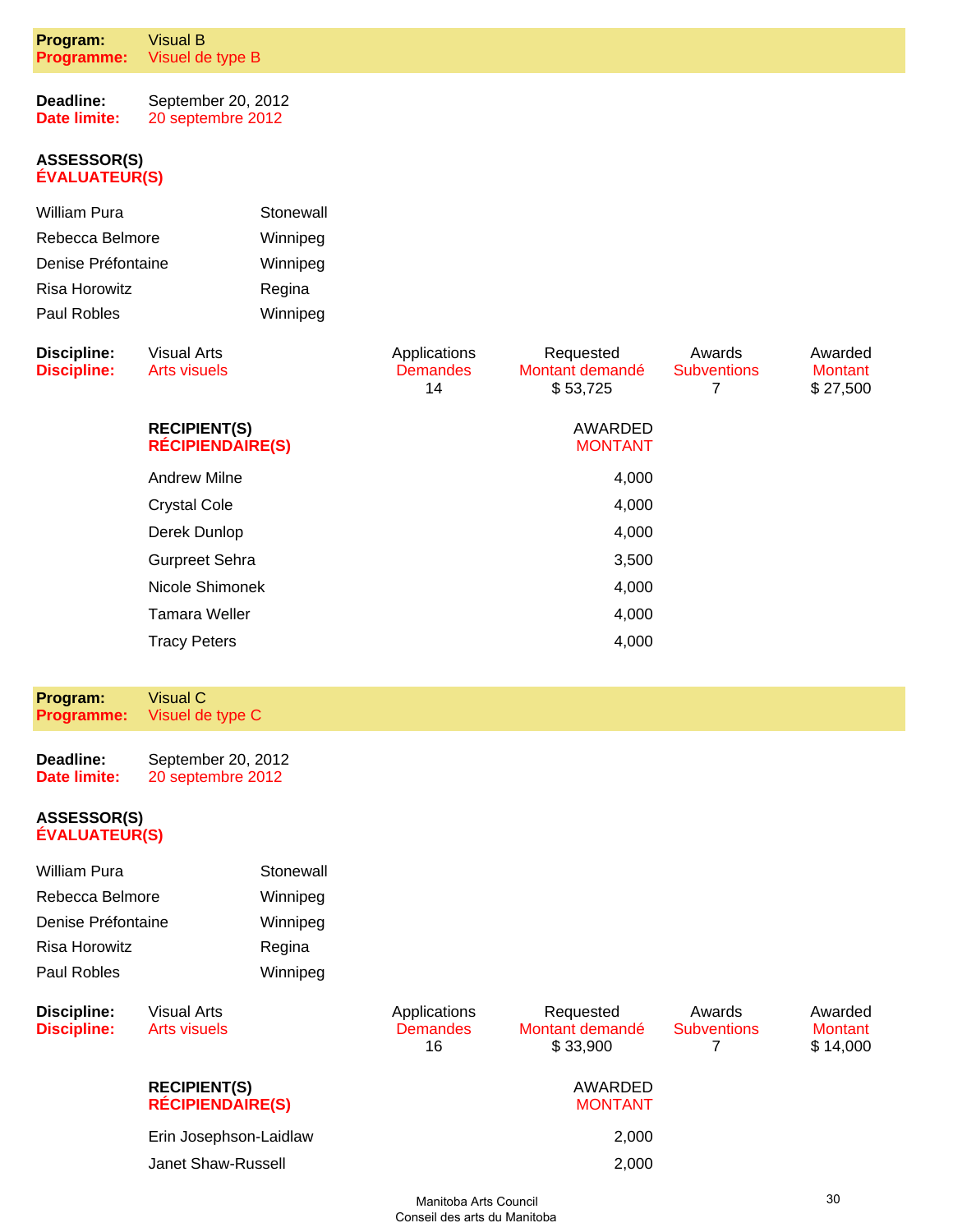| Laura Magnusson | 2,000 |
|-----------------|-------|
| Lisa Bissett    | 2,000 |
| Megan Krause    | 2,000 |
| Peter Graham    | 2,000 |
| Teresa Braun    | 2,000 |

**Program: Programme:** Writers A Écrivains de type A

**Deadline: Date limite:** May 20, 2012 20 mai 2012

#### **ASSESSOR(S) ÉVALUATEUR(S)**

| George Amabile                           | Winnipeg                                       |                                      |                                          |                                   |                                       |
|------------------------------------------|------------------------------------------------|--------------------------------------|------------------------------------------|-----------------------------------|---------------------------------------|
| Rae Bridgman                             | Winnipeg                                       |                                      |                                          |                                   |                                       |
| David Robertson                          | Winnipeg                                       |                                      |                                          |                                   |                                       |
| Susie Moloney                            | Winnipeg                                       |                                      |                                          |                                   |                                       |
| <b>Alison Calder</b>                     | Winnipeg                                       |                                      |                                          |                                   |                                       |
| <b>Discipline:</b><br><b>Discipline:</b> | Writing & Publishing<br>Lettres et édition     | Applications<br><b>Demandes</b><br>9 | Requested<br>Montant demandé<br>\$84,000 | Awards<br><b>Subventions</b><br>6 | Awarded<br><b>Montant</b><br>\$60,000 |
|                                          | <b>RECIPIENT(S)</b><br><b>RÉCIPIENDAIRE(S)</b> |                                      | AWARDED<br><b>MONTANT</b>                |                                   |                                       |
|                                          | Caelum Vatnsdal                                |                                      | 10,000                                   |                                   |                                       |
|                                          | David Elias                                    |                                      | 10,000                                   |                                   |                                       |
|                                          | Duncan Thornton                                |                                      | 10,000                                   |                                   |                                       |
|                                          | Jonathan Ball                                  |                                      | 10,000                                   |                                   |                                       |

Karen Dudley 10,000 Kevin Fournier 10,000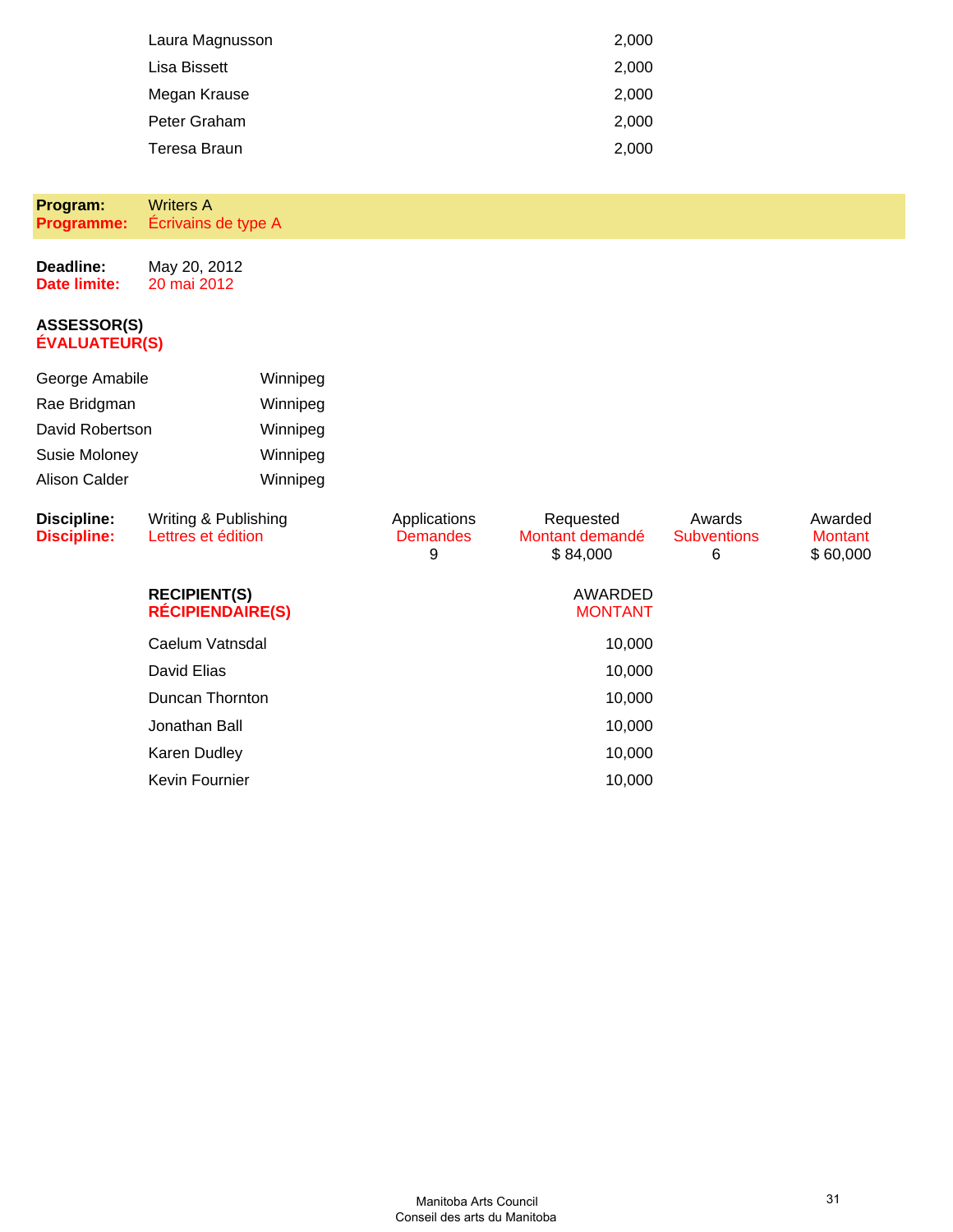| Program:<br>Programme:                     | <b>Writers B</b><br>Écrivains de type B        |                                       |                                          |                                   |                                       |
|--------------------------------------------|------------------------------------------------|---------------------------------------|------------------------------------------|-----------------------------------|---------------------------------------|
| Deadline:<br><b>Date limite:</b>           | May 20, 2012<br>20 mai 2012                    |                                       |                                          |                                   |                                       |
| <b>ASSESSOR(S)</b><br><b>ÉVALUATEUR(S)</b> |                                                |                                       |                                          |                                   |                                       |
| George Amabile                             | Winnipeg                                       |                                       |                                          |                                   |                                       |
| Rae Bridgman                               | Winnipeg                                       |                                       |                                          |                                   |                                       |
| David Robertson                            | Winnipeg                                       |                                       |                                          |                                   |                                       |
| Susie Moloney                              | Winnipeg                                       |                                       |                                          |                                   |                                       |
| <b>Alison Calder</b>                       | Winnipeg                                       |                                       |                                          |                                   |                                       |
| <b>Discipline:</b><br><b>Discipline:</b>   | Writing & Publishing<br>Lettres et édition     | Applications<br><b>Demandes</b><br>10 | Requested<br>Montant demandé<br>\$47,000 | Awards<br><b>Subventions</b><br>5 | Awarded<br><b>Montant</b><br>\$25,000 |
|                                            | <b>RECIPIENT(S)</b><br><b>RÉCIPIENDAIRE(S)</b> |                                       | AWARDED<br><b>MONTANT</b>                |                                   |                                       |
|                                            | <b>Brenda Hasiuk</b>                           |                                       | 5,000                                    |                                   |                                       |
|                                            | <b>Hedy Leonora Martens</b>                    |                                       | 5,000                                    |                                   |                                       |
|                                            | <b>Keith Cadieux</b>                           |                                       | 5,000                                    |                                   |                                       |
|                                            | Madeline Coopsammy                             |                                       | 5,000                                    |                                   |                                       |
|                                            | Rosanna Ferguson                               |                                       | 5,000                                    |                                   |                                       |
|                                            |                                                |                                       |                                          |                                   |                                       |
| Program:<br><b>Programme:</b>              | <b>Writers C</b><br>Écrivains de type C        |                                       |                                          |                                   |                                       |
| Deadline:<br><b>Date limite:</b>           | May 20, 2012<br>20 mai 2012                    |                                       |                                          |                                   |                                       |
| ASSESSOR(S)<br><b>ÉVALUATEUR(S)</b>        |                                                |                                       |                                          |                                   |                                       |
| George Amabile                             | Winnipeg                                       |                                       |                                          |                                   |                                       |
| Rae Bridgman                               | Winnipeg                                       |                                       |                                          |                                   |                                       |
| David Robertson                            | Winnipeg                                       |                                       |                                          |                                   |                                       |
| Susie Moloney                              | Winnipeg                                       |                                       |                                          |                                   |                                       |
| <b>Alison Calder</b>                       | Winnipeg                                       |                                       |                                          |                                   |                                       |
| <b>Discipline:</b><br><b>Discipline:</b>   | Writing & Publishing<br>Lettres et édition     | Applications<br><b>Demandes</b><br>8  | Requested<br>Montant demandé<br>\$16,000 | Awards<br><b>Subventions</b><br>6 | Awarded<br><b>Montant</b><br>\$12,000 |
|                                            | <b>RECIPIENT(S)</b>                            |                                       | AWARDED                                  |                                   |                                       |

| Andrea von Wichert             | 2.000 |
|--------------------------------|-------|
| Angeline Schellenberg          | 2,000 |
| <b>ESTATE OF Nick Ternette</b> | 2,000 |
| Louella Lester                 | 2.000 |
|                                |       |

**RÉCIPIENDAIRE(S)**

MONTANT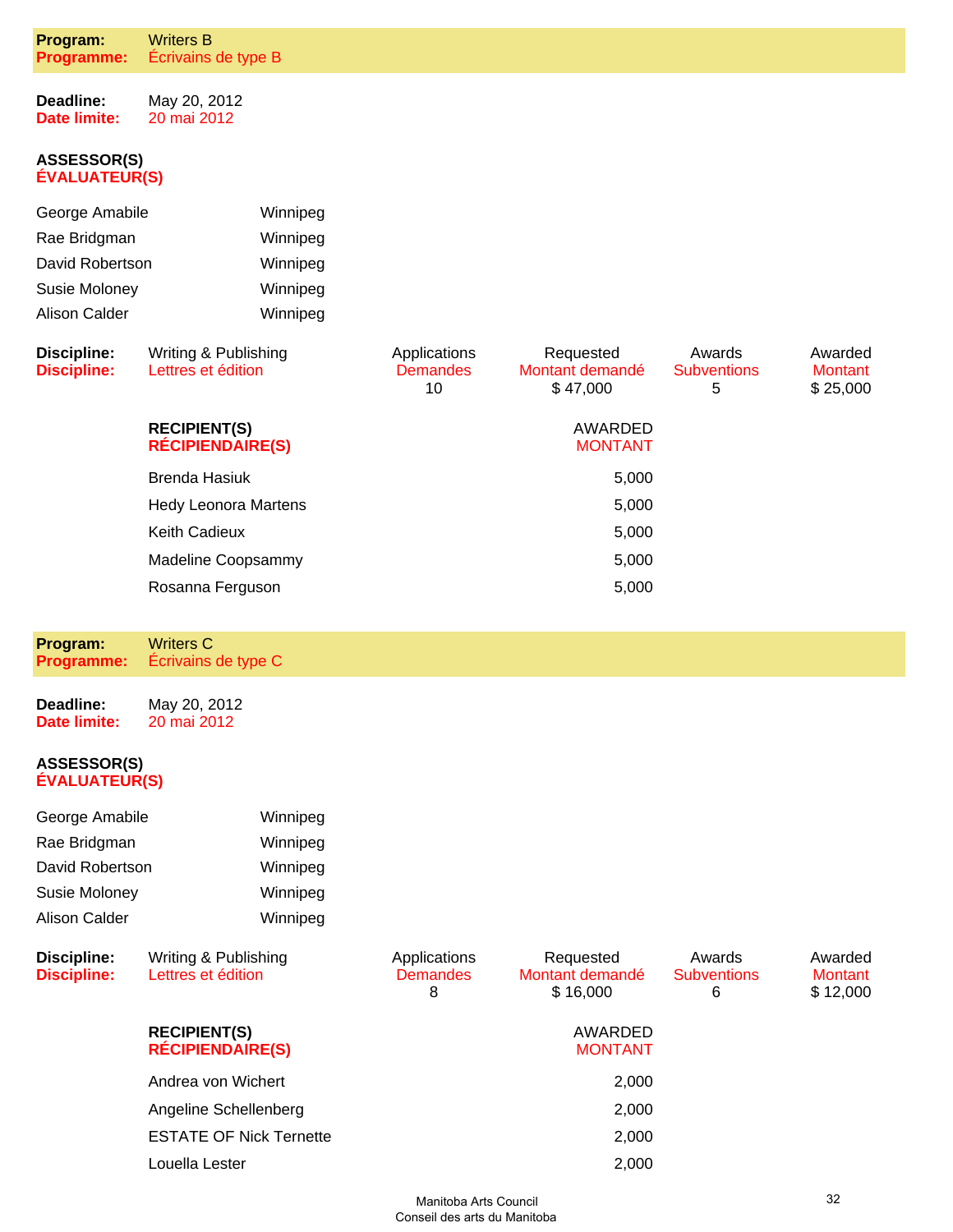| Lyndenn Behm    | 2.000 |
|-----------------|-------|
| Trevor Graumann | 2.000 |

| Program:<br><b>Programme:</b>              | Deep Bay<br>Deep Bay                           |                                      |                                         |                                   |                                      |
|--------------------------------------------|------------------------------------------------|--------------------------------------|-----------------------------------------|-----------------------------------|--------------------------------------|
| Deadline:<br><b>Date limite:</b>           | November 15, 2011<br>15 novembre 2011          |                                      |                                         |                                   |                                      |
| <b>ASSESSOR(S)</b><br><b>ÉVALUATEUR(S)</b> |                                                |                                      |                                         |                                   |                                      |
| Kevin Lee Burton                           | Winnipeg                                       |                                      |                                         |                                   |                                      |
| <b>Christine Fellows</b>                   | Winnipeg                                       |                                      |                                         |                                   |                                      |
| Sharon Bajer                               | Winnipeg                                       |                                      |                                         |                                   |                                      |
| Kevin deForest                             | <b>Brandon</b>                                 |                                      |                                         |                                   |                                      |
| Maurice Mierau                             | Winnipeg                                       |                                      |                                         |                                   |                                      |
| <b>Discipline:</b><br><b>Discipline:</b>   | Dance<br><b>Danse</b>                          | Applications<br><b>Demandes</b><br>1 | Requested<br>Montant demandé<br>\$700   | Awards<br><b>Subventions</b><br>1 | Awarded<br><b>Montant</b><br>\$700   |
|                                            | <b>RECIPIENT(S)</b><br><b>RÉCIPIENDAIRE(S)</b> |                                      | <b>AWARDED</b><br><b>MONTANT</b>        |                                   |                                      |
|                                            | Natasha Torres-Garner                          |                                      | 700                                     |                                   |                                      |
| <b>Discipline:</b><br><b>Discipline:</b>   | <b>Theatre</b><br><b>Théâtre</b>               | Applications<br><b>Demandes</b><br>1 | Requested<br>Montant demandé<br>\$700   | Awards<br><b>Subventions</b><br>1 | Awarded<br><b>Montant</b><br>\$700   |
|                                            | <b>RECIPIENT(S)</b><br><b>RÉCIPIENDAIRE(S)</b> |                                      | <b>AWARDED</b><br><b>MONTANT</b>        |                                   |                                      |
|                                            | Kevin Klassen                                  |                                      | 700                                     |                                   |                                      |
| <b>Discipline:</b><br><b>Discipline:</b>   | <b>Visual Arts</b><br><b>Arts visuels</b>      | Applications<br><b>Demandes</b><br>6 | Requested<br>Montant demandé<br>\$5,450 | Awards<br><b>Subventions</b><br>6 | Awarded<br><b>Montant</b><br>\$4,450 |
|                                            | <b>RECIPIENT(S)</b><br><b>RÉCIPIENDAIRE(S)</b> |                                      | <b>AWARDED</b><br><b>MONTANT</b>        |                                   |                                      |
|                                            | <b>Brenna George</b>                           |                                      | 700                                     |                                   |                                      |
|                                            | <b>Chantal Dupas</b>                           |                                      | 700                                     |                                   |                                      |
|                                            | Kerri-Lynn Reeves                              |                                      | 700                                     |                                   |                                      |
|                                            | Lisa Wood                                      |                                      | 950                                     |                                   |                                      |
|                                            | Peter Graham                                   |                                      | 700                                     |                                   |                                      |
|                                            | Sylvia Matas                                   |                                      | 700                                     |                                   |                                      |
|                                            |                                                |                                      |                                         |                                   |                                      |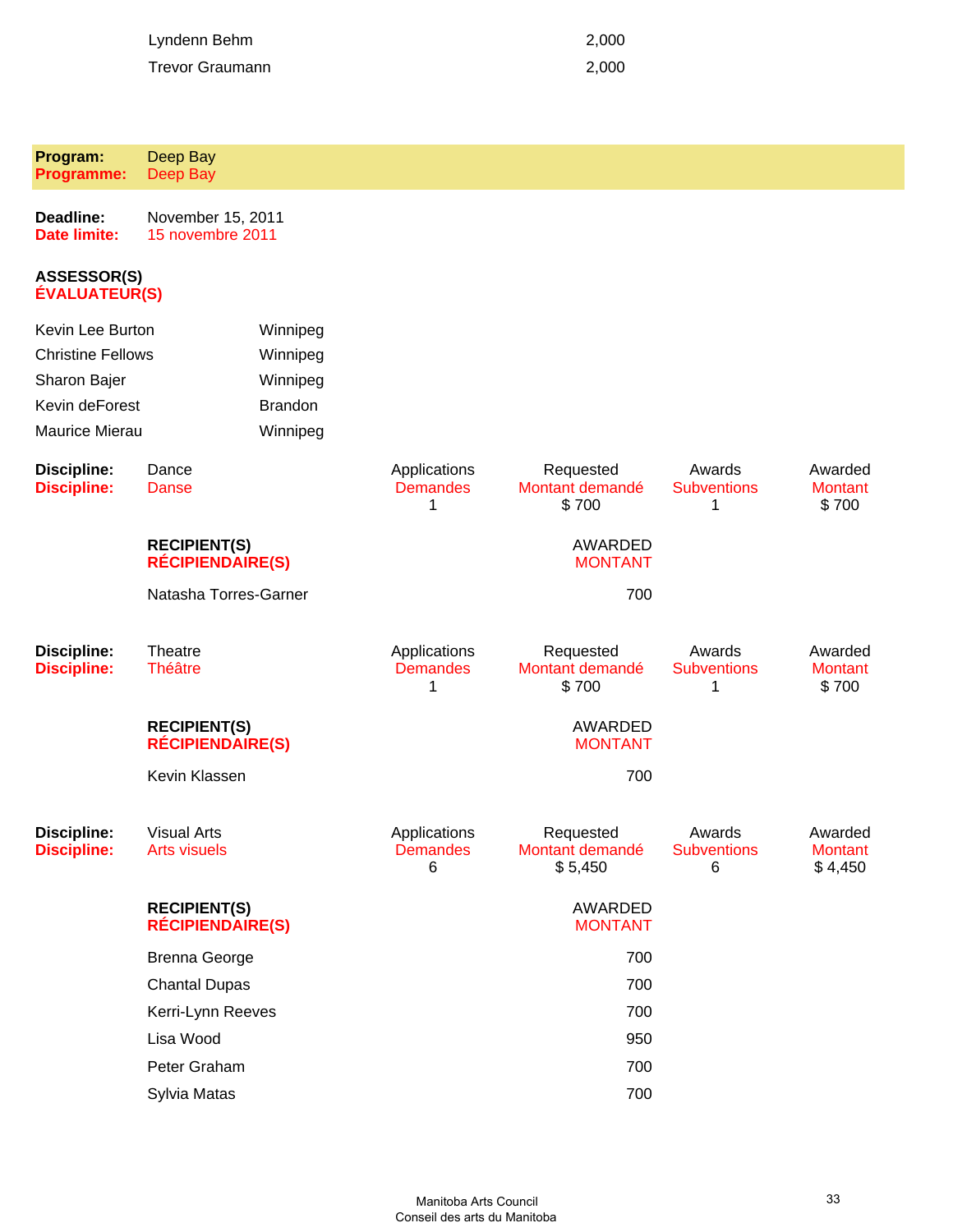| <b>Discipline:</b><br><b>Discipline:</b>             | Writing & Publishing<br>Lettres et édition                                                          | Applications<br><b>Demandes</b><br>2 | Requested<br>Montant demandé<br>\$1,650  | Awards<br><b>Subventions</b><br>2 | Awarded<br><b>Montant</b><br>\$1,150  |
|------------------------------------------------------|-----------------------------------------------------------------------------------------------------|--------------------------------------|------------------------------------------|-----------------------------------|---------------------------------------|
|                                                      | <b>RECIPIENT(S)</b><br><b>RÉCIPIENDAIRE(S)</b>                                                      |                                      | AWARDED<br><b>MONTANT</b>                |                                   |                                       |
|                                                      | Jennifer Still                                                                                      |                                      | 700                                      |                                   |                                       |
|                                                      | John Toone                                                                                          |                                      | 450                                      |                                   |                                       |
|                                                      |                                                                                                     |                                      |                                          |                                   |                                       |
| <b>Deep Bay Expenses</b><br><b>Dépenses Deep Bay</b> |                                                                                                     |                                      |                                          |                                   | \$4,092                               |
|                                                      |                                                                                                     |                                      |                                          |                                   |                                       |
| <b>Touring Grants</b>                                | <b>Subventions pour tournées</b>                                                                    |                                      |                                          |                                   | \$25,000                              |
|                                                      |                                                                                                     |                                      |                                          |                                   |                                       |
| Program:<br><b>Programme:</b>                        | <b>Touring Grants (Individuals/Ensembles)</b><br>Subventions pour tournées (individus et ensembles) |                                      |                                          |                                   |                                       |
| Deadline:<br><b>Date limite:</b>                     | October 1, 2012<br>1 octobre 2012                                                                   |                                      |                                          |                                   |                                       |
| <b>ASSESSOR(S)</b><br><b>ÉVALUATEUR(S)</b>           |                                                                                                     |                                      |                                          |                                   |                                       |
| <b>Holly Harris</b>                                  | Winnipeg                                                                                            |                                      |                                          |                                   |                                       |
| <b>Discipline:</b><br><b>Discipline:</b>             | Music<br><b>Musique</b>                                                                             | Applications<br><b>Demandes</b><br>3 | Requested<br>Montant demandé<br>\$26,000 | Awards<br><b>Subventions</b><br>3 | Awarded<br><b>Montant</b><br>\$25,000 |
|                                                      | <b>RECIPIENT(S)</b><br><b>RÉCIPIENDAIRE(S)</b>                                                      |                                      | AWARDED<br><b>MONTANT</b>                |                                   |                                       |
|                                                      | Home Routes Inc.                                                                                    |                                      | 8,000                                    |                                   |                                       |
|                                                      | Prairie Debut Inc.                                                                                  |                                      | 9,000                                    |                                   |                                       |
|                                                      | <b>Ted Longbottom</b>                                                                               |                                      | 8,000                                    |                                   |                                       |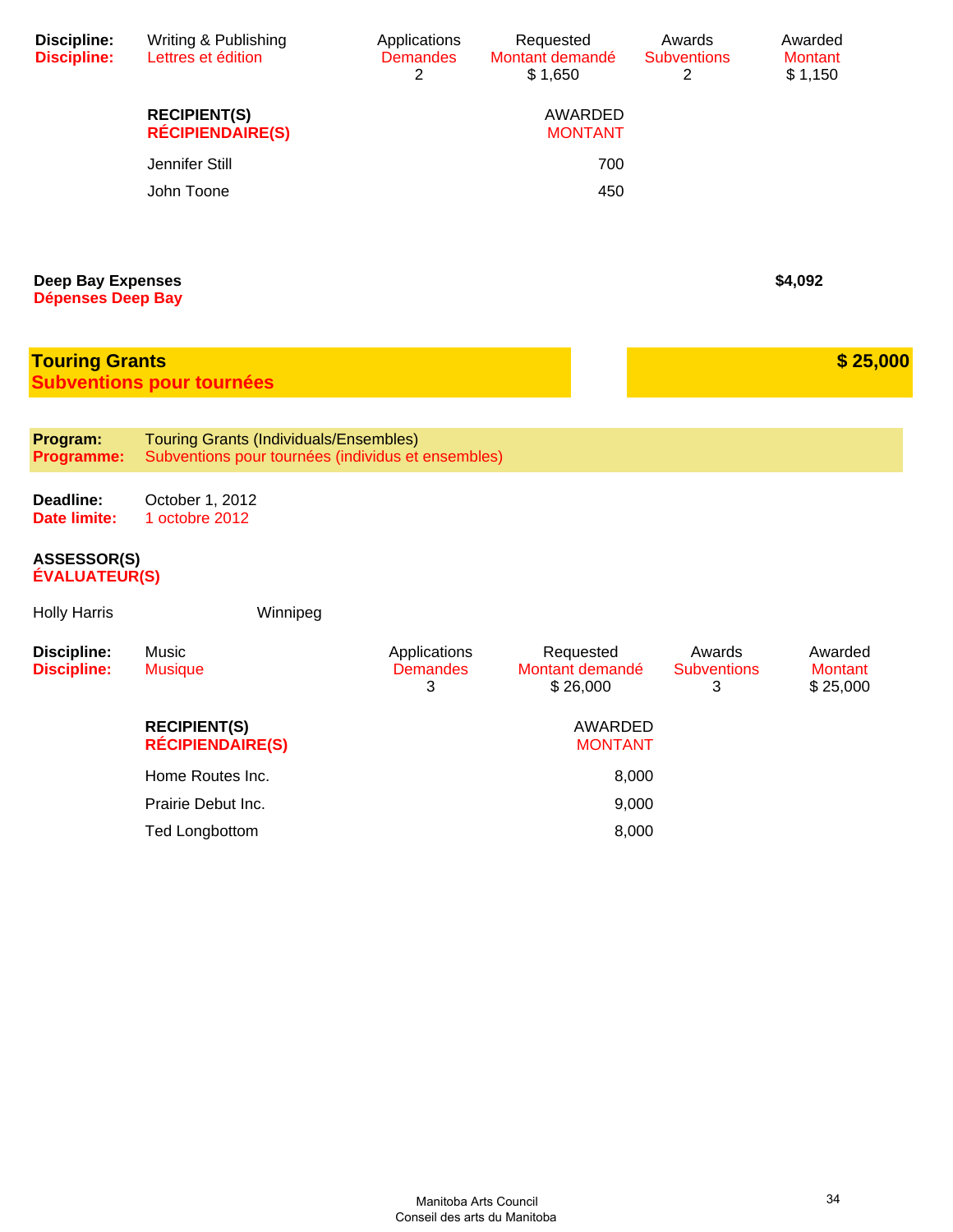## **Arts Development Développement artistique**

### **\$454,258**

### **Artists in the Schools Artistes à l'école**

| <b>Archdioceses of St. Boniface</b>                                 | 2,600  |
|---------------------------------------------------------------------|--------|
| Holy Cross School                                                   |        |
| Len Udow - Music / Musique                                          | 650    |
| St. Emile School                                                    |        |
| Cameron Forbes - Visual Arts / Arts visuels                         | 1,300  |
| St. John Brebeuf School                                             |        |
| Len Udow - Music / Musique                                          | 650    |
| <b>Beautiful Plains School Division #31</b>                         | 8,490  |
| Hazel M. Kellington School                                          |        |
| Charlene Brown - Visual Arts / Arts visuels                         | 5,712  |
| Neepawa Area Collegiate                                             |        |
| Randy Guest - Film/Video / Film et vidéo                            | 1,398  |
| R.J. Waugh Elementary                                               |        |
| Jay Stoller - Music / Musique                                       | 1,380  |
| <b>Border Land School Division</b>                                  | 19,721 |
| <b>Blue Clay Colony School</b>                                      |        |
| Leigh-Anne Kehler - Theatre / Théâtre                               | 1,038  |
| <b>Elmwood Elementary</b>                                           |        |
| Annie Bergen - Visual Arts / Arts visuels                           | 4,016  |
| <b>Gretna Elementary</b>                                            |        |
| Karen Cornelius - Visual Arts / Arts visuels                        | 2,724  |
| Roseau Valley School                                                |        |
| Karen Cornelius - Visual Arts / Arts visuels                        | 3,992  |
| Rosenfeld Elementary School                                         |        |
| Film Roots - Film/Video / Film et vidéo                             | 2,581  |
| Ross L. Gray School                                                 |        |
| Dean Harder - Theatre / Théâtre                                     | 1,388  |
| Dorothy Penner - Music / Musique                                    | 1,388  |
| Shevchenko School                                                   |        |
| Film Roots - Film/Video / Film et vidéo                             | 2,594  |
| <b>Brandon School Division</b>                                      | 15,444 |
| Alexander School                                                    |        |
| Fubuki Daiko - Music / Musique                                      | 1,728  |
| <b>Green Acres School</b>                                           |        |
| Margaret Shaw-MacKinnon - Writing & Publishing / Lettres et édition | 1,543  |
| <b>O'Kelly School</b>                                               |        |
| Mark Cameron - Music / Musique                                      | 1,531  |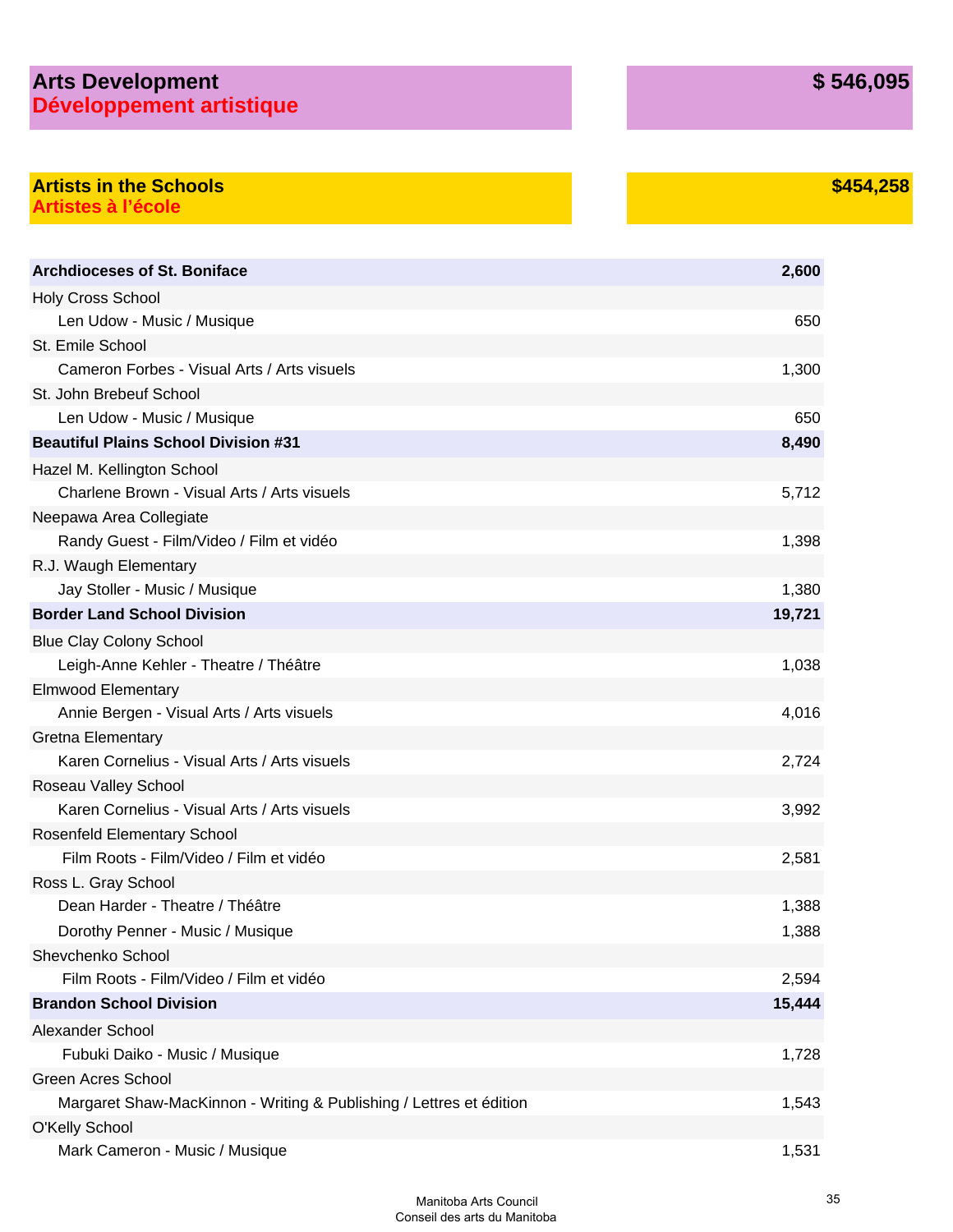| <b>Riverheights School</b>                               |                       |
|----------------------------------------------------------|-----------------------|
| Ofield Williams - Interdisciplinary / Interdisciplinaire | 4,523                 |
| <b>Riverview School</b>                                  |                       |
| Stan Lesk - Theatre / Théâtre                            | 1,543                 |
| Valleyview Centennial School                             |                       |
| Phoebe Man - Music / Musique                             | 1,543                 |
| <b>Waverly Park School</b>                               |                       |
| Robert Armstrong - Theatre / Théâtre                     | 3,033                 |
| <b>Evergreen School Division #22</b>                     | 5,960                 |
| Arborg Early Middle Years School                         |                       |
| Fubuki Daiko - Music / Musique                           | 2,597                 |
| Chris Sigurdson - Theatre / Théâtre                      | 1,347                 |
| Sigurbjorg Stefansson Early School                       |                       |
| Dimitry Melman - Visual Arts / Arts visuels              | 1,038                 |
| Winnipeg Beach School                                    |                       |
| Phoebe Man - Music / Musique                             | 978                   |
| <b>First Nations</b>                                     | 6,263                 |
| Chief Clifford Lynxleg Anishinabe School                 |                       |
| Aboriginal School of Dance - Dance / Danse               | 1,683                 |
| Little Black River School                                |                       |
| Aboriginal School of Dance - Dance / Danse               | 1,360                 |
| <b>Mikisew Middle School</b>                             |                       |
| Dorothy Penner - Music / Musique                         | 3,220                 |
| Flin Flon School District #46                            | 11,000                |
| École McIsaac School                                     |                       |
| Randy Guest - Film/Video / Film et vidéo                 | 3,220                 |
| <b>Hapnot Collegiate</b>                                 |                       |
| Cameron Forbes - Visual Arts / Arts visuels              | 1,520                 |
| Aliza Amihude - Visual Arts / Arts visuels               | 1,520                 |
| Many Faces Alternative Education                         |                       |
| Cameron Forbes - Visual Arts / Arts visuels              | 1,520                 |
| <b>Ruth Betts School</b>                                 |                       |
| Ofield Williams - Interdisciplinary / Interdisciplinaire | 3,220                 |
| Fort La Bosse School Division #41                        | 11,008                |
| <b>Elkhorn School</b>                                    |                       |
| Randy Guest - Film/Video / Film et vidéo                 | 1,617                 |
| Kola School                                              |                       |
| Annie Bergen - Visual Arts / Arts visuels                | 3,112                 |
| Oak Lake Community School                                |                       |
| Randy Guest - Film/Video / Film et vidéo                 | 1,576                 |
| <b>Reston Elementary</b>                                 |                       |
| KC Adams - Visual Arts / Arts visuels                    | 1,617                 |
| Virden Junior High                                       |                       |
| Elliott Walsh - Music / Musique                          | 3,086                 |
| <b>Frontier School Division #48</b>                      | 67,229                |
| <b>Berens River School</b>                               |                       |
| Aliza Amihude - Visual Arts / Arts visuels               | 3,220                 |
| Evans Coffie - Interdisciplinary / Interdisciplinaire    | 3,220                 |
|                                                          | Manitoba Arts Council |

36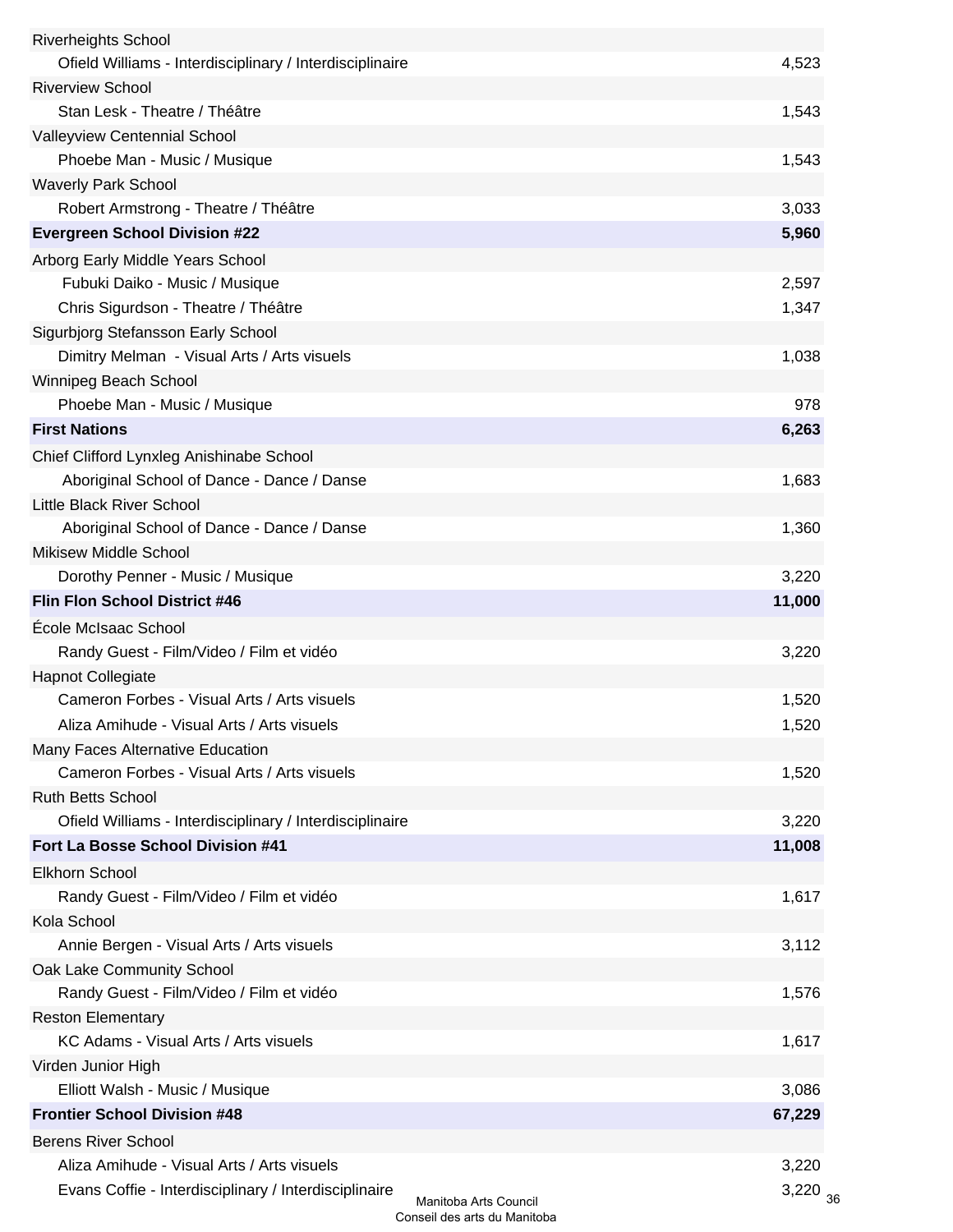| <b>Cormorant Lake School</b>                                     |       |
|------------------------------------------------------------------|-------|
| Freeze Frame - Film/Video / Film et vidéo                        | 1,400 |
| <b>Cranberry Portage Elementary</b>                              |       |
| Evans Coffie - Interdisciplinary / Interdisciplinaire            | 1,520 |
| D. R. Hamilton School                                            |       |
| Karen Cornelius - Visual Arts / Arts visuels                     | 1,520 |
| <b>Disbrowe School</b>                                           |       |
| Judy Cook - Dance / Danse                                        | 1,520 |
| Duke of Marlborough School                                       |       |
| Mark Cameron - Music / Musique                                   | 1,520 |
| <b>Falcon Beach School</b>                                       |       |
| Carolyn Gray - Interdisciplinary / Interdisciplinaire            | 1,364 |
| <b>Frontier Collegiate Institute</b>                             |       |
| Anthony Martin - Visual Arts / Arts visuels                      | 2,030 |
| <b>Gillam School</b>                                             |       |
| Jamie Oliviero - Theatre / Théâtre                               | 1,551 |
| Aboriginal School of Dance - Dance / Danse                       | 1,520 |
| <b>Grand Rapids School</b>                                       |       |
| Ofield Williams - Dance / Danse                                  | 1,878 |
| Helen Betty Osborne Ininiw Edu. Res. Ctrl                        |       |
| Mark Cameron - Music / Musique                                   | 1,520 |
| Cameron Forbes - Visual Arts / Arts visuels                      | 1,520 |
| Aboriginal School of Dance - Dance / Danse                       | 1,520 |
| <b>Jack River School</b>                                         |       |
| Tusia Kozub & Judy Cook - Interdisciplinary / Interdisciplinaire | 6,440 |
| Kate Ferris - Interdisciplinary / Interdisciplinaire             | 1,586 |
| Jessica McMann - Sparvier - Dance / Danse                        | 1,520 |
| Joseph H. Kerr School                                            |       |
| Casimiro Nhussi - Dance / Danse                                  | 2,088 |
| Sue Proctor - Theatre / Théâtre                                  | 2,088 |
| <b>Lakefront School</b>                                          |       |
| Cameron Forbes - Visual Arts / Arts visuels                      | 1,661 |
| <b>Matheson Island School</b>                                    |       |
| KC Adams - Visual Arts / Arts visuels                            | 1,544 |
| Mel Johnson School                                               |       |
| Jamie Oliviero - Theatre / Théâtre                               | 2,070 |
| Mark Cameron - Music / Musique                                   | 2,321 |
| <b>Ministic School</b>                                           |       |
| Freeze Frame - Film/Video / Film et vidéo                        | 1,520 |
| <b>Mountain View School</b>                                      |       |
| Mark Cameron - Music / Musique                                   | 1,992 |
| Oscar Blackburn School                                           |       |
| Mark Cameron - Music / Musique                                   | 1,520 |
| Peonan Point School                                              |       |
| Brenda Gorlick - Dance / Danse                                   | 1,577 |
| <b>Rorketon School</b>                                           |       |
| Jamie Oliviero - Theatre / Théâtre                               | 1,657 |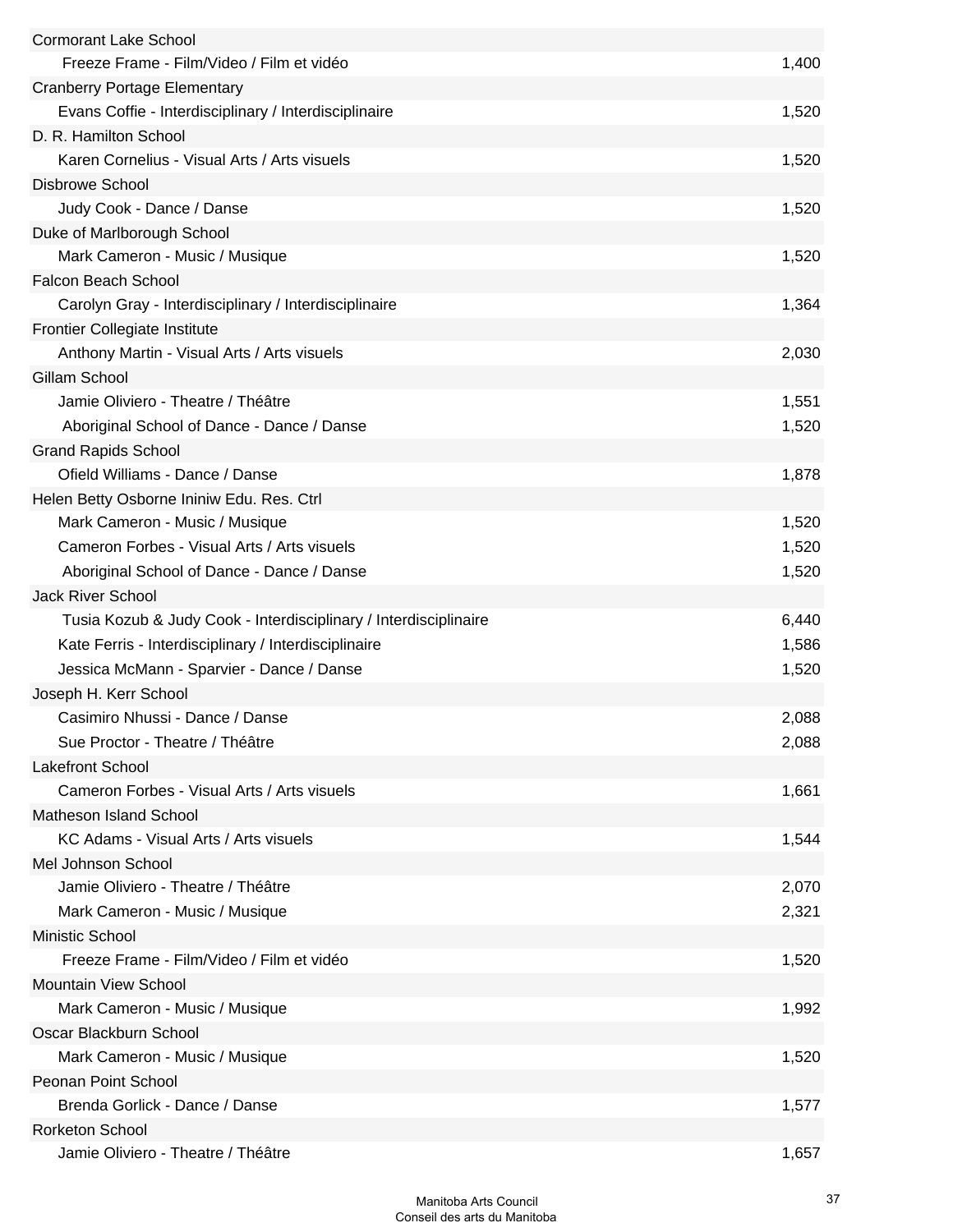| San Antonio School                                                  |        |
|---------------------------------------------------------------------|--------|
| Margaret Shaw-MacKinnon - Writing & Publishing / Lettres et édition | 1,589  |
| <b>Skownan School</b>                                               |        |
| Marianne Gopalkrishna - Visual Arts / Arts visuels                  | 1,645  |
| <b>Stevenson Island School</b>                                      |        |
| Judy Cook - Dance / Danse                                           | 1,520  |
| <b>Wanipigow School</b>                                             |        |
| Judy Cook - Dance / Danse                                           | 3,028  |
| West Lynn Heights School                                            |        |
| Randy Guest - Film/Video / Film et vidéo                            | 3,040  |
| <b>Garden Valley School Division</b>                                | 4,034  |
| <b>Emerado Centennial School</b>                                    |        |
| Randy Guest - Film/Video / Film et vidéo                            | 1,345  |
| <b>Plum Coulee School</b>                                           |        |
| Aliza Amihude - Visual Arts / Arts visuels                          | 1,344  |
| <b>Winkler Elementary</b>                                           |        |
| Leigh-Anne Kehler - Theatre / Théâtre                               | 1,345  |
| <b>Hanover School Division #15</b>                                  | 6,150  |
| <b>Kleefeld School</b>                                              |        |
| Aboriginal School of Dance - Dance / Danse                          | 842    |
| Niverville Elementary                                               |        |
| Dimitry Melman - Visual Arts / Arts visuels                         | 1,620  |
| South Oaks Elementary                                               |        |
| Marianne Gopalkrishna - Visual Arts / Arts visuels                  | 1,876  |
| Woodlawn Elementary School                                          |        |
| Annie Bergen - Visual Arts / Arts visuels                           | 1,812  |
| Independant                                                         | 28,790 |
| Beautiful Savior Lutheran School #2102                              |        |
| Sue Proctor - Theatre / Théâtre                                     | 1,300  |
| Long Plain School                                                   |        |
| Jessica McMann - Sparvier - Dance / Danse                           | 1,436  |
| Poplar River School                                                 |        |
| Judy Cook - Dance / Danse                                           | 6,620  |
| Dorothy Penner - Music / Musique                                    | 6,620  |
| Sagkeeng Anicinabe High School                                      |        |
| Dorothy Penner - Music / Musique                                    | 10,864 |
| St. Aidan's Christian School                                        |        |
| Karin Adams - Writing & Publishing / Lettres et édition             | 650    |
| St. Amant School                                                    |        |
| Bud Gillies - Visual Arts / Arts visuels                            | 650    |
| Winnipeg Mennonite Elementary                                       |        |
| Leigh-Anne Kehler - Theatre / Théâtre                               | 650    |
| <b>Interlake School Division #21</b>                                | 5,782  |
| <b>Balmoral School</b>                                              |        |
| Evans Coffie - Interdisciplinary / Interdisciplinaire               | 842    |
| Grosse Isle School                                                  |        |
| Evans Coffie - Interdisciplinary / Interdisciplinaire               | 786    |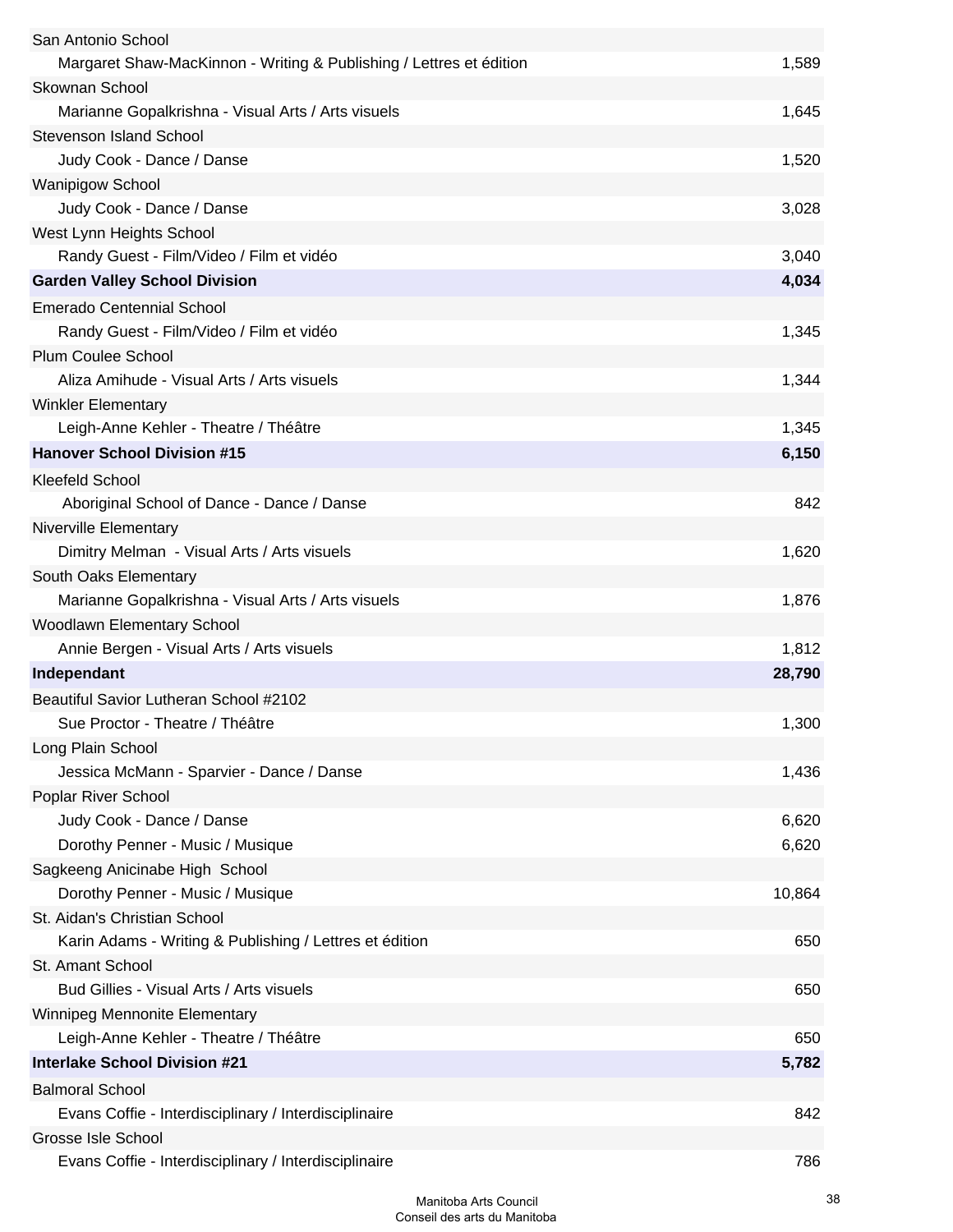| <b>Stonewall Collegiate</b>                                            |                       |           |
|------------------------------------------------------------------------|-----------------------|-----------|
| Alejandra Diaz Roman - Visual Arts / Arts visuels                      |                       | 798       |
| <b>Teulon Collegiate</b>                                               |                       |           |
| Ofield Williams - Interdisciplinary / Interdisciplinaire               |                       | 882       |
| Warren Collegiate                                                      |                       |           |
| Randy Guest - Film/Video / Film et vidéo                               |                       | 810       |
| Warren Elementary School                                               |                       |           |
| Casimiro Nhussi - Dance / Danse                                        |                       | 810       |
| <b>Woodlands School</b>                                                |                       |           |
| Randy Guest - Film/Video / Film et vidéo                               |                       | 854       |
| <b>Kelsey School Division #45</b>                                      |                       | 3,220     |
| Scott Bateman Middle School                                            |                       |           |
| Margaret Shaw-MacKinnon - Writing & Publishing / Lettres et édition    |                       | 3,220     |
| <b>Lakeshore School Division #23</b>                                   |                       | 6,540     |
| <b>Ashern Central School</b>                                           |                       |           |
| Gérald Laroche - Visual Arts / Arts visuels                            |                       | 1,398     |
| Eriksdale School                                                       |                       |           |
| Jay Stoller - Music / Musique                                          |                       | 1,364     |
| <b>Fisher Branch Early Years School</b>                                |                       |           |
| Jamie Oliviero - Theatre / Théâtre                                     |                       | 1,408     |
| <b>Inwood School</b>                                                   |                       |           |
| Marianne Gopalkrishna - Visual Arts / Arts visuels                     |                       | 974       |
| Marble Ridge Colony School (H)                                         |                       |           |
| Marianne Gopalkrishna - Visual Arts / Arts visuels                     |                       | 1,396     |
| <b>Lord Selkirk School Division #1</b>                                 |                       | 5,666     |
| <b>Centennial School</b>                                               |                       |           |
| Carolyn Gray - Interdisciplinary / Interdisciplinaire                  |                       | 810       |
| Daerwood School                                                        |                       |           |
| Evans Coffie - Interdisciplinary / Interdisciplinaire                  |                       | 810       |
| <b>Mapleton School</b>                                                 |                       |           |
| Aboriginal School of Dance - Dance / Danse                             |                       | 794       |
| <b>Robert Smith Elementary</b>                                         |                       |           |
| Casimiro Nhussi & Jay Stoller - Interdisciplinary / Interdisciplinaire |                       | 1,460     |
| St. Andrews School                                                     |                       |           |
| Leigh-Anne Kehler - Theatre / Théâtre                                  |                       | 742       |
| Walter Whyte School                                                    |                       |           |
| Charlene Brown - Visual Arts / Arts visuels                            |                       | 1,050     |
| <b>Louis Riel School Division</b>                                      |                       | 22,412    |
| <b>Archwood School</b>                                                 |                       |           |
| Phoebe Man - Music / Musique                                           |                       | 650       |
| Darwin School                                                          |                       |           |
| Ted Longbottom - Music / Musique                                       |                       | 962       |
| École Guyot                                                            |                       |           |
| Aboriginal School of Dance - Dance / Danse                             |                       | 650       |
| Gérald Laroche - Visual Arts / Arts visuels                            |                       | 650       |
| École Julie-Riel                                                       |                       |           |
| Gérald Laroche - Visual Arts / Arts visuels                            |                       | 650       |
| Aboriginal School of Dance - Dance / Danse                             | Manitoba Arts Council | 650<br>39 |
|                                                                        |                       |           |

Conseil des arts du Manitoba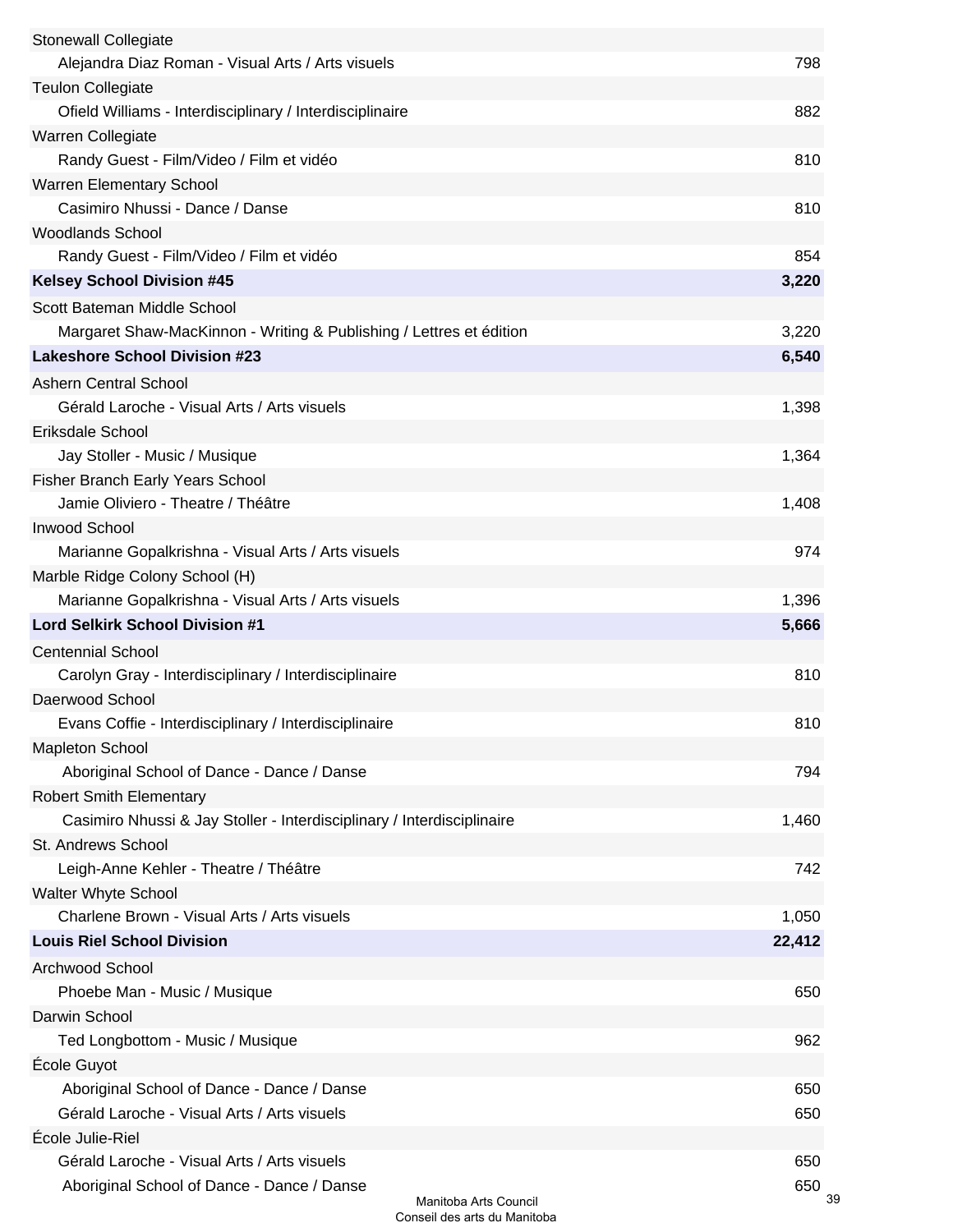| École Saint-Germain                                                    |        |
|------------------------------------------------------------------------|--------|
| Fubuki Daiko - Music / Musique                                         | 2,600  |
| <b>General Vanier School</b>                                           |        |
| Chris Sigurdson - Theatre / Théâtre                                    | 650    |
| George McDowell School                                                 |        |
| Cameron Forbes - Visual Arts / Arts visuels                            | 1,300  |
| Glenlawn Collegiate                                                    |        |
| Jay Stoller - Music / Musique                                          | 650    |
| Glenwood School                                                        |        |
| Casimiro Nhussi & Jay Stoller - Interdisciplinary / Interdisciplinaire | 1,300  |
| <b>Hastings School</b>                                                 |        |
| Elliott Walsh - Music / Musique                                        | 650    |
| Evans Coffie - Interdisciplinary / Interdisciplinaire                  | 650    |
| <b>Highbury School</b>                                                 |        |
| Bud Gillies - Visual Arts / Arts visuels                               | 2,600  |
| <b>Island Lakes Community School</b>                                   |        |
| Casimiro Nhussi & Jay Stoller - Interdisciplinary / Interdisciplinaire | 2,600  |
| Minnetonka School                                                      |        |
| Dimitry Melman - Visual Arts / Arts visuels                            | 1,300  |
| Niakwa Place School                                                    |        |
| Sue Proctor - Theatre / Théâtre                                        | 650    |
| Nordale School                                                         |        |
| Bud Gillies - Visual Arts / Arts visuels                               | 1,300  |
| Victor Mager School                                                    |        |
| Fubuki Daiko - Music / Musique                                         | 1,300  |
| <b>Windsor Park Collegiate</b>                                         |        |
| Mark Cameron - Music / Musique                                         | 650    |
| <b>Mountain View School Division</b>                                   | 18,607 |
| <b>Ethelbert School</b>                                                |        |
| Ofield Williams - Interdisciplinary / Interdisciplinaire               | 1,679  |
| Goose Lake High School                                                 |        |
| Fubuki Daiko - Music / Musique                                         | 3,059  |
| Lt. Col. Barker VC School                                              |        |
| Marianne Gopalkrishna - Visual Arts / Arts visuels                     | 3,118  |
| Mackenzie Middle School                                                |        |
| Cameron Forbes - Visual Arts / Arts visuels                            | 3,118  |
| <b>Ochre River School</b>                                              |        |
| Jamie Oliviero - Theatre / Théâtre                                     | 1,637  |
| Smith-Jackson School                                                   |        |
| Fubuki Daiko - Music / Musique                                         | 2,998  |
| <b>Whitmore School</b>                                                 |        |
| Fubuki Daiko - Music / Musique                                         | 2,998  |
| <b>Mystery Lake School Division #2355</b>                              | 10,820 |
| <b>Burntwood Elementary School</b>                                     |        |
| Ofield Williams - Interdisciplinary / Interdisciplinaire               | 1,520  |
| Deerwood School                                                        |        |
| Mark Cameron - Music / Musique                                         | 1,520  |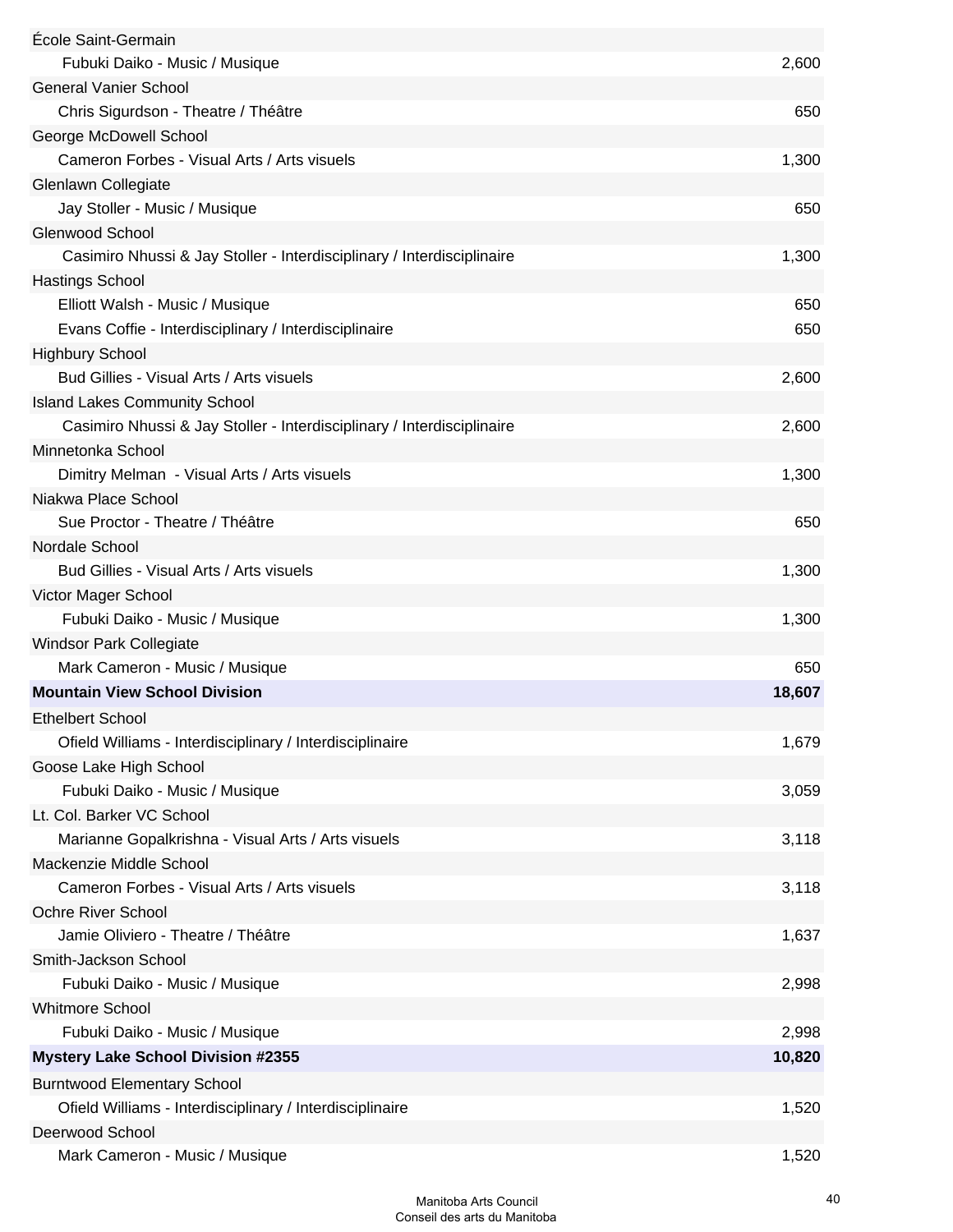| École Riverside School                                              |        |
|---------------------------------------------------------------------|--------|
| Brenda Gorlick - Interdisciplinary / Interdisciplinaire             | 1,520  |
| Aliza Amihude - Visual Arts / Arts visuels                          | 1,520  |
| Juniper School                                                      |        |
| Aliza Amihude - Visual Arts / Arts visuels                          | 1,520  |
| <b>Westwood Elementary</b>                                          |        |
| Aliza Amihude - Visual Arts / Arts visuels                          | 3,220  |
| <b>Park West School Division</b>                                    | 14,647 |
| <b>Binscarth School</b>                                             |        |
| Ofield Williams - Dance / Danse                                     | 1,632  |
| <b>Birtle Collegiate</b>                                            |        |
| Elliott Walsh - Music / Musique                                     | 1,621  |
| <b>Birtle Elementary</b>                                            |        |
| Kate Ferris - Dance / Danse                                         | 1,680  |
| Inglis School                                                       |        |
| Marianne Gopalkrishna - Visual Arts / Arts visuels                  | 1,668  |
| Rossburn Collegiate                                                 |        |
| Elliott Walsh - Music / Musique                                     | 1,634  |
| Rossburn Elementary                                                 |        |
| Ofield Williams - Dance / Danse                                     | 1,634  |
| <b>Shoal Lake School</b>                                            |        |
| Jamie Oliviero - Theatre / Théâtre                                  | 1,624  |
| <b>Strathclair Community School</b>                                 |        |
| Dean Harder - Theatre / Théâtre                                     | 1,577  |
| Carolyn Gray - Interdisciplinary / Interdisciplinaire               | 1,577  |
| <b>Pembina Trails School Division</b>                               | 14,550 |
| <b>Bairdmore School</b>                                             |        |
| Dimitry Melman - Visual Arts / Arts visuels                         | 650    |
| <b>Beaverlodge School</b>                                           |        |
| Jamie Oliviero - Theatre / Théâtre                                  | 650    |
| École Crane                                                         |        |
| Sue Proctor - Theatre / Théâtre                                     | 1,300  |
| École Dieppe                                                        |        |
| Gérald Laroche - Visual Arts / Arts visuels                         | 1,300  |
| École Tuxedo Park                                                   |        |
| Freeze Frame - Film/Video / Film et vidéo                           | 650    |
| École Viscount Alexander                                            |        |
| Leigh-Anne Kehler - Theatre / Théâtre                               | 650    |
| Henry G. Izatt Middle School                                        |        |
| Nereo Eugenio - Writing & Publishing / Lettres et édition           | 1,300  |
| Margaret Shaw-MacKinnon - Writing & Publishing / Lettres et édition | 650    |
| Oak Park High School                                                |        |
| Bud Gillies - Visual Arts / Arts visuels                            | 650    |
| <b>Oakenwald School</b>                                             |        |
| Mark Cameron - Music / Musique                                      | 650    |
| <b>River West Park School</b>                                       |        |
| Dimitry Melman - Visual Arts / Arts visuels                         | 650    |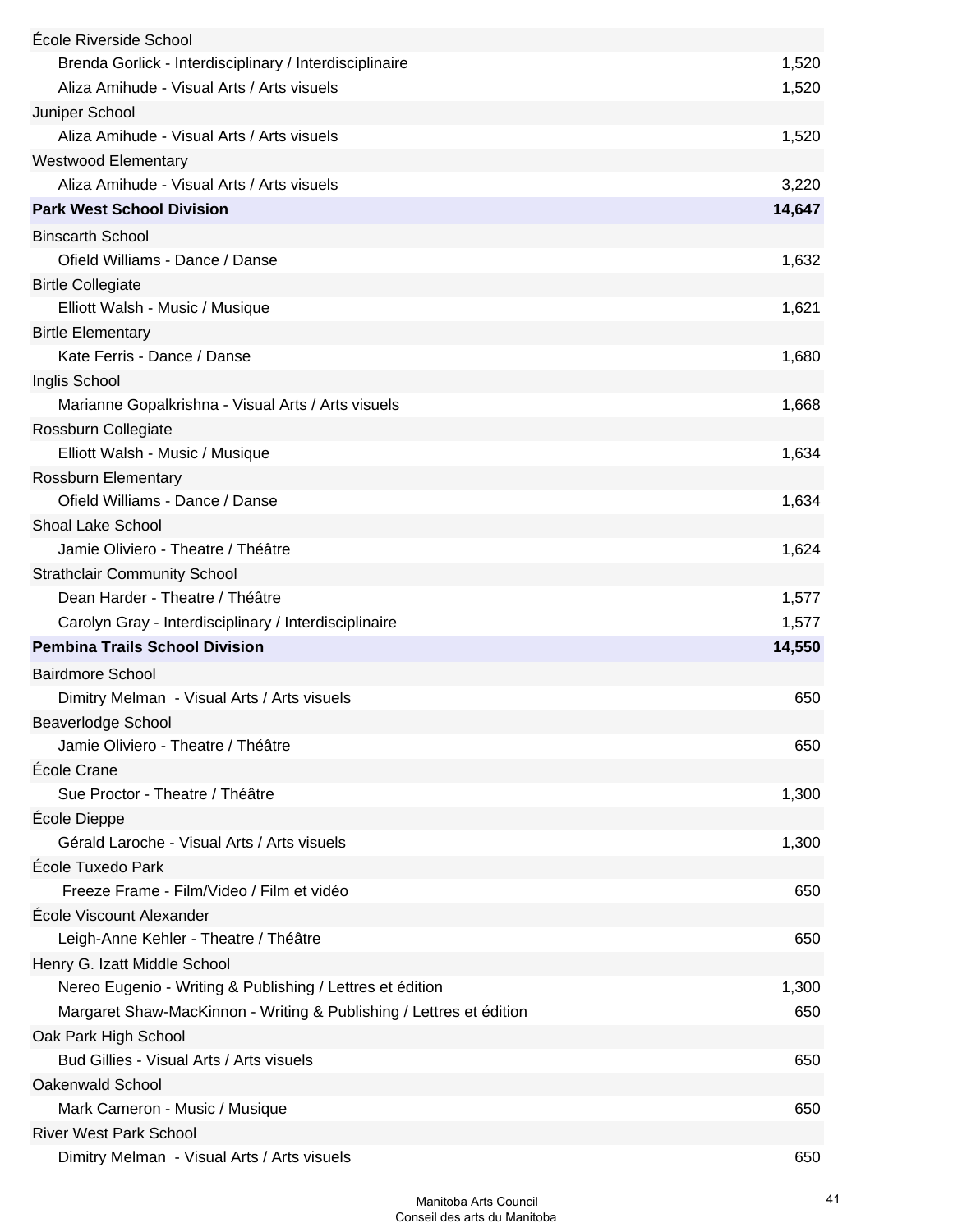| St. Avila School                                                       |        |
|------------------------------------------------------------------------|--------|
| Aliza Amihude - Visual Arts / Arts visuels                             | 900    |
| Vincent Massey Collegiate                                              |        |
| Robert Armstrong - Theatre / Théâtre                                   | 1,300  |
| <b>Westgrove School</b>                                                |        |
| Aboriginal School of Dance - Dance / Danse                             | 650    |
| Whyte Ridge Elementary                                                 |        |
| Annie Bergen - Visual Arts / Arts visuels                              | 2,600  |
| <b>Pine Creek School Division</b>                                      | 5,450  |
| <b>Austin Elementary</b>                                               |        |
| Dominique Reynolds - Music / Musique                                   | 1,356  |
| Chris Sigurdson - Theatre / Théâtre                                    | 1,356  |
| <b>Gladstone Elementary</b>                                            |        |
| Casimiro Nhussi - Dance / Danse                                        | 1,367  |
| Langruth Elementary                                                    |        |
| Mark Cameron - Music / Musique                                         | 1,371  |
| <b>Prairie Rose School Division</b>                                    | 6,539  |
| <b>Carman Elementary</b>                                               |        |
| Judy Cook - Dance / Danse                                              | 1,940  |
| École Saint-Eustache                                                   |        |
| Aboriginal School of Dance - Dance / Danse                             | 862    |
| Elm Creek School                                                       |        |
| Fubuki Daiko - Music / Musique                                         | 1,576  |
|                                                                        |        |
| <b>Roland Elementary</b><br>Aliza Amihude - Visual Arts / Arts visuels | 1,331  |
|                                                                        |        |
| St. Paul's Collegiate                                                  |        |
| Evans Coffie - Interdisciplinary / Interdisciplinaire                  | 830    |
| <b>Prairie Spirit School Division</b>                                  | 8,637  |
| <b>Cartwright School</b>                                               |        |
| Jay Stoller - Music / Musique                                          | 1,552  |
| <b>Crystal City Early Years School</b>                                 |        |
| Casimiro Nhussi - Dance / Danse                                        | 1,404  |
| Glenboro School                                                        |        |
| Chris Sigurdson - Theatre / Théâtre                                    | 2,767  |
| <b>Manitou Elementary School</b>                                       |        |
| Anthony Martin - Visual Arts / Arts visuels                            | 1,376  |
| <b>Treherne Elementary</b>                                             |        |
| Ted Longbottom - Music / Musique                                       | 1,538  |
| <b>Red River Valley School Division</b>                                | 11,558 |
| Domain School                                                          |        |
| Kate Ferris - Interdisciplinary / Interdisciplinaire                   | 1,352  |
| École Heritage Immersion                                               |        |
| Casimiro Nhussi & Jay Stoller - Interdisciplinary / Interdisciplinaire | 1,532  |
| École St. Malo School                                                  |        |
| KC Adams - Visual Arts / Arts visuels                                  | 938    |
| Freeze Frame - Film/Video / Film et vidéo                              | 938    |
| J.A. Cuddy Elementary                                                  |        |
| Len Udow - Music / Musique                                             | 786    |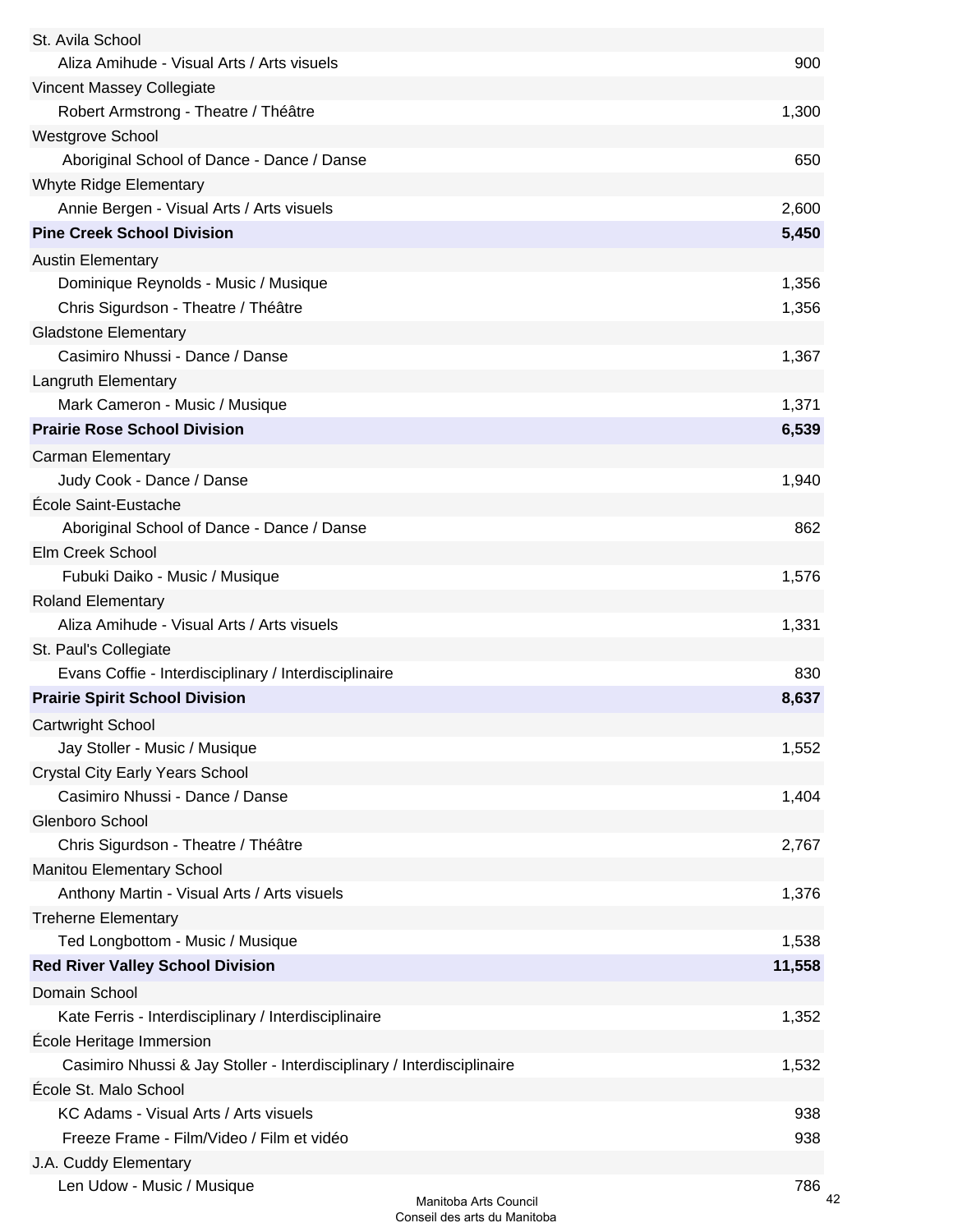| Lowe Farm School                                                       |        |
|------------------------------------------------------------------------|--------|
| Leigh-Anne Kehler - Theatre / Théâtre                                  | 1,956  |
| Oak Bluff Community School                                             |        |
| Fubuki Daiko - Music / Musique                                         | 2,600  |
| <b>Starbuck School</b>                                                 |        |
| Fubuki Daiko - Music / Musique                                         | 1,456  |
| <b>River East Transcona School Division</b>                            | 14,428 |
| Angus McKay School                                                     |        |
| Fubuki Daiko - Music / Musique                                         | 1,300  |
| <b>Bird's Hill School</b>                                              |        |
| Jessica McMann - Sparvier - Dance / Danse                              | 650    |
| Dr. F.W.L. Hamilton School                                             |        |
| Jay Stoller - Music / Musique                                          | 1,300  |
| École Centrale                                                         |        |
| Casimiro Nhussi & Jay Stoller - Interdisciplinary / Interdisciplinaire | 1,300  |
| Ecole Margaret Underhill                                               |        |
| Karin Adams - Writing & Publishing / Lettres et édition                | 1,300  |
| John De Graff School                                                   |        |
| Jamie Oliviero - Theatre / Théâtre                                     | 778    |
| Joseph Teres School                                                    |        |
| Casimiro Nhussi - Dance / Danse                                        | 650    |
| Kildonan-East Collegiate                                               |        |
| Cameron Forbes - Visual Arts / Arts visuels                            | 1,300  |
| Neil Campbell School                                                   |        |
| Dimitry Melman - Visual Arts / Arts visuels                            | 650    |
| Polson School                                                          |        |
| Film Roots - Film/Video / Film et vidéo                                | 1,300  |
| <b>Prince Edward School</b>                                            |        |
| Marianne Gopalkrishna - Visual Arts / Arts visuels                     | 650    |
| <b>Princess Margaret School</b>                                        |        |
| Bud Gillies - Visual Arts / Arts visuels                               | 1,950  |
| Wayoata School                                                         |        |
| KC Adams - Visual Arts / Arts visuels                                  | 1,300  |
| <b>Rolling River School Division #39</b>                               | 3,031  |
| <b>Forrest Elementary</b>                                              |        |
| Stan Lesk - Theatre / Théâtre                                          | 3,031  |
| <b>Seine River School Division</b>                                     | 5,872  |
| Ecole Lorette Immersion                                                |        |
| Len Udow - Music / Musique                                             | 1,556  |
| La Barrière Crossings School                                           |        |
| Fubuki Daiko - Music / Musique                                         | 1,300  |
| La Salle School                                                        |        |
| Dimitry Melman - Visual Arts / Arts visuels                            | 1,516  |
| Parc La Salle School                                                   |        |
| Casimiro Nhussi - Dance / Danse                                        | 650    |
| Ste. Anne Elementary School                                            |        |
| Chris Sigurdson - Theatre / Théâtre                                    | 850    |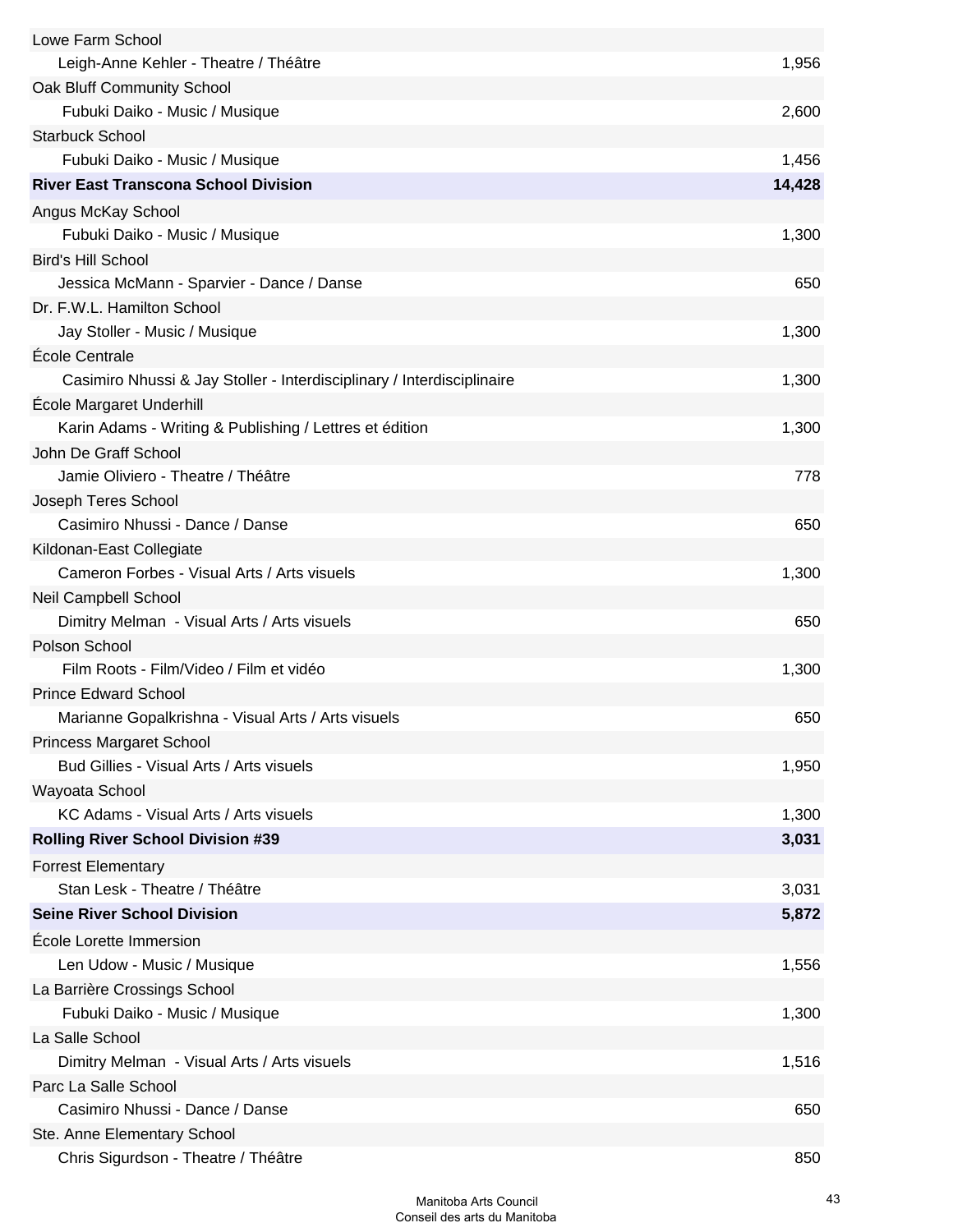| <b>Seven Oaks School Division</b>                                  | 9,750  |
|--------------------------------------------------------------------|--------|
| <b>Collicutt School</b>                                            |        |
| Dimitry Melman - Visual Arts / Arts visuels                        | 650    |
| École Constable Edward Finney School                               |        |
| Karin Adams - Writing & Publishing / Lettres et édition            | 1,300  |
| <b>Garden City Collegiate</b>                                      |        |
| Nereo Eugenio - Writing & Publishing / Lettres et édition          | 1,300  |
| H.C. Avery Middle School                                           |        |
| Bud Gillies - Visual Arts / Arts visuels                           | 650    |
| <b>Margaret Park Community School</b>                              |        |
| Fubuki Daiko - Music / Musique                                     | 2,600  |
| R.F. Morrison School                                               |        |
| Karin Adams - Writing & Publishing / Lettres et édition            | 650    |
| West St. Paul School                                               |        |
| Elliott Walsh - Music / Musique                                    | 2,600  |
| <b>Southwest Horizon School Division</b>                           | 4,909  |
| <b>Deloraine School</b>                                            |        |
| Carolyn Gray - Interdisciplinary / Interdisciplinaire              | 1,630  |
| <b>Hartney School</b>                                              |        |
| Casimiro Nhussi - Dance / Danse                                    | 1,594  |
| Pierson School                                                     |        |
| Ofield Williams - Dance / Danse                                    | 1,685  |
| <b>St. James-Assiniboia School Division</b>                        | 3,900  |
|                                                                    |        |
| George Waters Middle School                                        |        |
| Robert Armstrong - Theatre / Théâtre                               | 1,950  |
| <b>Hedges Middle School</b>                                        |        |
| Chris Sigurdson - Theatre / Théâtre                                | 650    |
| Jameswood Alternative School                                       |        |
| Aliza Amihude - Visual Arts / Arts visuels                         | 650    |
| Lincoln Middle School                                              |        |
| Charlene Brown - Visual Arts / Arts visuels                        | 650    |
| <b>Sunrise School Division</b>                                     | 15,972 |
| <b>Centennial School</b>                                           |        |
| Mark Cameron - Music / Musique                                     | 1,337  |
| École Dugald School                                                |        |
| Jessica McMann - Sparvier - Interdisciplinary / Interdisciplinaire | 650    |
| Ted Longbottom - Music / Musique                                   | 906    |
| Gillis School                                                      |        |
| Leigh-Anne Kehler - Theatre / Théâtre                              | 1,700  |
| Lac du Bonnet Senior                                               |        |
| Gérald Laroche - Visual Arts / Arts visuels                        | 1,337  |
| <b>Reynolds Elementary School</b>                                  |        |
| Brenda Gorlick - Interdisciplinary / Interdisciplinaire            | 1,334  |
| <b>Springfield Collegiate</b>                                      |        |
| Judy Cook - Dance / Danse                                          | 3,016  |
| Kate Ferris - Interdisciplinary / Interdisciplinaire               | 1,511  |
| Jay Stoller - Music / Musique                                      | 754    |
| Leigh-Anne Kehler - Theatre / Théâtre<br>Manitoba Arts Council     | 754    |
|                                                                    |        |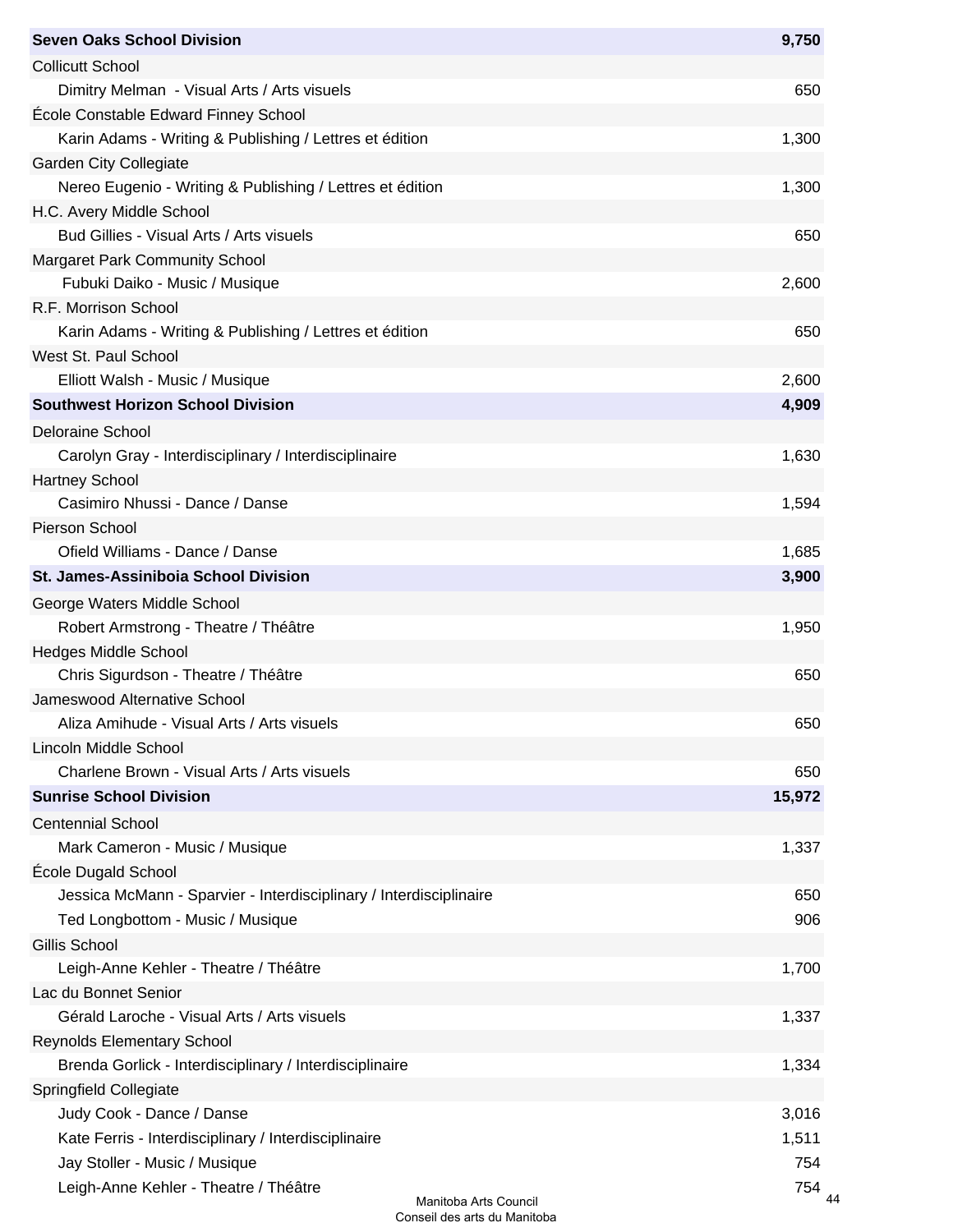| <b>Whitemouth School</b>                                            |        |
|---------------------------------------------------------------------|--------|
| Stan Lesk - Theatre / Théâtre                                       | 2,673  |
| <b>Swan Valley School Division</b>                                  | 9,365  |
| École Swan River South School                                       |        |
| Kate Ferris - Interdisciplinary / Interdisciplinaire                | 1,921  |
| Karen Cornelius - Visual Arts / Arts visuels                        | 1,919  |
| Minitonas Early Years School                                        |        |
| Ofield Williams - Dance / Danse                                     | 1,906  |
| <b>Taylor Elementary School</b>                                     |        |
| Leigh-Anne Kehler - Theatre / Théâtre                               | 3,619  |
| <b>Turtle Mountian School Division</b>                              | 1,560  |
| Minto School                                                        |        |
| Carolyn Gray - Interdisciplinary / Interdisciplinaire               | 1,560  |
| <b>Turtle River School Division</b>                                 | 2,242  |
| Glenella School                                                     |        |
| Robert Christiani - Visual Arts / Arts visuels                      | 650    |
| Ste. Rose School                                                    |        |
| Mark Cameron - Music / Musique                                      | 1,592  |
| <b>Western School Division</b>                                      | 2,889  |
| Maple Leaf Elementary School                                        |        |
| Len Udow - Music / Musique                                          | 1,348  |
| Minnewasta School                                                   |        |
| Laurie Block - Theatre / Théâtre                                    | 1,541  |
| <b>Whiteshell School Division</b>                                   | 4,041  |
| F.W. Gilbert School                                                 |        |
| Annie Bergen - Visual Arts / Arts visuels                           | 2,694  |
| Pinawa Secondary School                                             |        |
| Aboriginal School of Dance - Dance / Danse                          | 1,347  |
| <b>Winnipeg School Division</b>                                     | 29,056 |
| Carpathia School                                                    |        |
| Dimitry Melman - Visual Arts / Arts visuels                         | 650    |
| <b>Cecil Rhodes School</b>                                          |        |
| Ted Longbottom - Music / Musique                                    | 650    |
| Champlain School                                                    |        |
| Ofield Williams - Dance / Danse                                     | 1,300  |
| <b>Clifton School</b>                                               |        |
| Len Udow - Music / Musique                                          | 650    |
| College Churchill                                                   |        |
| Margaret Shaw-MacKinnon - Writing & Publishing / Lettres et édition | 650    |
| David Livingstone School                                            |        |
| Cameron Forbes - Visual Arts / Arts visuels                         | 650    |
| Karen Cornelius - Visual Arts / Arts visuels                        | 650    |
| École La Verendrye Immersion                                        |        |
| Gérald Laroche - Visual Arts / Arts visuels                         | 650    |
| École Robert H. Smith School                                        |        |
| Brenda Gorlick - Interdisciplinary / Interdisciplinaire             | 5,200  |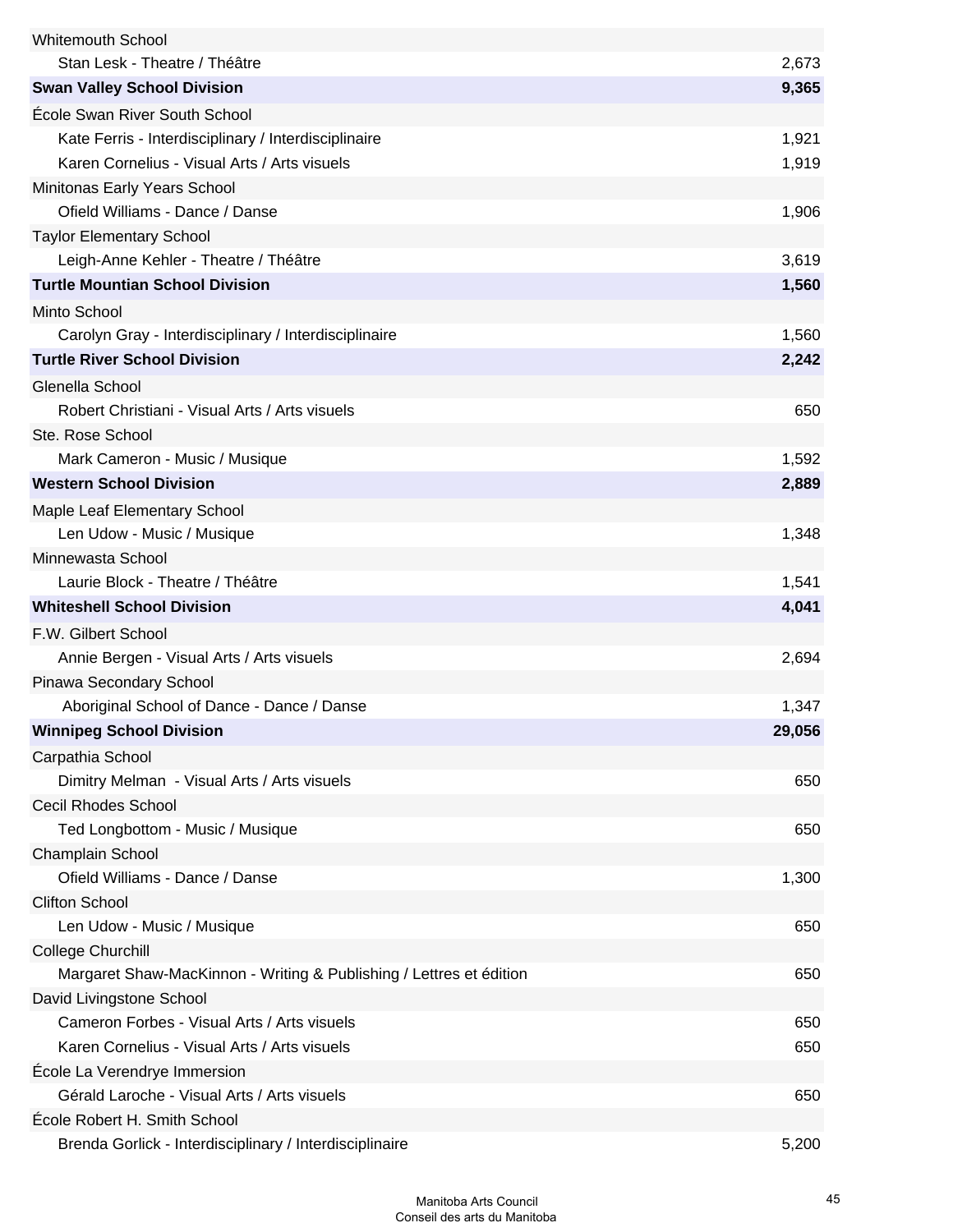| École Sacré-Coeur                                                   |           |
|---------------------------------------------------------------------|-----------|
| Aboriginal School of Dance - Dance / Danse                          | 1,300     |
| Elmwood High School                                                 |           |
| Annie Bergen - Visual Arts / Arts visuels                           | 1,300     |
| <b>Gladstone School</b>                                             |           |
| KC Adams - Visual Arts / Arts visuels                               | 650       |
| <b>Greenway School</b>                                              |           |
| Bud Gillies - Visual Arts / Arts visuels                            | 1,950     |
| J.B. Mitchell School                                                |           |
| Charlene Brown - Visual Arts / Arts visuels                         | 2,600     |
| Kent Road School                                                    |           |
| Mark Cameron - Music / Musique                                      | 1,300     |
| <b>Luxton School</b>                                                |           |
| Phoebe Man - Music / Musique                                        | 650       |
| Kate Ferris - Interdisciplinary / Interdisciplinaire                | 978       |
| <b>Machray School</b>                                               |           |
| Judy Cook - Dance / Danse                                           | 650       |
| <b>Montrose School</b>                                              |           |
| Jamie Oliviero - Theatre / Théâtre                                  | 778       |
| Niji Mahkwa School                                                  |           |
| Margaret Shaw-MacKinnon - Writing & Publishing / Lettres et édition | 650       |
| Prairie Rose Elementary School                                      |           |
| KC Adams - Visual Arts / Arts visuels                               | 650       |
| River Elm School                                                    |           |
| Dimitry Melman - Visual Arts / Arts visuels                         | 1,300     |
| <b>Riverview School</b>                                             |           |
| Carolyn Gray - Interdisciplinary / Interdisciplinaire               | 650       |
| Rockwood School                                                     |           |
| Sue Proctor - Theatre / Théâtre                                     | 1,300     |
| <b>Shaughnessy Park School</b>                                      |           |
| Ted Longbottom - Music / Musique                                    | 650       |
| Sisler High School                                                  |           |
| Nereo Eugenio - Writing & Publishing / Lettres et édition           | 650       |
|                                                                     |           |
| 2013 Expenses<br>Dépenses 2013                                      | \$21,039  |
| 2012 Accrued Expense<br>Frais à payer 2012                          | \$6,574   |
| 2011 Under Accrued Expense<br>Sous frais à payer 2011               | \$(1,487) |
|                                                                     | \$26,126  |
| <b>Special Projects</b><br><b>Projets spéciaux</b>                  |           |
| AIS Professional Devleopment<br>Perfectionnement professionnel PAE  | \$10,024  |
|                                                                     | \$10,024  |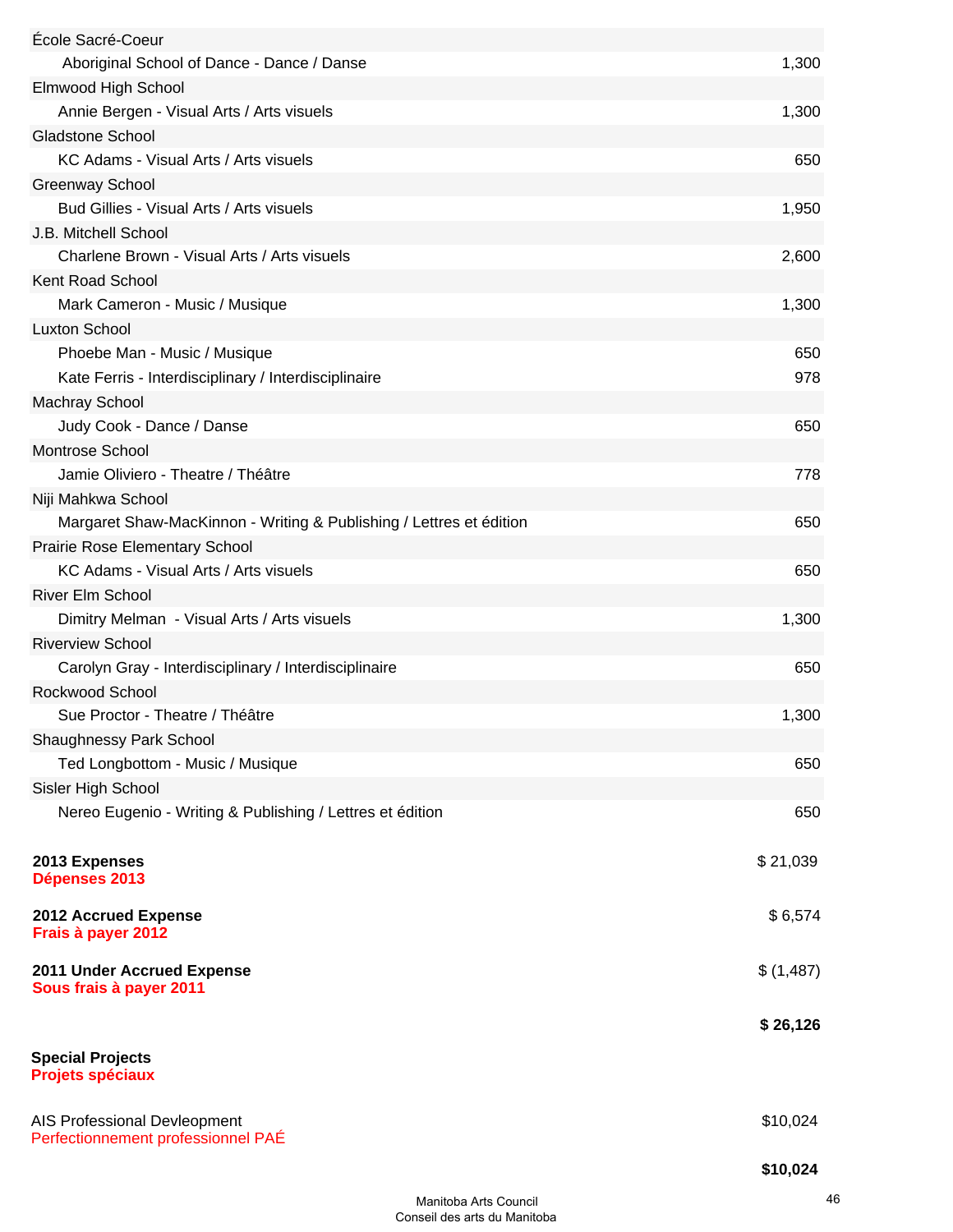| Program:<br><b>Programme:</b>            | <b>ArtsSmarts I</b><br>GénieArts I             |                                      |                                         |                                   |                                      |
|------------------------------------------|------------------------------------------------|--------------------------------------|-----------------------------------------|-----------------------------------|--------------------------------------|
| Deadline:<br><b>Date limite:</b>         | March 31, 2013<br>31 mars 2013                 |                                      |                                         |                                   |                                      |
| <b>Discipline:</b><br><b>Discipline:</b> | <b>Visual Arts</b><br><b>Arts visuels</b>      | Applications<br><b>Demandes</b><br>8 | Requested<br>Montant demandé<br>\$7,233 | Awards<br><b>Subventions</b><br>7 | Awarded<br><b>Montant</b><br>\$6,013 |
|                                          | <b>RECIPIENT(S)</b><br><b>RÉCIPIENDAIRE(S)</b> |                                      | AWARDED<br><b>MONTANT</b>               |                                   |                                      |
|                                          | <b>Clearspring Middle School</b>               |                                      | 1,000                                   |                                   |                                      |
|                                          | Glenlawn Collegiate                            |                                      | 500                                     |                                   |                                      |
|                                          | Miles MacDonell Collegiate                     | 715                                  |                                         |                                   |                                      |
|                                          | St. Alphonsus School                           |                                      |                                         |                                   |                                      |
|                                          | <b>Wellington School</b>                       | 1,000                                |                                         |                                   |                                      |
|                                          | École Lacerte                                  |                                      | 1,000                                   |                                   |                                      |
|                                          | <b>École Stanley Knowles</b>                   |                                      | 1,000                                   |                                   |                                      |
| <b>Discipline:</b><br><b>Discipline:</b> | Writing & Publishing<br>Lettres et édition     | Applications<br><b>Demandes</b><br>4 | Requested<br>Montant demandé<br>\$2,800 | Awards<br><b>Subventions</b><br>3 | Awarded<br><b>Montant</b><br>\$2,800 |
|                                          | <b>RECIPIENT(S)</b><br><b>RÉCIPIENDAIRE(S)</b> |                                      | AWARDED<br><b>MONTANT</b>               |                                   |                                      |
|                                          | Kirkcaldy Heights School                       |                                      | 1,000                                   |                                   |                                      |
|                                          | Ralph Brown School                             |                                      | 800                                     |                                   |                                      |
|                                          | Vincent Massey Collegiate                      |                                      | 1,000                                   |                                   |                                      |
| <b>Discipline:</b><br><b>Discipline:</b> | Interdisciplinary<br>Interdisciplinaire        | Applications<br><b>Demandes</b><br>5 | Requested<br>Montant demandé<br>\$5,000 | Awards<br><b>Subventions</b><br>3 | Awarded<br><b>Montant</b><br>\$3,000 |
|                                          | <b>RECIPIENT(S)</b><br><b>RÉCIPIENDAIRE(S)</b> |                                      | AWARDED<br><b>MONTANT</b>               |                                   |                                      |
|                                          | Angus McKay School                             |                                      | 1,000                                   |                                   |                                      |
|                                          | <b>Elmdale School</b>                          |                                      | 1,000                                   |                                   |                                      |
|                                          | University of Winnipeg Collegiate              |                                      | 1,000                                   |                                   |                                      |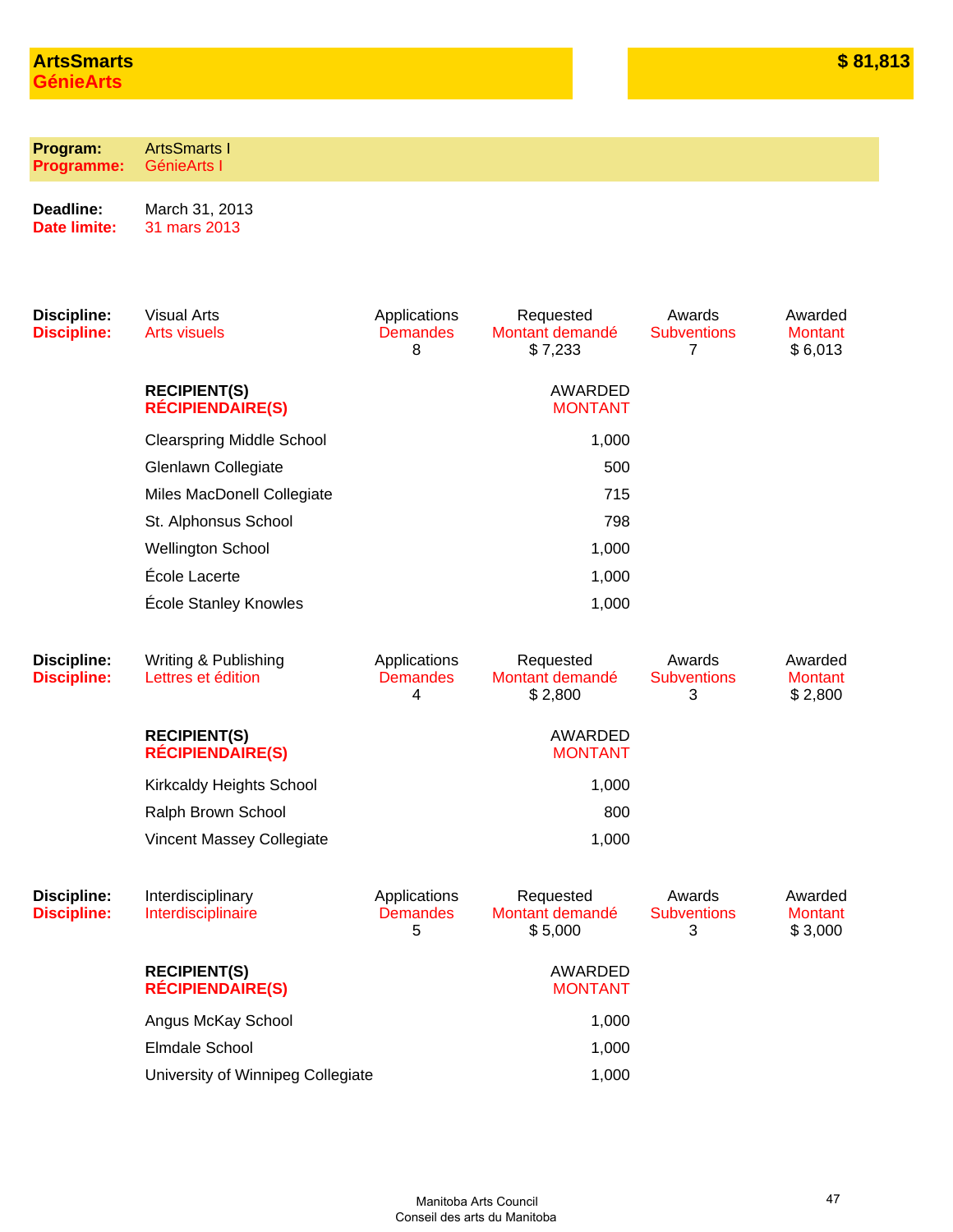| Program:<br><b>Programme:</b>                | <b>ArtsSmarts II</b><br>GénieArts II           |                                            |                                      |                                          |                                   |                                       |
|----------------------------------------------|------------------------------------------------|--------------------------------------------|--------------------------------------|------------------------------------------|-----------------------------------|---------------------------------------|
| Deadline:<br><b>Date limite:</b>             | April 15, 2012<br>15 avril 2012                |                                            |                                      |                                          |                                   |                                       |
| <b>ASSESSOR(S)</b><br><b>ÉVALUATEUR(S)</b>   |                                                |                                            |                                      |                                          |                                   |                                       |
| Sue Proctor<br>Liz Coffman<br>Jean Armstrong |                                                | Winnipeg<br>Winnipeg<br>Portage la Prairie |                                      |                                          |                                   |                                       |
| <b>Discipline:</b><br><b>Discipline:</b>     | Theatre<br><b>Théâtre</b>                      |                                            | Applications<br><b>Demandes</b><br>1 | Requested<br>Montant demandé<br>\$5,000  | Awards<br><b>Subventions</b><br>1 | Awarded<br><b>Montant</b><br>\$4,000  |
|                                              | <b>RECIPIENT(S)</b><br><b>RÉCIPIENDAIRE(S)</b> |                                            |                                      | AWARDED<br><b>MONTANT</b>                |                                   |                                       |
|                                              | École Bonnycastle School                       |                                            |                                      | 4,000                                    |                                   |                                       |
| <b>Discipline:</b><br><b>Discipline:</b>     | <b>Visual Arts</b><br><b>Arts visuels</b>      |                                            | Applications<br><b>Demandes</b><br>4 | Requested<br>Montant demandé<br>\$18,250 | Awards<br><b>Subventions</b><br>4 | Awarded<br><b>Montant</b><br>\$18,250 |
|                                              | <b>RECIPIENT(S)</b><br><b>RÉCIPIENDAIRE(S)</b> |                                            |                                      | AWARDED<br><b>MONTANT</b>                |                                   |                                       |
|                                              | Dufferin School                                |                                            |                                      | 5,000                                    |                                   |                                       |
|                                              | Hugh John MacDonald School                     |                                            |                                      | 10,000                                   |                                   |                                       |
|                                              | Kildonan-East Collegiate                       |                                            |                                      | 2,250                                    |                                   |                                       |
|                                              | St. Avila School                               |                                            |                                      | 1,000                                    |                                   |                                       |
| <b>Discipline:</b><br><b>Discipline:</b>     | Film/Video<br>Film et vidéo                    |                                            | Applications<br><b>Demandes</b><br>1 | Requested<br>Montant demandé<br>\$4,500  | Awards<br><b>Subventions</b><br>1 | Awarded<br><b>Montant</b><br>\$4,500  |
|                                              | <b>RECIPIENT(S)</b><br><b>RÉCIPIENDAIRE(S)</b> |                                            |                                      | AWARDED<br><b>MONTANT</b>                |                                   |                                       |
|                                              | Sisler High School                             |                                            |                                      | 4,500                                    |                                   |                                       |
| <b>Discipline:</b><br><b>Discipline:</b>     | Interdisciplinary<br>Interdisciplinaire        |                                            | Applications<br><b>Demandes</b><br>8 | Requested<br>Montant demandé<br>\$57,210 | Awards<br><b>Subventions</b><br>7 | Awarded<br><b>Montant</b><br>\$43,250 |
|                                              | <b>RECIPIENT(S)</b><br><b>RÉCIPIENDAIRE(S)</b> |                                            |                                      | AWARDED<br><b>MONTANT</b>                |                                   |                                       |
|                                              | Faraday School                                 |                                            |                                      | 3,740                                    |                                   |                                       |
|                                              | Miami School                                   |                                            |                                      | 5,800                                    |                                   |                                       |
|                                              | <b>Powerview School</b>                        |                                            |                                      | 5,000                                    |                                   |                                       |
|                                              | René Deleurme Centre                           |                                            |                                      | 7,290                                    |                                   |                                       |
|                                              | Rossburn Elementary                            |                                            |                                      | 5,320                                    |                                   |                                       |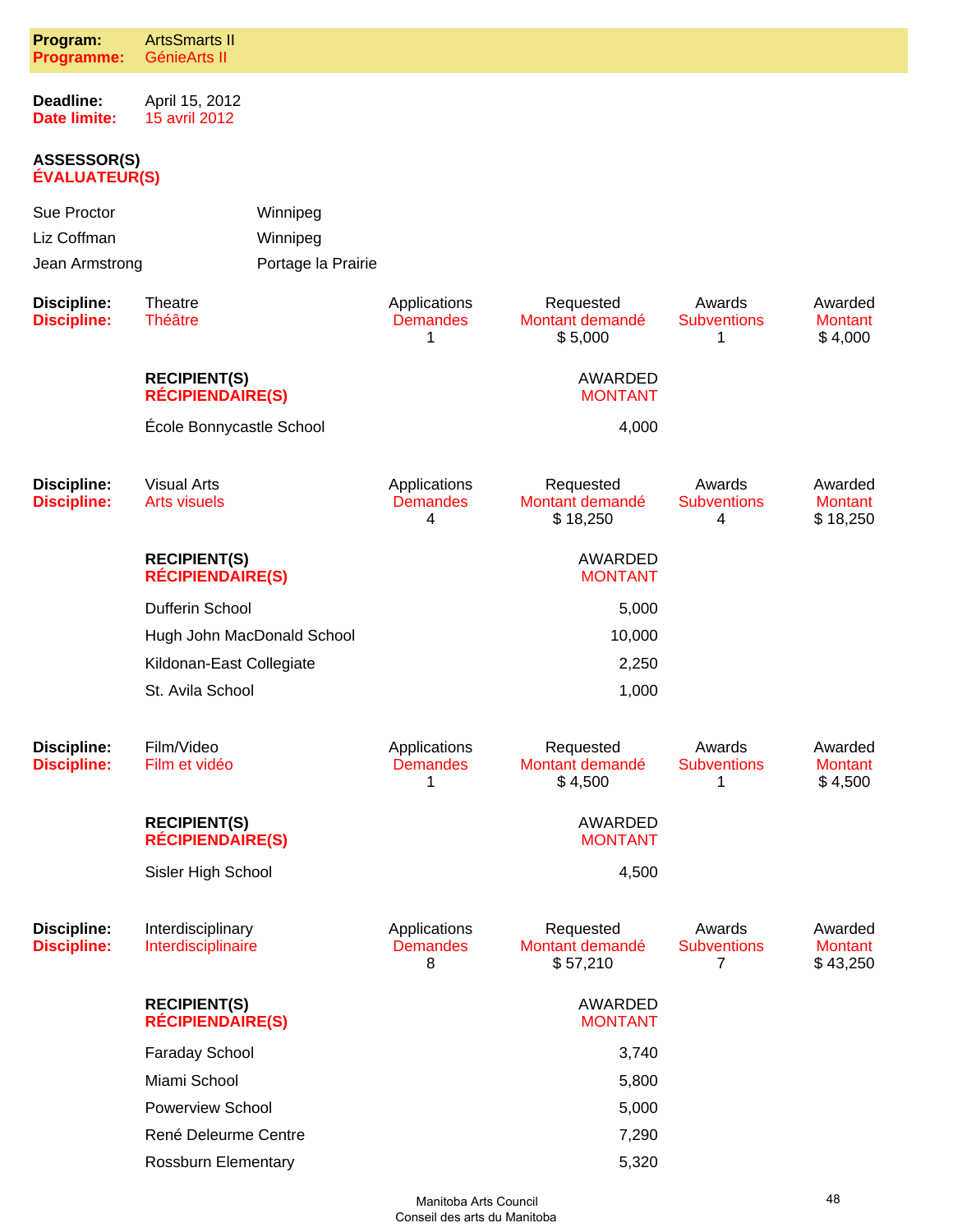| Sister MacNamara School             | 10.000 |
|-------------------------------------|--------|
| École Regionale Saint-Jean-Baptiste | 6.100  |

| <b>Bridges</b><br><b>Passerelles</b>       |                                                                           |                                                                                           |                                       |                                         |                                   | \$430,161                             |
|--------------------------------------------|---------------------------------------------------------------------------|-------------------------------------------------------------------------------------------|---------------------------------------|-----------------------------------------|-----------------------------------|---------------------------------------|
|                                            | <b>Aboriginal Arts Programs</b><br><b>Programmes des arts autochtones</b> |                                                                                           |                                       |                                         |                                   | \$37,500                              |
| Program:<br>Programme:                     |                                                                           | <b>Aboriginal Arts Creative Development</b><br>Développement créatif des arts autochtones |                                       |                                         |                                   |                                       |
| Deadline:<br><b>Date limite:</b>           | September 25, 2012<br>25 septembre 2012                                   |                                                                                           |                                       |                                         |                                   |                                       |
| <b>ASSESSOR(S)</b><br><b>ÉVALUATEUR(S)</b> |                                                                           |                                                                                           |                                       |                                         |                                   |                                       |
| Daniel McLellan                            |                                                                           | Winnipeg                                                                                  |                                       |                                         |                                   |                                       |
| Arlea Ashcroft                             |                                                                           | Winnipeg                                                                                  |                                       |                                         |                                   |                                       |
| Jeari Czapla                               |                                                                           | St. Andrews                                                                               |                                       |                                         |                                   |                                       |
| Charlene Van Buekenhout                    |                                                                           | Winnipeg                                                                                  |                                       |                                         |                                   |                                       |
| <b>Discipline:</b><br><b>Discipline:</b>   | Music<br><b>Musique</b>                                                   |                                                                                           | Applications<br><b>Demandes</b><br>4  | Requested<br>Montant demandé<br>\$26050 | Awards<br><b>Subventions</b><br>1 | Awarded<br><b>Montant</b><br>\$5,000  |
|                                            | <b>RECIPIENT(S)</b><br><b>RÉCIPIENDAIRE(S)</b>                            |                                                                                           |                                       | <b>AWARDED</b><br><b>MONTANT</b>        |                                   |                                       |
|                                            | <b>Andrew Balfour</b>                                                     |                                                                                           |                                       | 5,000                                   |                                   |                                       |
| <b>Discipline:</b><br><b>Discipline:</b>   | Theatre<br><b>Théâtre</b>                                                 |                                                                                           | Applications<br><b>Demandes</b><br>1  | Requested<br>Montant demandé<br>\$7500  | Awards<br><b>Subventions</b><br>0 |                                       |
| <b>Discipline:</b><br><b>Discipline:</b>   | <b>Visual Arts</b><br><b>Arts visuels</b>                                 |                                                                                           | Applications<br><b>Demandes</b><br>12 | Requested<br>Montant demandé<br>\$80000 | Awards<br><b>Subventions</b><br>4 | Awarded<br><b>Montant</b><br>\$25,000 |
|                                            | <b>RECIPIENT(S)</b><br><b>RÉCIPIENDAIRE(S)</b>                            |                                                                                           |                                       | AWARDED<br><b>MONTANT</b>               |                                   |                                       |
|                                            | J. Wayne Stranger                                                         |                                                                                           |                                       | 7,500                                   |                                   |                                       |
|                                            | Joanne Soldier                                                            |                                                                                           |                                       | 7,500                                   |                                   |                                       |
|                                            | Rhayne Vermette                                                           |                                                                                           |                                       | 2,500                                   |                                   |                                       |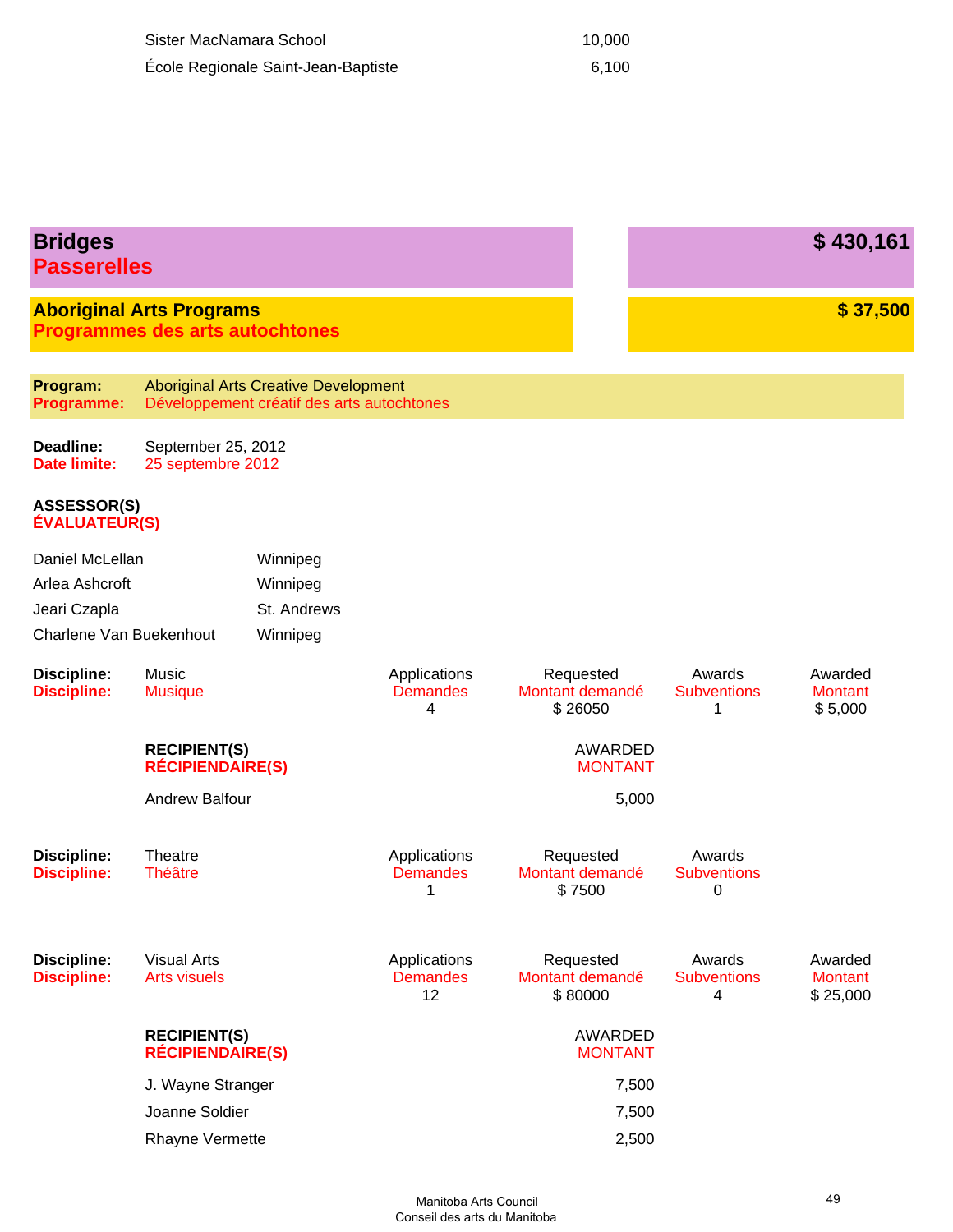|                                                                              | Shaun Morin                                    |                                                                                                                   |                                      | 7,500                                   |                                   |                                      |
|------------------------------------------------------------------------------|------------------------------------------------|-------------------------------------------------------------------------------------------------------------------|--------------------------------------|-----------------------------------------|-----------------------------------|--------------------------------------|
| Discipline:<br><b>Discipline:</b>                                            | Film/Video<br>Film et vidéo                    |                                                                                                                   | Applications<br><b>Demandes</b><br>2 | Requested<br>Montant demandé<br>\$10000 | Awards<br><b>Subventions</b><br>0 |                                      |
| Discipline:<br><b>Discipline:</b>                                            | Writing & Publishing<br>Lettres et édition     |                                                                                                                   | Applications<br><b>Demandes</b><br>6 | Requested<br>Montant demandé<br>\$38500 | Awards<br><b>Subventions</b><br>1 | Awarded<br><b>Montant</b><br>\$7,500 |
|                                                                              | <b>RECIPIENT(S)</b><br><b>RÉCIPIENDAIRE(S)</b> |                                                                                                                   |                                      | AWARDED<br><b>MONTANT</b>               |                                   |                                      |
|                                                                              | David Robertson                                |                                                                                                                   |                                      | 7,500                                   |                                   |                                      |
| Program:<br><b>Programme:</b>                                                |                                                | Aboriginal Arts Mentorship, Training & Development<br>Formation et développement des arts autochtones avec mentor |                                      |                                         |                                   |                                      |
| Deadline:<br>Date limite:                                                    | September 25, 2012<br>25 septembre 2012        |                                                                                                                   |                                      |                                         |                                   |                                      |
| ASSESSOR(S)<br>ÉVALUATEUR(S)                                                 |                                                |                                                                                                                   |                                      |                                         |                                   |                                      |
| Daniel McLellan<br>Arlea Ashcroft<br>Jeari Czapla<br>Charlene Van Buekenhout |                                                | Winnipeg<br>Winnipeg<br>St. Andrews<br>Winnipeg                                                                   |                                      |                                         |                                   |                                      |
| <b>Discipline:</b><br><b>Discipline:</b>                                     | Music<br><b>Musique</b>                        |                                                                                                                   | Applications<br><b>Demandes</b><br>1 | Requested<br>Montant demandé<br>\$3983  | Awards<br><b>Subventions</b><br>0 |                                      |
| Discipline:<br><b>Discipline:</b>                                            | <b>Visual Arts</b><br><b>Arts visuels</b>      |                                                                                                                   | Applications<br><b>Demandes</b><br>1 | Requested<br>Montant demandé<br>\$5000  | Awards<br><b>Subventions</b><br>0 |                                      |
| Discipline:<br><b>Discipline:</b>                                            | Film/Video<br>Film et vidéo                    |                                                                                                                   | Applications<br><b>Demandes</b><br>1 | Requested<br>Montant demandé<br>\$5000  | Awards<br><b>Subventions</b><br>0 |                                      |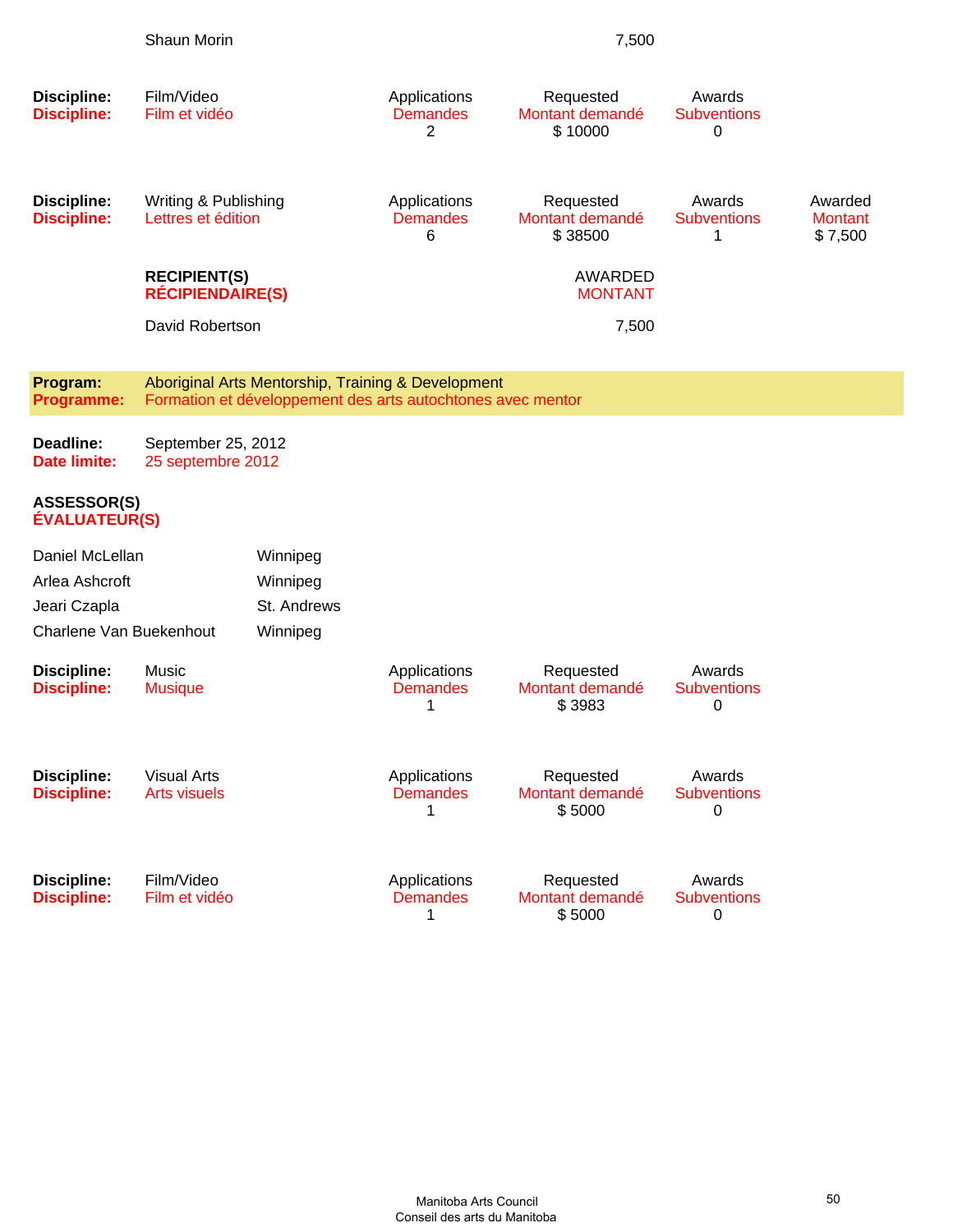# **Management & Governance**

**Gestion et gouvernance**

| Program:<br>Programme:                   | <b>Management &amp; Governance</b><br>Gestion et gouvernance |                                      |                                          |                                   |                                       |
|------------------------------------------|--------------------------------------------------------------|--------------------------------------|------------------------------------------|-----------------------------------|---------------------------------------|
| Deadline:<br><b>Date limite:</b>         | April 10, 2012<br>10 avril 2012                              |                                      |                                          |                                   |                                       |
| <b>ASSESSOR(S)</b><br>ÉVALUATEUR(S)      |                                                              |                                      |                                          |                                   |                                       |
| Camilla Holland                          | Winnipeg                                                     |                                      |                                          |                                   |                                       |
| <b>Discipline:</b><br><b>Discipline:</b> | <b>Visual Arts</b><br><b>Arts visuels</b>                    | Applications<br><b>Demandes</b><br>1 | Requested<br>Montant demandé<br>\$5,880  | Awards<br><b>Subventions</b><br>1 | Awarded<br><b>Montant</b><br>\$5,000  |
|                                          | <b>RECIPIENT(S)</b><br><b>RÉCIPIENDAIRE(S)</b>               |                                      | <b>AWARDED</b><br><b>MONTANT</b>         |                                   |                                       |
|                                          | Mentoring Artists for Women's Art (MAWA)                     |                                      | 5,000                                    |                                   |                                       |
| <b>Discipline:</b><br><b>Discipline:</b> | Interdisciplinary<br>Interdisciplinaire                      | Applications<br><b>Demandes</b><br>2 | Requested<br>Montant demandé<br>\$17,000 | Awards<br><b>Subventions</b><br>2 | Awarded<br><b>Montant</b><br>\$15,000 |
|                                          | <b>RECIPIENT(S)</b><br><b>RÉCIPIENDAIRE(S)</b>               |                                      | <b>AWARDED</b><br><b>MONTANT</b>         |                                   |                                       |
|                                          | Artspace Inc.                                                |                                      | 7,500                                    |                                   |                                       |
|                                          | Manitoba Arts Network                                        |                                      | 7,500                                    |                                   |                                       |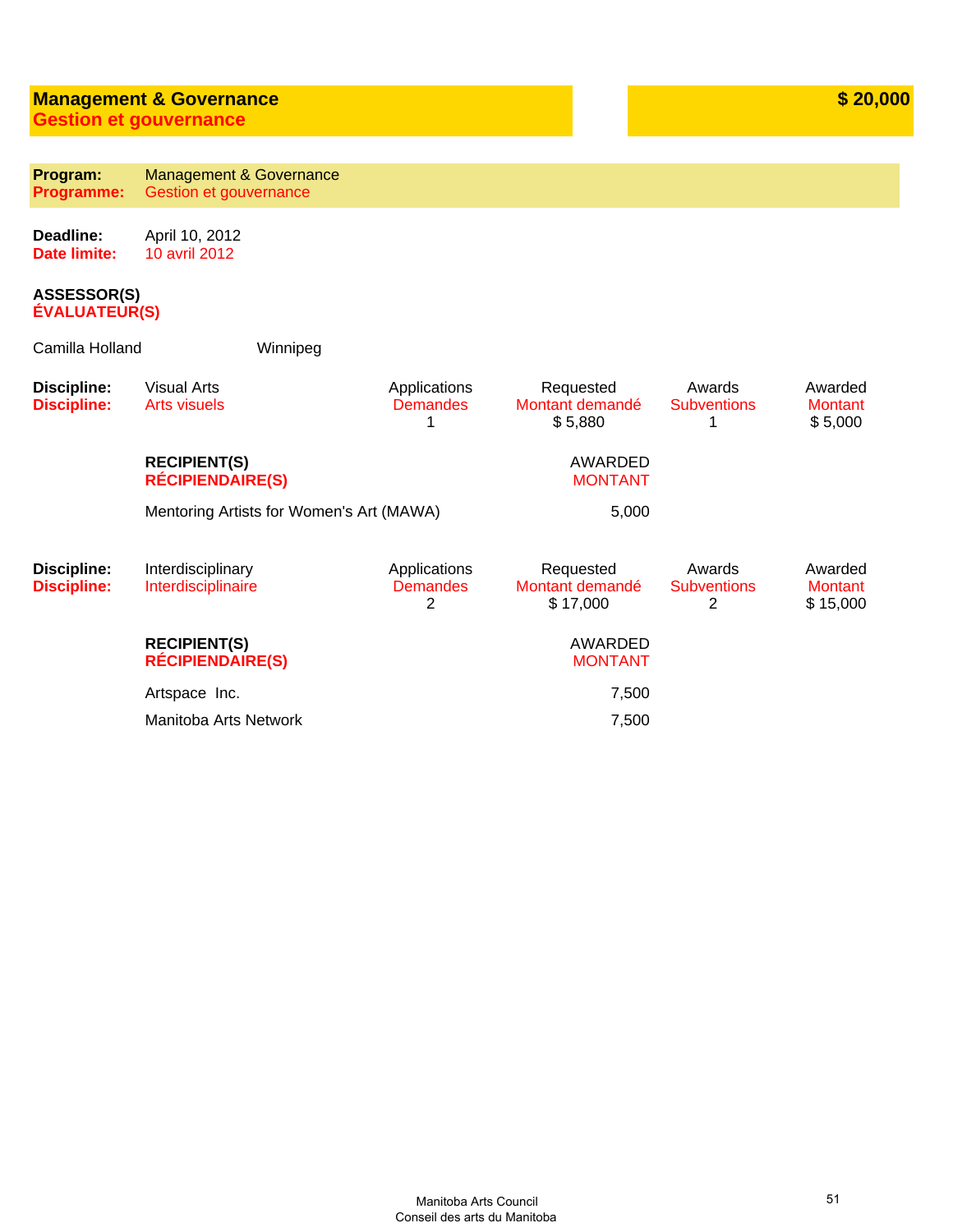#### **Artist in the Community Residency Artiste en résidence dans la communauté**

| Program:          | <b>Artist in the Community</b> |
|-------------------|--------------------------------|
| <b>Programme:</b> | Artiste dans la communauté     |

**Deadline: Date limite:** March 25, 2012 25 mars 2012

#### **ASSESSOR(S) ÉVALUATEUR(S)**

| <b>Dustin Harder</b>                     |                                                | Winnipeg                                     |                                      |                                          |                                   |                                       |
|------------------------------------------|------------------------------------------------|----------------------------------------------|--------------------------------------|------------------------------------------|-----------------------------------|---------------------------------------|
| Nina Patel                               |                                                | Winnipeg                                     |                                      |                                          |                                   |                                       |
| Alain Delannoy<br>Winnipeg               |                                                |                                              |                                      |                                          |                                   |                                       |
| France Adams                             |                                                | Winnipeg                                     |                                      |                                          |                                   |                                       |
| Raye Anderson                            |                                                | Winnipeg Beach                               |                                      |                                          |                                   |                                       |
| <b>Discipline:</b><br><b>Discipline:</b> | Dance<br>Danse                                 |                                              | Applications<br><b>Demandes</b><br>1 | Requested<br>Montant demandé<br>\$1,500  | Awards<br><b>Subventions</b><br>1 | Awarded<br><b>Montant</b><br>\$1,500  |
|                                          | <b>RECIPIENT(S)</b><br><b>RÉCIPIENDAIRE(S)</b> |                                              | AWARDED<br><b>MONTANT</b>            |                                          |                                   |                                       |
|                                          | Inc.                                           | Sister MacNamara Preschool & Infant Day Care |                                      | 1,500                                    |                                   |                                       |
| <b>Discipline:</b><br><b>Discipline:</b> | Music<br><b>Musique</b>                        |                                              | Applications<br><b>Demandes</b><br>5 | Requested<br>Montant demandé<br>\$40,000 | Awards<br><b>Subventions</b><br>5 | Awarded<br><b>Montant</b><br>\$40,000 |
|                                          | <b>RECIPIENT(S)</b><br><b>RÉCIPIENDAIRE(S)</b> |                                              |                                      | <b>AWARDED</b><br><b>MONTANT</b>         |                                   |                                       |
|                                          | Heyes School Parent Advisory Council           |                                              |                                      | 5,000                                    |                                   |                                       |
|                                          | Jazz Winnipeg Inc.                             |                                              |                                      | 10,000                                   |                                   |                                       |
|                                          |                                                | <b>Taylor School Parent Advisory Council</b> |                                      | 5,000                                    |                                   |                                       |
|                                          | West End Cultural Centre Inc.                  |                                              | 10,000                               |                                          |                                   |                                       |
|                                          | Winnipeg Folk Festival                         |                                              |                                      | 10,000                                   |                                   |                                       |
| <b>Discipline:</b><br><b>Discipline:</b> | Theatre<br><b>Théâtre</b>                      |                                              | Applications<br><b>Demandes</b><br>1 | Requested<br>Montant demandé<br>\$9,935  | Awards<br><b>Subventions</b><br>0 |                                       |

**\$ 94,700**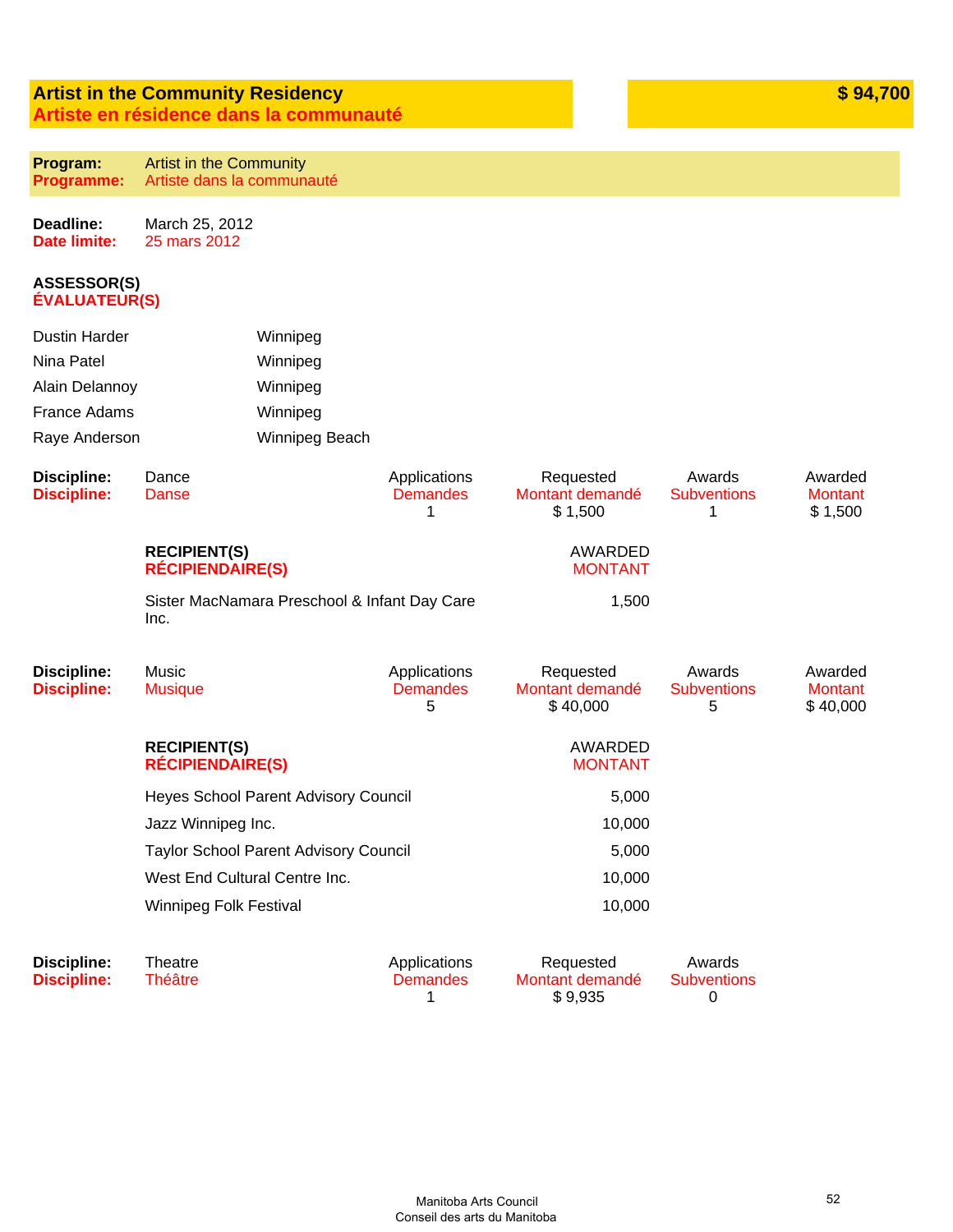| <b>Discipline:</b><br><b>Discipline:</b> | <b>Visual Arts</b><br><b>Arts visuels</b>      | Applications<br><b>Demandes</b><br>6 | Requested<br>Montant demandé<br>\$46,100 | Awards<br><b>Subventions</b><br>5 | Awarded<br><b>Montant</b><br>\$41,200 |
|------------------------------------------|------------------------------------------------|--------------------------------------|------------------------------------------|-----------------------------------|---------------------------------------|
|                                          | <b>RECIPIENT(S)</b><br><b>RÉCIPIENDAIRE(S)</b> |                                      | <b>AWARDED</b><br><b>MONTANT</b>         |                                   |                                       |
|                                          | Manitoba Artists in Healthcare                 |                                      | 10,000                                   |                                   |                                       |
|                                          | Misericordia Health Centre                     |                                      | 7,500                                    |                                   |                                       |
|                                          | Prairie Arts Cartel Inc.                       |                                      | 3,700                                    |                                   |                                       |
|                                          | Resource Assistance for Youth                  |                                      | 10,000                                   |                                   |                                       |
|                                          | The Seton Centre                               |                                      | 10,000                                   |                                   |                                       |
| <b>Discipline:</b><br><b>Discipline:</b> | Film/Video<br>Film et vidéo                    | Applications<br><b>Demandes</b><br>1 | Requested<br>Montant demandé<br>\$3,225  | Awards<br><b>Subventions</b><br>0 |                                       |
| Discipline:<br><b>Discipline:</b>        | Writing & Publishing<br>Lettres et édition     | Applications<br><b>Demandes</b><br>2 | Requested<br>Montant demandé<br>\$12,000 | Awards<br><b>Subventions</b><br>1 | Awarded<br><b>Montant</b><br>\$2,000  |
|                                          | <b>RECIPIENT(S)</b><br><b>RÉCIPIENDAIRE(S)</b> |                                      | <b>AWARDED</b><br><b>MONTANT</b>         |                                   |                                       |
|                                          | West Central Women's Resource Centre           |                                      | 2,000                                    |                                   |                                       |
| Discipline:<br><b>Discipline:</b>        | Interdisciplinary<br>Interdisciplinaire        | Applications<br><b>Demandes</b><br>3 | Requested<br>Montant demandé<br>\$21,000 | Awards<br><b>Subventions</b><br>1 | Awarded<br><b>Montant</b><br>\$10,000 |
|                                          | <b>RECIPIENT(S)</b><br><b>RÉCIPIENDAIRE(S)</b> |                                      | <b>AWARDED</b><br><b>MONTANT</b>         |                                   |                                       |
|                                          | Art City                                       |                                      | 10,000                                   |                                   |                                       |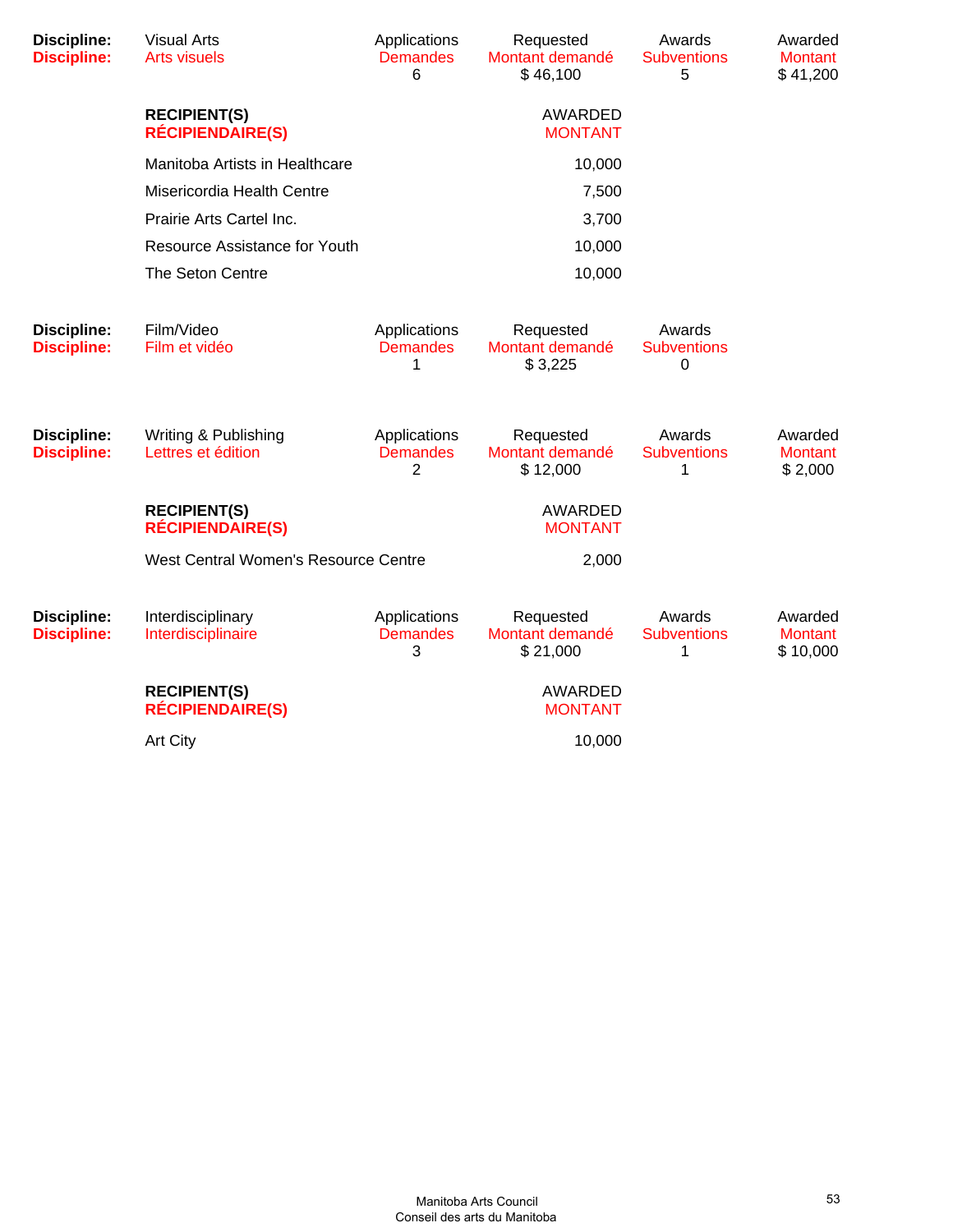#### **Community Connections & Access Liaisons communautaires et accès**

| Program:   | <b>Community Connections &amp; Access</b> |
|------------|-------------------------------------------|
| Programme: | Liaisons communautaires et accès          |

**Deadline: Date limite:** March 25, 2012 25 mars 2012

#### **ASSESSOR(S) ÉVALUATEUR(S)**

| Raye Anderson<br><b>Dustin Harder</b><br>Alain Delannoy<br>Nina Patel<br>France Adams |                                                | Winnipeg Beach<br>Winnipeg<br>Winnipeg<br>Winnipeg<br>Winnipeg |                                      |                                          |                                   |                                       |
|---------------------------------------------------------------------------------------|------------------------------------------------|----------------------------------------------------------------|--------------------------------------|------------------------------------------|-----------------------------------|---------------------------------------|
| <b>Discipline:</b><br><b>Discipline:</b>                                              | Music<br><b>Musique</b>                        |                                                                | Applications<br><b>Demandes</b><br>2 | Requested<br>Montant demandé<br>\$20,000 | Awards<br><b>Subventions</b><br>1 | Awarded<br><b>Montant</b><br>\$10,000 |
|                                                                                       | <b>RECIPIENT(S)</b><br><b>RÉCIPIENDAIRE(S)</b> |                                                                |                                      | <b>AWARDED</b><br><b>MONTANT</b>         |                                   |                                       |
|                                                                                       | Ome'igwessi Ensemble                           |                                                                |                                      | 10,000                                   |                                   |                                       |
| <b>Discipline:</b><br><b>Discipline:</b>                                              | Crafts<br>Artisanat                            |                                                                | Applications<br><b>Demandes</b><br>1 | Requested<br>Montant demandé<br>\$2,500  | Awards<br><b>Subventions</b><br>1 | Awarded<br><b>Montant</b><br>\$2,500  |
|                                                                                       | <b>RECIPIENT(S)</b><br><b>RÉCIPIENDAIRE(S)</b> |                                                                |                                      | <b>AWARDED</b><br><b>MONTANT</b>         |                                   |                                       |
|                                                                                       | <b>Claire Sparling</b>                         |                                                                |                                      | 2,500                                    |                                   |                                       |
| <b>Discipline:</b><br><b>Discipline:</b>                                              | <b>Visual Arts</b><br><b>Arts visuels</b>      |                                                                | Applications<br><b>Demandes</b><br>6 | Requested<br>Montant demandé<br>\$42,925 | Awards<br><b>Subventions</b><br>4 | Awarded<br><b>Montant</b><br>\$25,000 |
|                                                                                       | <b>RECIPIENT(S)</b><br><b>RÉCIPIENDAIRE(S)</b> |                                                                |                                      | AWARDED<br><b>MONTANT</b>                |                                   |                                       |
|                                                                                       | Artbeat Studio Inc.                            |                                                                |                                      | 10,000                                   |                                   |                                       |
|                                                                                       | James Hogaboam                                 |                                                                |                                      | 2,500                                    |                                   |                                       |
|                                                                                       | <b>Kirk Sauer</b>                              |                                                                |                                      | 2,500                                    |                                   |                                       |
|                                                                                       | Manitoba Arts Network                          |                                                                |                                      | 10,000                                   |                                   |                                       |
| <b>Discipline:</b><br><b>Discipline:</b>                                              | Film/Video<br>Film et vidéo                    |                                                                | Applications<br><b>Demandes</b><br>1 | Requested<br>Montant demandé<br>\$10,000 | Awards<br><b>Subventions</b><br>0 |                                       |

**\$ 52,500**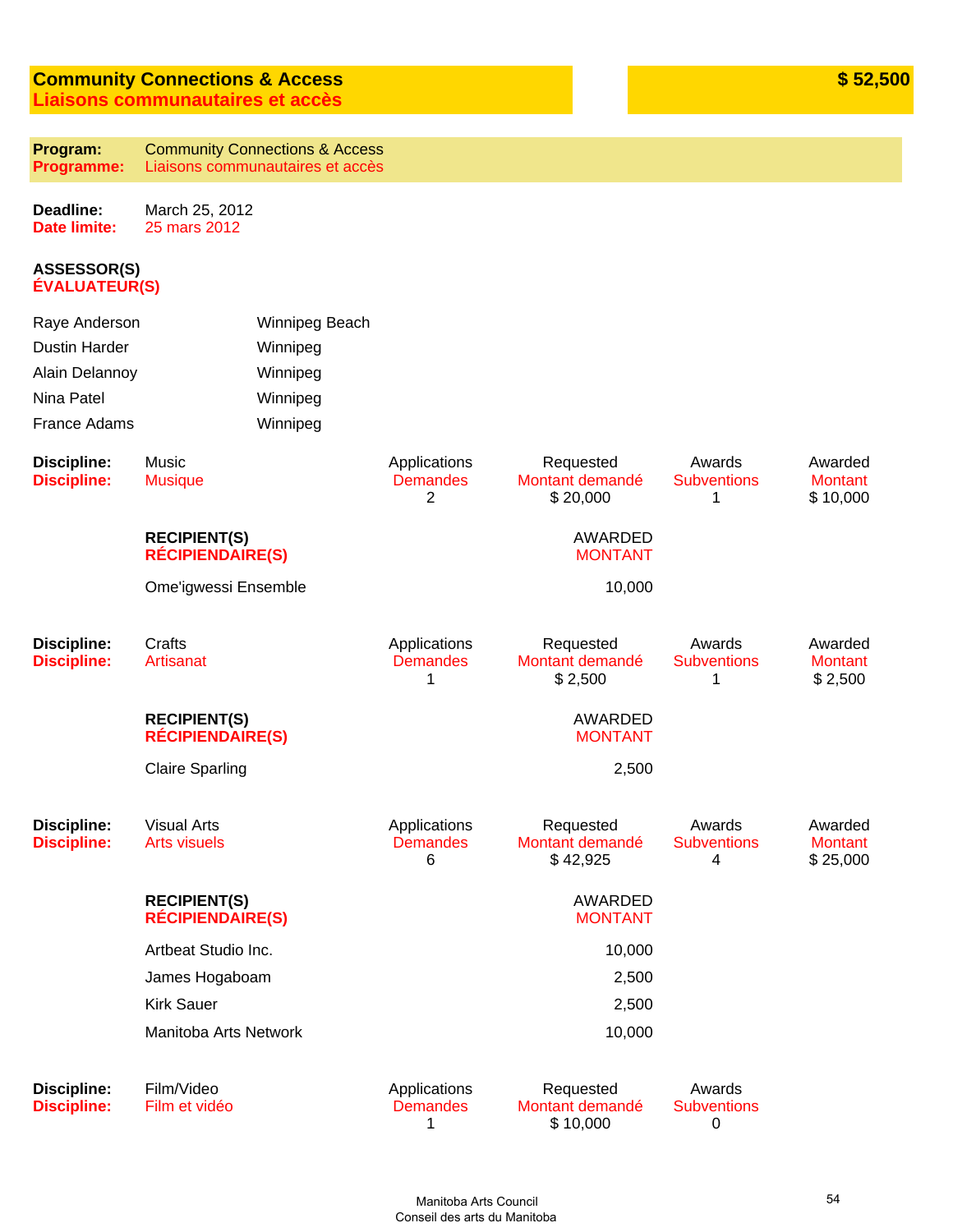| <b>Discipline:</b><br><b>Discipline:</b>   | Interdisciplinary<br>Interdisciplinaire                                                                         | Applications<br><b>Demandes</b><br>5 | Requested<br>Montant demandé<br>\$37,000 | Awards<br><b>Subventions</b><br>2 | Awarded<br><b>Montant</b><br>\$15,000 |
|--------------------------------------------|-----------------------------------------------------------------------------------------------------------------|--------------------------------------|------------------------------------------|-----------------------------------|---------------------------------------|
|                                            | <b>RECIPIENT(S)</b><br><b>RÉCIPIENDAIRE(S)</b>                                                                  |                                      | AWARDED<br><b>MONTANT</b>                |                                   |                                       |
|                                            | Carmen Hathaway                                                                                                 |                                      | 5,000                                    |                                   |                                       |
|                                            | Flin Flon Arts Council                                                                                          |                                      | 10,000                                   |                                   |                                       |
|                                            |                                                                                                                 |                                      |                                          |                                   |                                       |
|                                            | <b>Manitoba / New Brunswick / Quebec Residency</b><br>Résidence Manitoba / Nouveau-Brunswick / Québec           |                                      |                                          |                                   | \$22,500                              |
| Program:<br>Programme:                     | Manitoba/New Brunswick/Quebec Creative Residency<br>Résidence de création Manitoba / Nouveau-Brunswick / Québec |                                      |                                          |                                   |                                       |
| Deadline:<br>Date limite:                  | January 15, 2013<br><b>15 janvier 2013</b>                                                                      |                                      |                                          |                                   |                                       |
| <b>ASSESSOR(S)</b><br><b>ÉVALUATEUR(S)</b> |                                                                                                                 |                                      |                                          |                                   |                                       |
| Ken Gregory                                | Winnipeg                                                                                                        |                                      |                                          |                                   |                                       |
| <b>Discipline:</b><br><b>Discipline:</b>   | <b>Visual Arts</b><br><b>Arts visuels</b>                                                                       | Applications<br><b>Demandes</b><br>1 | Requested<br>Montant demandé<br>\$10,000 | Awards<br><b>Subventions</b><br>1 | Awarded<br><b>Montant</b><br>\$10,000 |
|                                            | <b>RECIPIENT(S)</b><br><b>RÉCIPIENDAIRE(S)</b>                                                                  |                                      | <b>AWARDED</b><br><b>MONTANT</b>         |                                   |                                       |
|                                            | <b>Robert Taite</b>                                                                                             |                                      | 10,000                                   |                                   |                                       |
| <b>Discipline:</b><br><b>Discipline:</b>   | Film/Video<br>Film et vidéo                                                                                     | Applications<br><b>Demandes</b><br>1 | Requested<br>Montant demandé<br>\$10,000 | Awards<br><b>Subventions</b><br>1 | Awarded<br><b>Montant</b><br>\$5,000  |
|                                            | <b>RECIPIENT(S)</b><br><b>RÉCIPIENDAIRE(S)</b>                                                                  |                                      | AWARDED<br><b>MONTANT</b>                |                                   |                                       |
|                                            | <b>Heidi Phillips</b>                                                                                           |                                      | 5,000                                    |                                   |                                       |
| <b>Discipline:</b><br><b>Discipline:</b>   | Writing & Publishing<br>Lettres et édition                                                                      | Applications<br><b>Demandes</b><br>1 | Requested<br>Montant demandé<br>\$7,500  | Awards<br><b>Subventions</b><br>1 | Awarded<br><b>Montant</b><br>\$7,500  |
|                                            | <b>RECIPIENT(S)</b><br><b>RÉCIPIENDAIRE(S)</b>                                                                  |                                      | AWARDED<br><b>MONTANT</b>                |                                   |                                       |

**RÉCIPIENDAIRE(S)** J.J. Kegan McFadden 7,500

> Manitoba Arts Council Conseil des arts du Manitoba